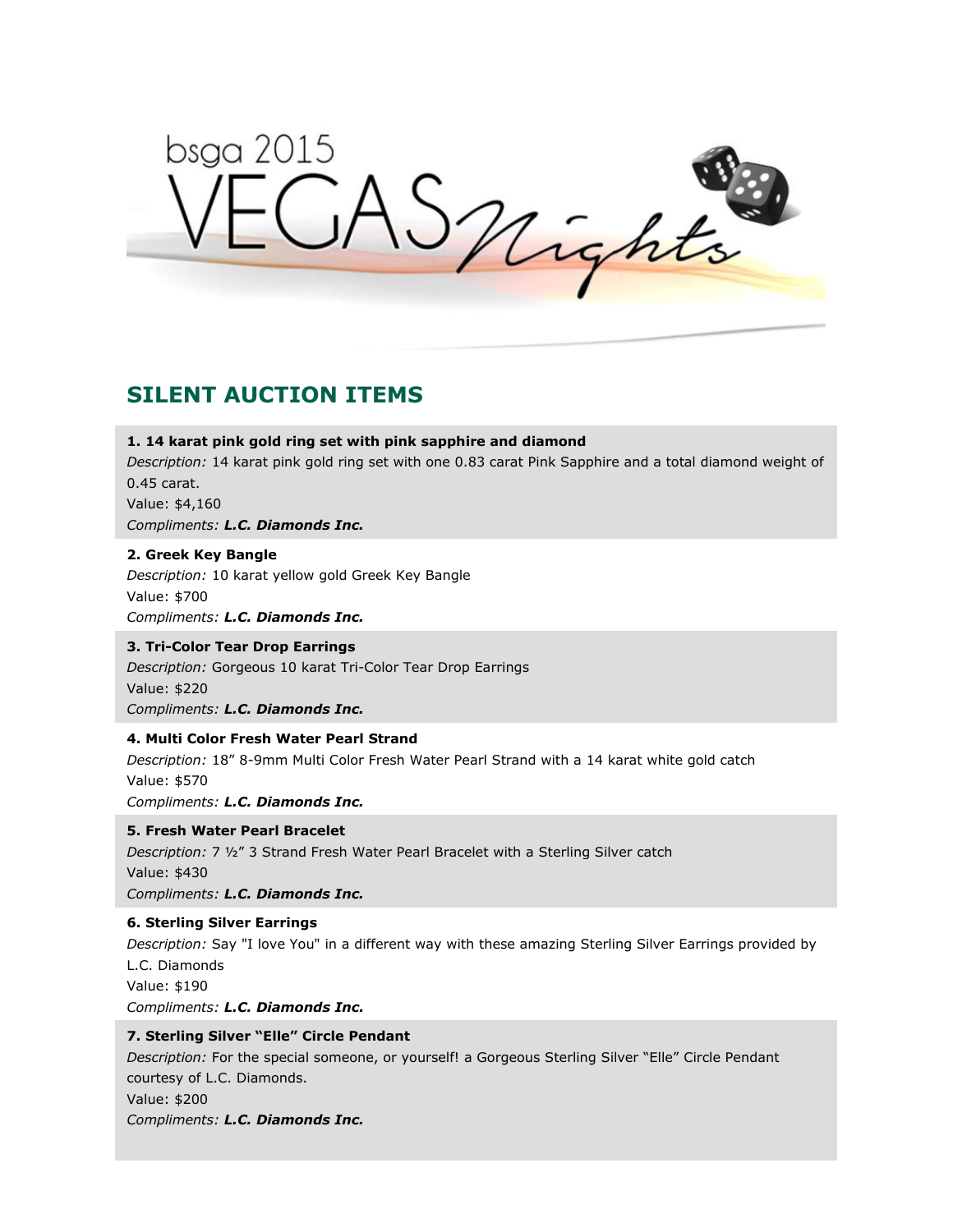# **8. Sterling Silver Cuff Bangle**

*Description:* Spoil yourself with these beautiful Sterling Silver Cuff Bangle provided by L.C. Diamonds Value: \$410

*Compliments: L.C. Diamonds Inc.*

# **9. White Gold Diamond Stud Earrings**

*Description:* 14 karat white gold Diamond Stud Earrings set with 2 round brilliant diamonds weighing a total of 0.40 carat. Value: \$1,450

*Compliments: L.C. Diamonds Inc.*

# **10. Wishbone Diamond Pendant set with one round brilliant diamond**

*Description:* 14 karat white gold Wishbone Diamond Pendant set with one round brilliant diamond weighing 0.64 carat on a 14 karat white gold chain.

Value: \$3,000

*Compliments: L.C. Diamonds Inc.*

# **11. Gucci Link Bracelet**

*Description:* 7 ½" Sterling Silver Gucci Link Bracelet Value: \$340 *Compliments: L.C. Diamonds Inc.*

# **12. White Gold Pearl & Diamond Drop Earrings**

*Description:* 14 karat white gold Pearl & Diamond Drop Earrings. Value: \$370 *Compliments: L.C. Diamonds Inc.*

# **13. Pink Gold Dancing Diamond Pendant**

*Description:* 10 karat Pink Gold Dancing Diamond Pendant with a total diamond weight of 0.18 carat on a 14 karat pink gold chain Value: \$785 *Compliments: L.C.Diamonds Inc.*

# **14. Sterling Silver Hoops Earrings with a Black Pearl Drop**

*Description:* Spoil yourself or a loved one with gorgeous Sterling Silver Hoops Earrings with a Black Pearl Drop.

Value: \$260

*Compliments: L.C. Diamonds Inc.*

# **15. 'All 3 Supermen' Autographed Comic Cover**

*Description:* Framed 11x14 cover of Action Comics 1 (the first appearance of Superman in a comic book). Autographed by Dean Cain (Lois & Clark: The New Adventures of Superman), Brandon Routh (Superman Returns) and Henry Cavill (Man of Steel). Certificate of Authenticity included. Value: Priceless

*Compliments: Canadian Progress Club - Halifax*

# **16. \*\*Website Production Services through MiniCreative.ca**

*Description:* 1 professionally designed and content managed website (up to 5 "pages") Included in this offer: 1) 2 hr initial "discovery" consultation 2) Single page (scrolling), up to 5 section (page) website layout 3) Completely responsive from full desktop browser to all mobile browsers 4) Engineered with the latest HTML and CSS3 code 5) Built on top of a Content Management System, allowing you to easily edit your information. \*Client to provide: All copy (content) for the 5 sections, images and company logo. All in high res if possible. \*\* Offer expires December 31, 2015 Value: \$2,500

*Compliments: Derek Roche - [http://www.MiniCreative.ca](http://www.minicreative.ca/)*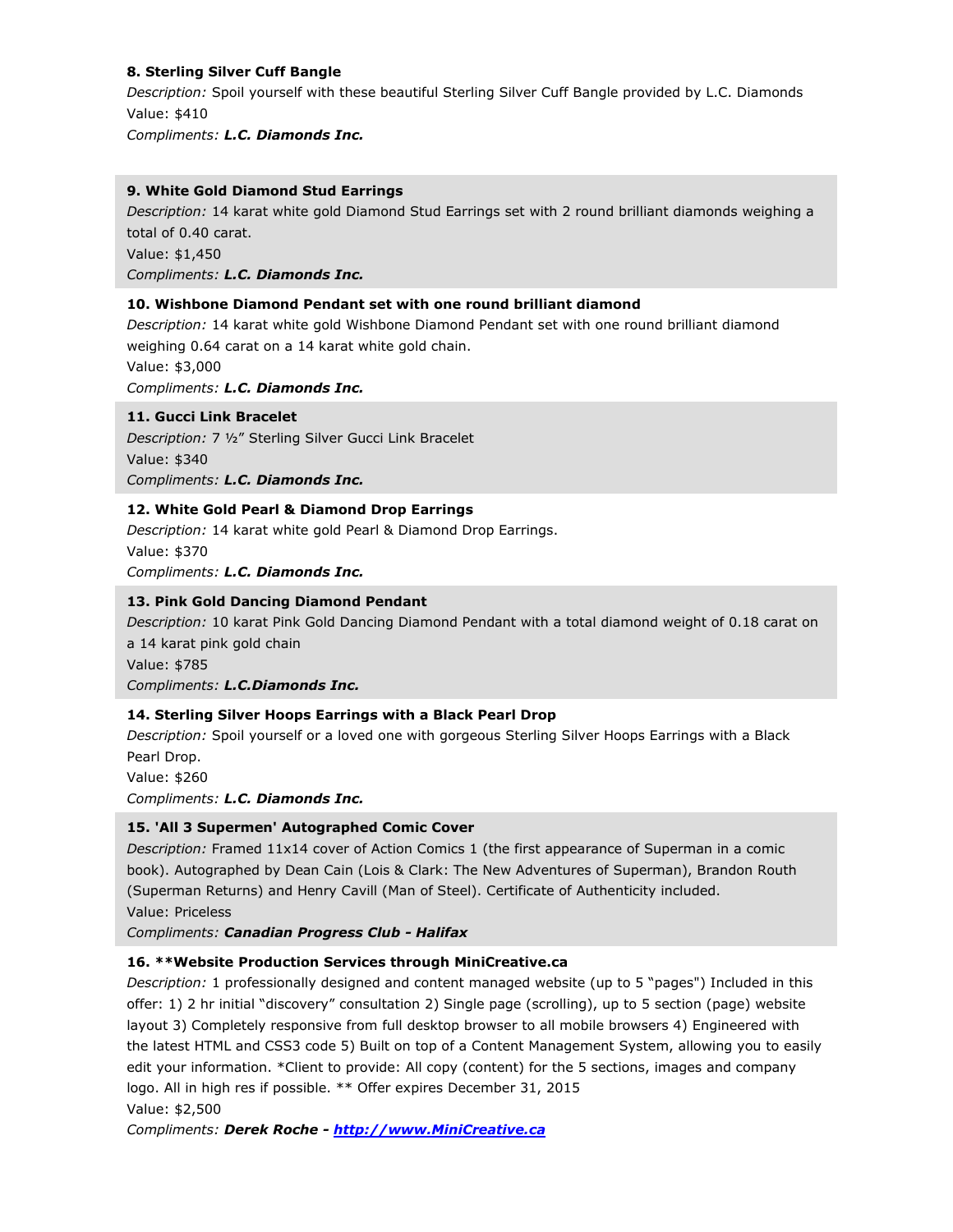# **17. 'Game of Thrones' Cast Autographed Photo**

*Description:* Framed 11x14 photo of the cast of Game of Thrones including Lena Headey, Peter Dinklage, Nikolaj CosterWaldau, Emilia Clarke and Kit Harington. Certificate of Authenticity included. Value: Priceless

*Compliments: Canadian Progress Club - Halifax*

#### **18. \$2000 Painting Project**

*Description:* Putting that painting project off again? This \$2000 gift certificate for painting services from Elite Trade Painting would go a long way and free up your summer! Good for: Residential or commercial, interior or exterior, decks and fences, etc. Can only be used for regular priced projects and cannot be used in combination with any other offers/discounts. Cannot be used with existing contracts. Elite Trade Painting must provide paint for project.

Value: \$2,000

### *Compliments: Elite Trade Painting*

#### **19. 'Star Trek' Original Cast Autographed Photo**

*Description:* Framed 16x20 photo of the original cast of Star Trek including William Shatner, Leonard Nimoy, DeForest Kelly, Nichelle Nichols, James Doohan, George Takei and Walter Koenig. Certificate of Authenticity included.

Value: Priceless

*Compliments: Canadian Progress Club - Halifax*

#### **20. Batman Photo Autographed by All 4 Actors**

*Description:* Framed 16x20 Batman Photo Autographed by all four actors including Christian Bale, Val Kilmer, George Clooney and Michael Keaton. Certificate of Authenticity included.

Value: Priceless

*Compliments: Canadian Progress Club - Halifax*

#### **21. Jack Nicholson Autographed Photo**

*Description:* Framed 11x14 Jack Nicholson Autographed Photo. Certificate of Authenticity included. Value: Priceless

*Compliments: Canadian Progress Club - Halifax*

#### **22. Johnny Cash Autographed Photo**

*Description:* Framed 11x14 Johnny Cash Autographed Photo. Certificate of Authenticity included.

Value: Priceless

*Compliments: Canadian Progress Club - Halifax*

# **23. Paul McCartney Autographed Photo**

*Description:* Framed 11x14 Paul McCartney Autographed Photo. Certificate of Authenticity included. Value: Priceless

*Compliments: Canadian Progress Club - Halifax*

#### **24. 'Slapshot' Movie Poster, Autographed by the Hanson Brothers!**

*Description:* 'Slapshot' Movie Poster Triple-Signed by the iconic Hansons, Pro-Framed and Authenticated Value: Priceless

*Compliments: SportsBridge Talent & Promotions*

#### **25. Broker's Opinion of Value**

*Description:* Murphy Business Atlantic will conduct a Broker's Opinion of Value engagement using three different valuation methods to determine the approximate selling price of a small business in a purchase/sale transaction. Includes two consultation meetings, detailed financial analysis, and a print and bound final report. Ideal for a small business that generates under \$1 million in annual cash flow. Value: \$1,725

*Compliments: Murphy Business Atlantic Ltd.*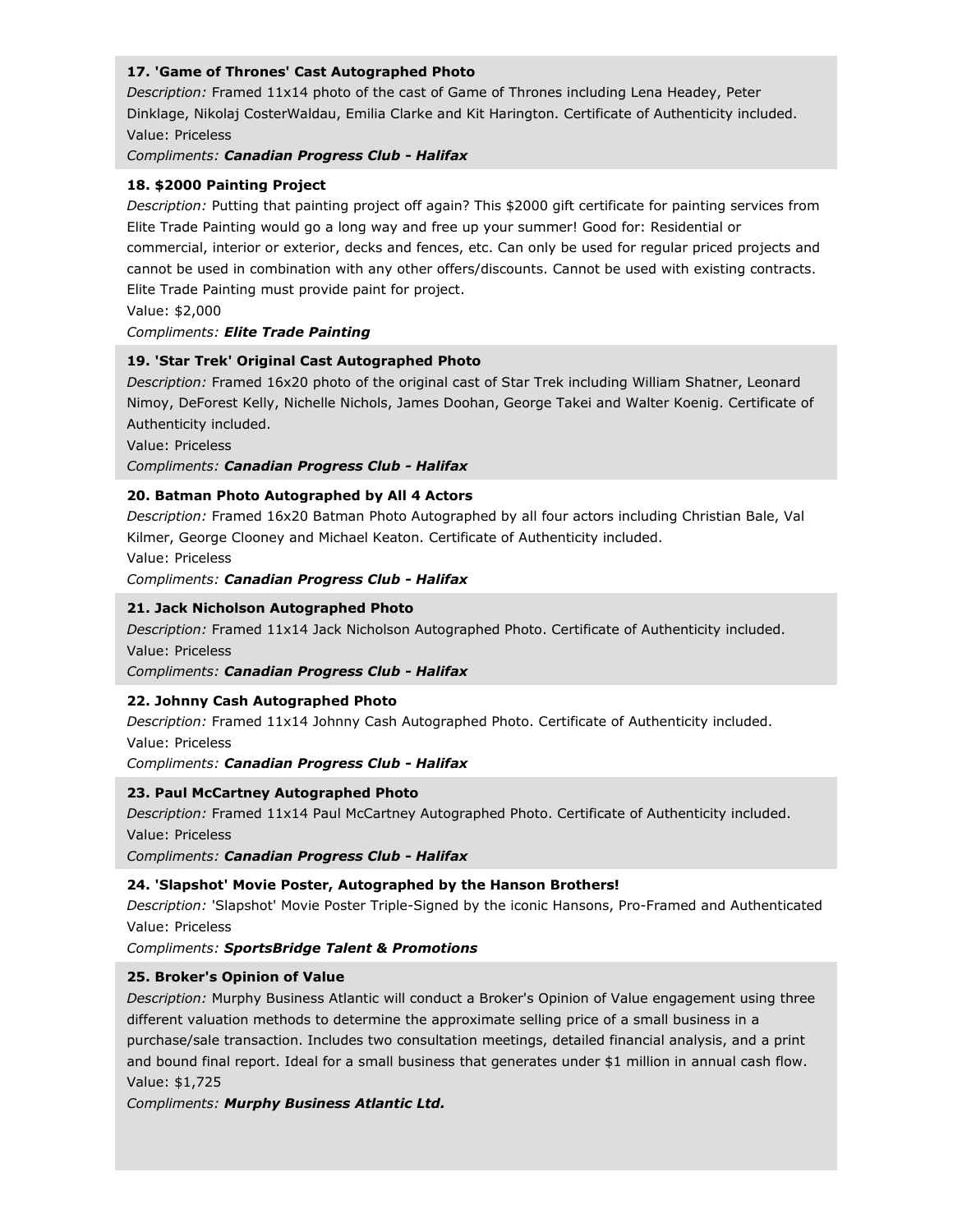### **26. Bell Smart Phone**

*Description:* Samsung Galaxy Note Edge Smart Phone The Samsung Galaxy Note® Edge doesn't just bend convention, it breaks the mould. Combining Samsung's Quad HD Super AMOLED® display with a breakthrough curved edge screen, the Galaxy Note Edge keeps you in touch while keeping your main screen free of distractions. Must be activated on the Bell network (existing or new customers) Value: \$800

*Compliments: Bell*

### **27. 'Wolf of Wall Street' Cast Autographed Movie Poster**

*Description:* Framed 16x20 'Wolf of Wall Street' movie poster autographed by Leonardo DiCaprio, Jonah Hill, Margot Robbie, Matthew McConaughey, Kyle Chandler, Rob Reiner, Jon Bernthal and Martin Scorsese (Director). Certificate of Authenticity included.

Value: Priceless

*Compliments: Canadian Progress Club - Halifax*

#### **28. \*\*Rappel Position with Make-A-Wish Rope for Hope**

*Description:* On June 13, 2015, picture yourself on the roof of the Westin Nova Scotian, facing the Farmers Market, and then stepping out onto the ledge to rappel 15 stories. That thrill can be yours! Make-A-Wish Rope for Hope is an exciting challenge event taking place for the 3rd year in Halifax and 7 other sites in Canada this summer. Make-A-Wish Atlantic Provinces in partnership with Over the Edge, have donated one rappel spot (value \$1500) to our Spring Gala.

Value: \$1,500

#### *Compliments: Make-A-Wish Atlantic Provinces / Over The Edge*

#### **29. Al Pacino Autographed Photo**

*Description:* Framed 11x14 autographed photos of one of films greatest actors, Al Pacino. Certificate of Authenticity included.

Value: Priceless

*Compliments: Canadian Progress Club - Halifax*

#### **30. \*\*\$1,200 Painting Certificate from Twin City Painting (1979) Limited**

*Description:* Professional painting for your home or office! Includes professional painting services in HRM with 8 gallons of paint and painters for a total of two 8 hour days. Note: special equipment not included. I.e. lift rentals, if required. Expires Dec 31, 2015

Value: \$1,400

#### *Compliments: Twin City Painting (1979) Limited*

#### **31. Ariana Grande Autographed Photo**

*Description:* Framed 11x14 photo autographed by one of the fastest rising pop stars of today's generation, Ariana Grande. Certificate of Authenticity included.

Value: Priceless

*Compliments: Canadian Progress Club - Halifax*

#### **32. \*\*Stories 6 Course Dinner & Wine Pairings for 8**

*Description:* A delicious 6 Course Dinner with Wine Pairings for 8 people courtesy of Stories. Expires April 3, 2016

Value: \$1,200

*Compliments: Rob Pretty, Stories*

#### **33. Autographed Hulk Hogan 16x20 Iconic Print, Framed**

*Description:* Hulk Hogan 16x20 Iconic Print, signed by THE HULKSTER. Pro-Framed (authenticated) Value: Priceless

*Compliments: SportsBridge Talent & Promotions*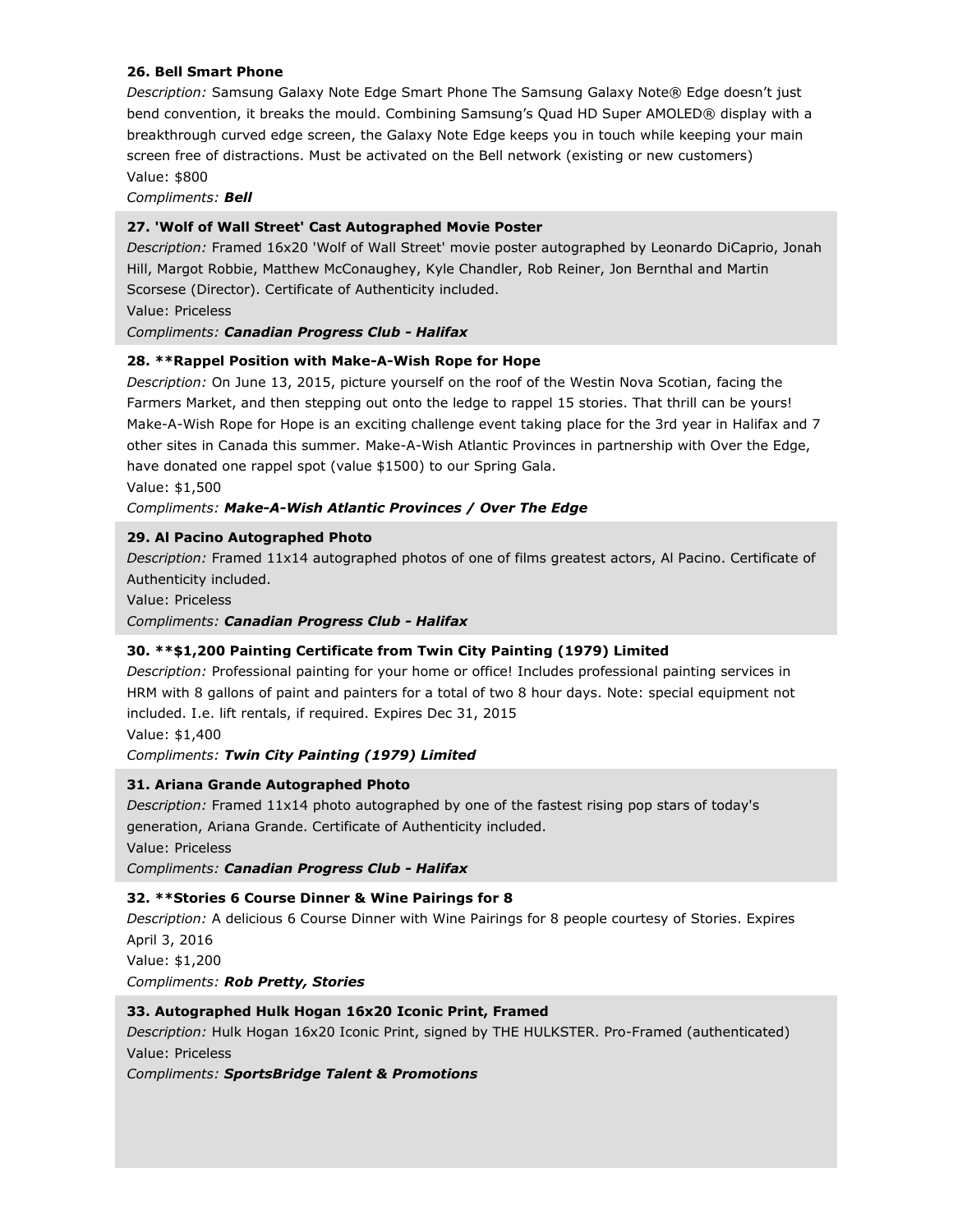# **34. Autographed Jack Nicklaus Master's Scorecard, Framed with Ball**

*Description:* Master's Special: Jack Nicklaus SIGNED Master's Scorecard, Framed with Ball, (Authenticated) Value: Priceless

*Compliments: SportsBridge Talent & Promotions*

#### **35. Autographed Marcus Stroman Toronto Blue Jays Jersey**

*Description:* Marcus Stroman Toronto Blue Jays Jersey, signed by the up and coming superstar. Value: Priceless

*Compliments: SportsBridge Talent & Promotions*

#### **36. Autographed Joe Montana San Francisco 49ers Replica Helmet**

*Description:* Joe Montana San Francisco 49ers Replica Helmet, signed by the NFL Hall of Famer. Value: \$300

*Compliments: 2015 Big Spring Gala & Auction Committee*

#### **37. \*\*SkyBox for Tattoo Matinee on July 1st**

*Description:* Emera SkyBox for Nova Scotia International Tattoo on Wednesday, July 1st, 2015 at 2:30 pm for 10 people and a \$200 food credit Value: \$1,100 *Compliments: Emera*

#### **38. Autographed Blue Joe Montana Notre Dame Fighting Irish Jersey**

*Description:* Blue Joe Montana Notre Dame Fighting Irish Jersey, signed by the NFL Hall of Famer. Value: \$400

*Compliments: 2015 Big Spring Gala & Auction Committee*

# **39. Training Seminar - Increasing Personal Effectiveness with Fairwinds Training & Development**

*Description:* Half day seminar, for 20 – 25 people. Learning Objectives of the Seminar: • Understanding the difference between critical urgent tasks and important priorities • Control versus Non Control factors that throw the plan off • Scheduling and organizing more effectively • What to do next, breaking the work down. • Relationship between quality and productivity

Value: \$1,035

*Compliments: Fairwinds Training & Development*

#### **40. Years Supply of Aqua Finesse for Hot Tubs**

*Description:* 4 cases of Aqua Finesse (4L each) for hot tubs Value: \$736 *Compliments: Arctic Spas Hot Tubs*

### **41. Autographed Green Joe Montana Notre Dame Fighting Irish Jersey**

*Description:* Green Joe Montana Notre Dame Fighting Irish Jersey, signed by the NFL Hall of Famer. Value: \$400

*Compliments: 2015 Big Spring Gala & Auction Committee*

#### **42. \*\*\$1000 Duggers Gift Certificate**

*Description:* \$1000 Gift Certificate to Halifax's premium men's clothing store, Duggers. Value: \$1,000 *Compliments: Rodd McNeil - Duggers*

#### **43. Autographed Joe Montana San Francisco 49ers Football**

*Description:* Joe Montana San Francisco 49ers Football, signed by the NFL Hall of Famer. Value: \$200

*Compliments: 2015 Big Spring Gala & Auction Committee*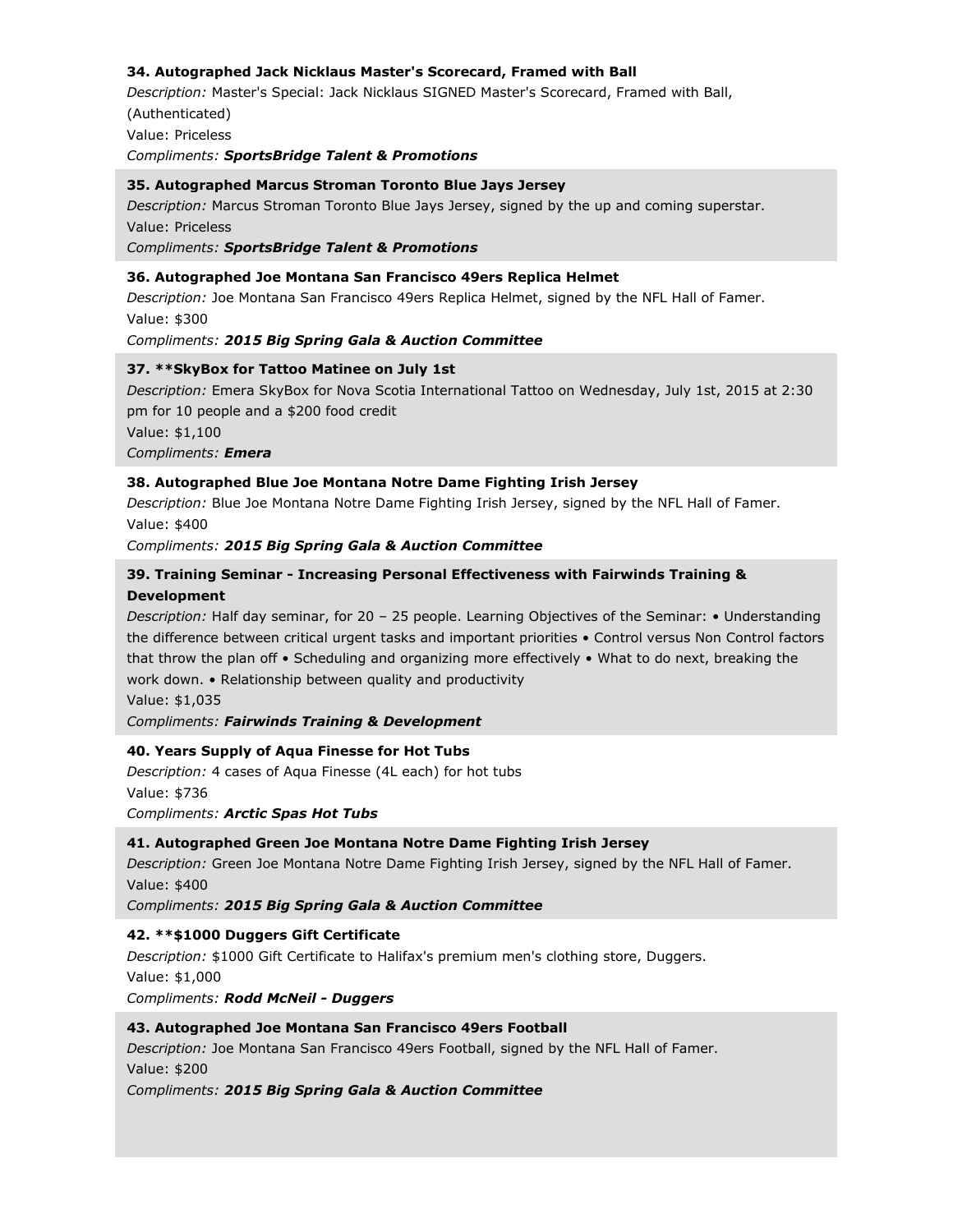# **44. \*\*\$1,000 Gift Certificate - Innovation the Idea Gallery by Liteco**

*Description:* Receive a \$1,000 credit, towards lighting and heating products for your home or business from Innovation, the Idea Gallery by Liteco. Liteco has been in Atlantic Canada supplying electrical products to the market place for over 35 years. The business was built on premiere service and top quality products. Innovation, Liteco's Idea Gallery is the next step in providing a place for our clients to become more familiar with the latest products that our suppliers have developed. Our consultant will meet with you to discuss your interests, help you tailor a specific plan that will allow you to incorporate the many choices available to enhance your project. Expires December 31, 2016

Value: \$1,000

*Compliments: Innovation the Idea Gallery by Liteco*

#### **45. Autographed Joe Montana San Francisco 49ers Mini Helmet**

*Description:* Joe Montana San Francisco 49ers Mini Helmet, signed by the NFL Hall of Famer. Value: \$150

#### *Compliments: 2015 Big Spring Gala & Auction Committee*

#### **46. \*\*Skybox for 10 people to NS International Tattoo**

*Description:* RBC has generously donated their Skybox which includes 10 tickets for the July 1, 2015 presentation of the NS International Tattoo. The event starts at 2:30 PM. Prize does not include Food or Beverage.

Value: \$1,500 *Compliments: RBC*

#### **47. Autographed Red Joe Montana San Francisco 49ers Jersey**

*Description:* Red Joe Montana San Francisco 49ers Jersey, signed by the NFL Hall of Famer. Value: \$400

*Compliments: 2015 Big Spring Gala & Auction Committee*

#### **48. \*\*Cubeit Portable Storage**

*Description:* 3 month Cubeit Portable Storage rental and includes free delivery and pick-up. Cubeit containers are 8' wide, 8' tall and 16' long, and are designed to accommodate the contents of 3-4 rooms. Since each household is unique, clients must assess how much container space their belongings will require. Delivery and pickup included for HRM locations only. If outside of HRM, additional fees may be required. Expires May 1, 2016

Value: \$900

#### *Compliments: Metro Self Storage / Cubeit.ca*

#### **49. Autographed Red Yvan Cournoyer Montreal Canadians Jersey**

*Description:* Red Yvan Cournoyer Montreal Canadians Jersey Signed by the NHL Hall of Famer. Value: \$300

*Compliments: 2015 Big Spring Gala & Auction Committee*

#### **50. \*\*\$200 Gift Certificate for Mint Catering + Gift Basket**

*Description:* Gift basket with a fruit carving and assorted fruit, as well as \$200 toward a catering order. Mint Catering offers office lunches, gift baskets, weddings, first communions etc.

Value: \$700

*Compliments: Mint Catering*

#### **51. \*\*2 - One Hour Curling Ice Rental (6 Sheets)**

*Description:* Grab some friends and give the "Roaring Game" a try with 2 - one hour curling ice rental at the Mayflower curling club. Great for team building events!

Value: \$830

*Compliments: Mayflower Curling Club*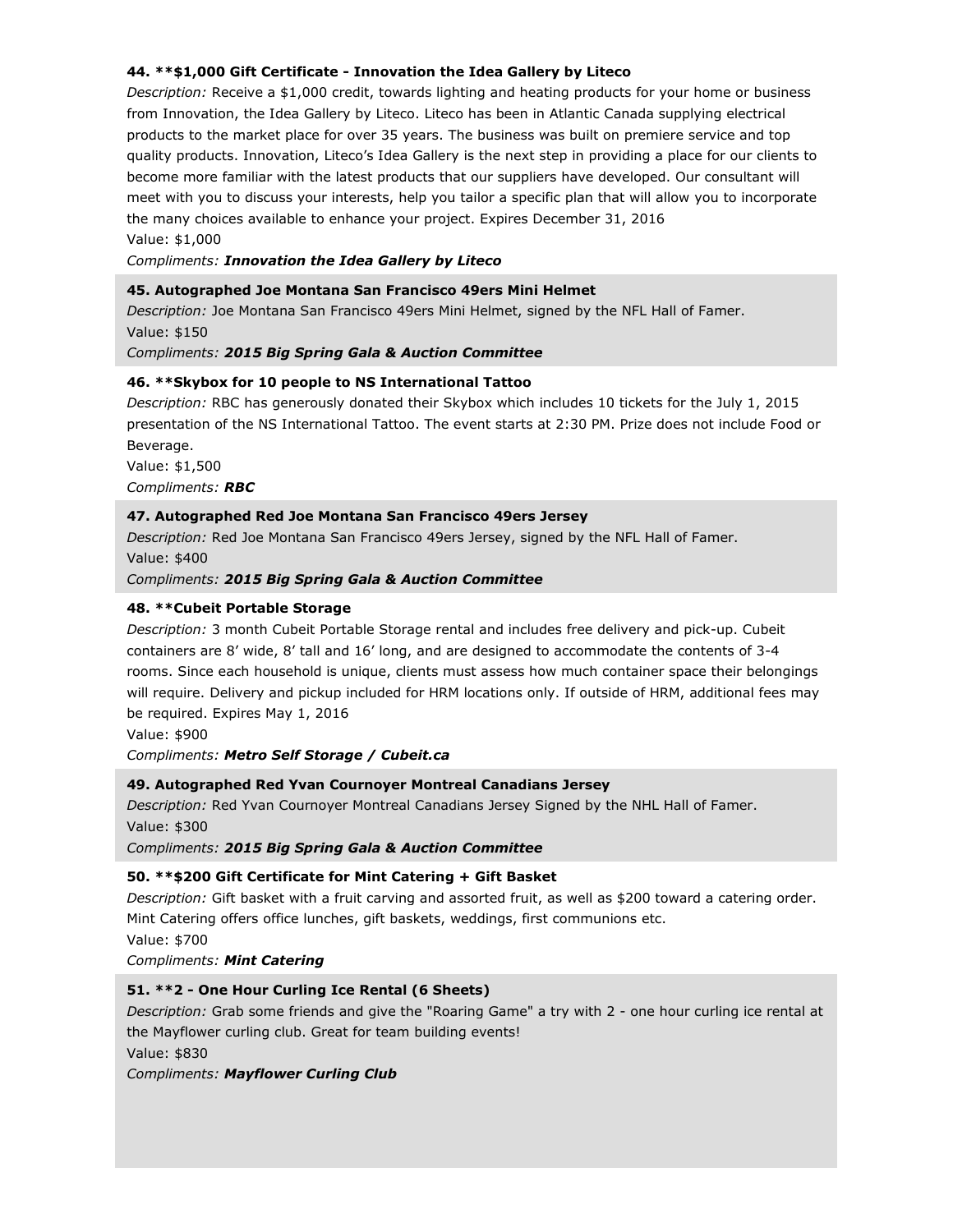# **52. Autographed White Andre Dawson Montreal Expos Jersey**

*Description:* White Andre Dawson Montreal Expos Jersey signed by the MLB Hall of Famer. Value: \$250

#### *Compliments: 2015 Big Spring Gala & Auction Committee*

### **53. \*\*FredRock Music Festival Experience**

*Description:* FredRock Music Festival is a two day music festival happening in Fredericton July 17 and 18. 2015 Festival performers are: Blue Rodeo, Hey Rosetta!, Monster Truck, Joel Plaskett Emergency and many more! Prize: 1) Four - 2DAY Festival Passes good for general admittance to the festival (July 17, 18) 2) One - Weekend Vehicle Rental from Discount Car & Truck Rental 3) \$100 Gas Card from Scott Saccary

Value: \$750

#### *Compliments: FredRock Music Festival - http://www.fredrockfest.com*

#### **54. Autographed White Joe Montana San Francisco 49ers Jersey**

*Description:* White Joe Montana San Francisco 49ers Jersey signed by the NFL Hall of Famer. Value: \$400

*Compliments: 2015 Big Spring Gala & Auction Committee*

#### **55. Autographed Steven Spielberg 11x13 Print, Framed**

*Description:* Steven Spielberg "Hollywood Icon" 11x13 Print, Pro-Framed and Authenticated Value: Priceless

*Compliments: SportsBridge Talent & Promotions*

#### **56. Autographed Steve Earle Acoustic Guitar**

*Description:* Take a trip down to Copperhead Road with an autographed Steve Earle acoustic guitar, with a photo of the legend himself.

Value: Priceless

*Compliments: Casino Nova Scotia*

#### **57. Dual-Autographed Beliveau & Howe 16x20 Print, Framed.**

*Description:* Jean Beliveau & Gordie Howe "Kings of Their Sport" Print, signed by both Hockey Legends, Pro-Framed and Authenticated

Value: Priceless

*Compliments: SportsBridge Talent & Promotions*

#### **58. \*\*8 week Skin Transformation Program from the Summit Skin Care & Hair Removal**

*Description:* Includes 8 weekly skin treatments that combine two highly effective skin treatments that are even more powerful when combined - Light Waves LED Light Therapy and Clinical Skin Peels Value: \$700

*Compliments: The Summit Skin Care & Hair Removal, 5495 Spring Garden Road*

#### **59. Autographed White Yvan Cournoyer Wales Conference All Star Jersey**

*Description:* White Yvan "The Roadrunner" Cournoyer Wales Conference All Star Jersey, signed by the NHL Hall of Famer.

Value: \$300

*Compliments: 2015 Big Spring Gala & Auction Committee*

#### **60. Autographed Connor MacDavid Erie Otters Jersey**

*Description:* Connor MacDavid Erie Otters signed by the consensus future 2015 NHL Draft First Overall pick.

Value: Priceless

*Compliments: SportsBridge Talent & Promotions*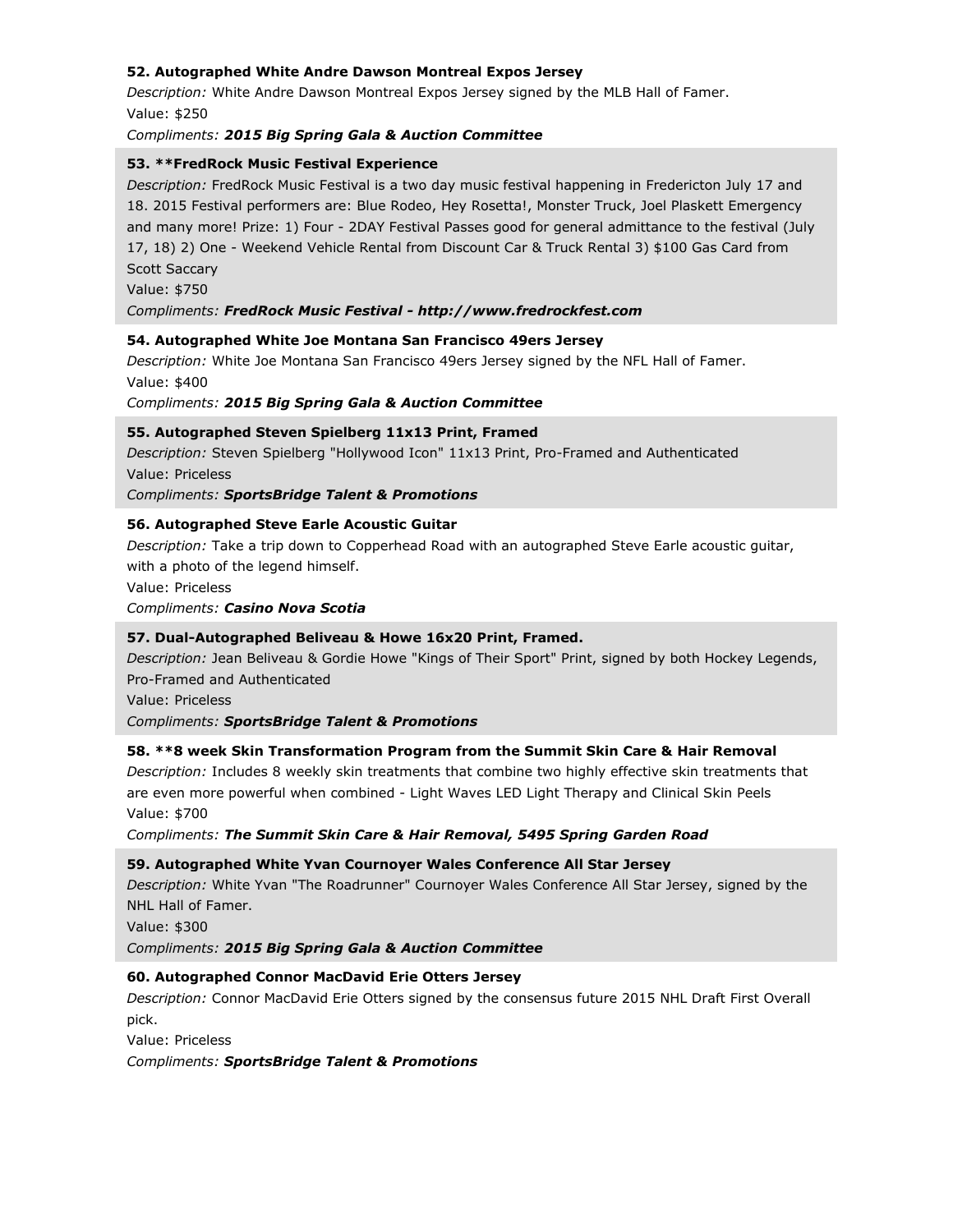#### **61. Apple iPad Air 16GB With Wi-Fi + Cellular - Silver & Case**

*Description:* It's the lightest full-size tablet you can get, and the iPad Air is jam-packed full of incredible features that will make everything you do faster and better. And with the A7 chip running the show, you get the performance you want without sacrificing battery life.

Value: \$700

*Compliments: Atlantic Road Construction & Paving Ltd.*

### **62. Autographed Stan Lee "Spiderman" 8x10 Print, Framed**

*Description:* "Spiderman" 8x10 Print signed by the Marvel Comics Creator Stan Lee. Pro-Framed and Authenticated.

Value: Priceless

*Compliments: SportsBridge Talent & Promotions*

### **63. KENT Building Supplies 8' x 10' Pre-Assembled Shed**

*Description:* 8' x 10' shed. - Delivered to anywhere in HRM. OSB Smart Panel siding is primed and ready to paint. Marathon 25 Dual Black Roof Shingles. Hardware included. Constructed in Atlantic Canada. Comes completely assembled. Gable-style roof.

Value: \$1,600

*Compliments: KENT Building Supplies*

### **64. Glen Breton Rare - Single Malt Whisky 19 Years Old, 750ml**

*Description:* Fancy yourself a scotch connoisseur, or know someone who is? Take home a bottle of one of the top 50 spirits in world - Wine Enthusiast magazine. Glen Breton 19 year old scotch.

Value: \$200

*Compliments: Glenora Distillery*

### **65. Poulan Lawn Mower**

*Description:* Poulan Pro® 190 cc, 21 in. 3-in-1 Push Mower Features: Briggs & Stratton 190 cc Engine, 7.25 Torque Rating, 53.3 cm (21 in.) Cutting Deck, Rear Bag and Side Discharge, Fully Assembled Value: \$400

*Compliments: Assante Wealth Management*

# **71. Pittsburgh Penguins Mario Lemieux 1991 and Sidney Crosby 2009 Stanley Cup Championship Rings Auction Lot**

*Description:* A must have for any Penguins Fan! Mario Lemieux 1991 and Sidney Crosby 2009 Replica Stanley Cup Championship Rings.

Value: Priceless

*Compliments: SportsBridge Talent & Promotions*

#### **72. Inuit Soapstone Carving - Walking Bear**

*Description:* How the carvings are made The Inuit artist first needs to gather their stone from the mine sites which are not located in the town. They sometimes need to travel the distance by boat in the summer or by skidoo in the winter. This stone is then hand cut with grinders and picks and hauled out piece by piece from the mine. This process can take several days. In most of these northern communities due to the harsh weather conditions, these mines are only accessible for a short period of time throughout the year. The carvers will then bring this stone back to their homes and often will carve at their own home in their carving sheds or outdoor. The artist will first spend time studying the stone in order to choose the perfect piece. They will "see" a figure within the stone, and use their axe to chip away the stone so that the animal or human figure can be "freed". Once the rough image is carved out, the artist will use a large file to go over the entire piece then work the carving again with a medium file and eventually with an even smaller file in order to work it down to finer details. The final step is to smooth the carving by placing it in a tub of water and then sanding it down over and over with finer and finer sand paper.

Value: \$621 *Compliments: D & M Sportscards LTD.*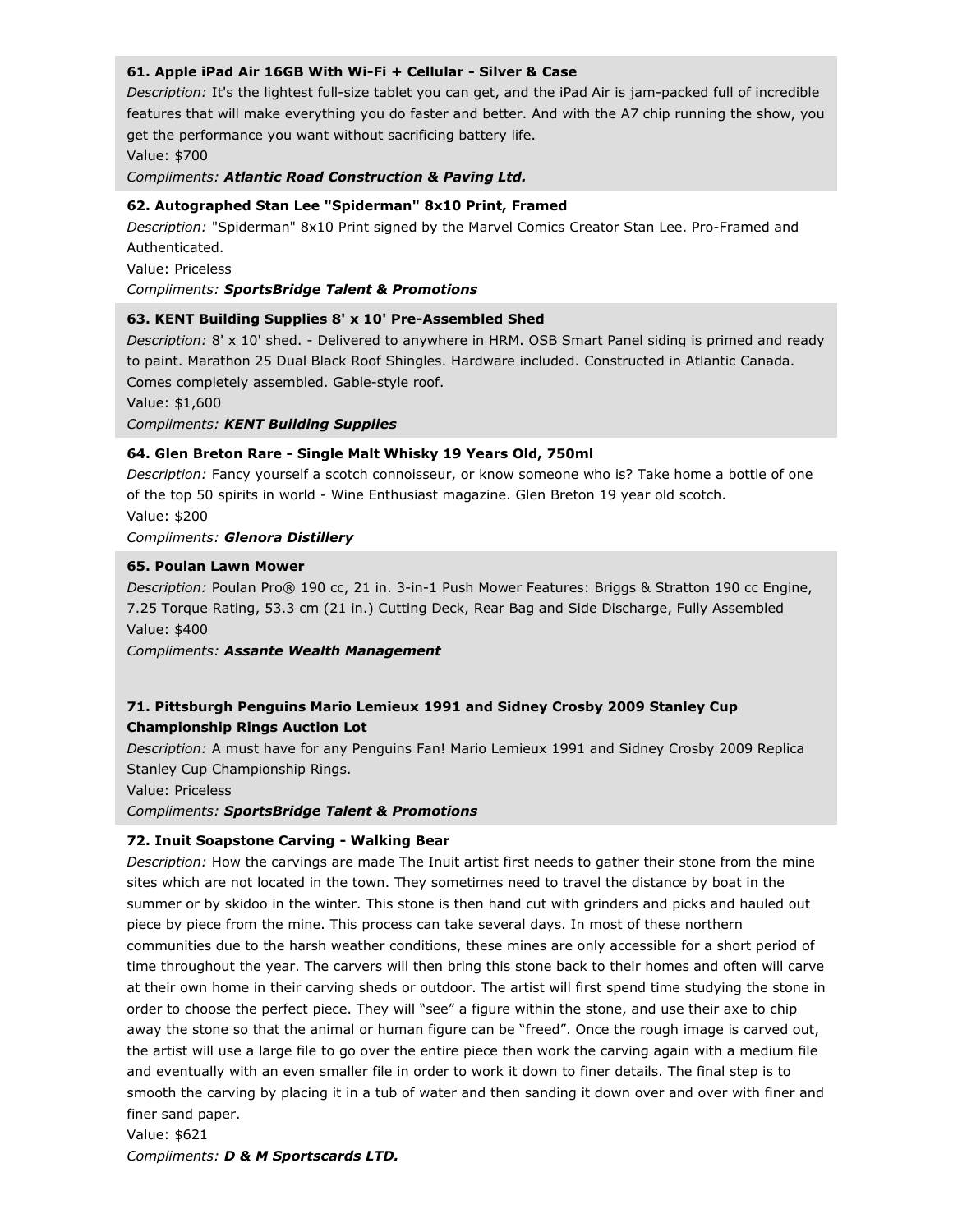#### **73. Inuit Soapstone Carving - Whale Pod**

*Description:* How the carvings are made The Inuit artist first needs to gather their stone from the mine sites which are not located in the town. They sometimes need to travel the distance by boat in the summer or by skidoo in the winter. This stone is then hand cut with grinders and picks and hauled out piece by piece from the mine. This process can take several days. In most of these northern communities due to the harsh weather conditions, these mines are only accessible for a short period of time throughout the year. The carvers will then bring this stone back to their homes and often will carve at their own home in their carving sheds or outdoor. The artist will first spend time studying the stone in order to choose the perfect piece. They will "see" a figure within the stone, and use their axe to chip away the stone so that the animal or human figure can be "freed". Once the rough image is carved out, the artist will use a large file to go over the entire piece then work the carving again with a medium file and eventually with an even smaller file in order to work it down to finer details. The final step is to smooth the carving by placing it in a tub of water and then sanding it down over and over with finer and finer sand paper.

Value: \$518

# *Compliments: D & M Sportscards LTD.*

# **74. Inuit Soapstone Carving - Small Inuksuk**

*Description:* How the carvings are made The Inuit artist first needs to gather their stone from the mine sites which are not located in the town. They sometimes need to travel the distance by boat in the summer or by skidoo in the winter. This stone is then hand cut with grinders and picks and hauled out piece by piece from the mine. This process can take several days. In most of these northern communities due to the harsh weather conditions, these mines are only accessible for a short period of time throughout the year. The carvers will then bring this stone back to their homes and often will carve at their own home in their carving sheds or outdoor. The artist will first spend time studying the stone in order to choose the perfect piece. They will "see" a figure within the stone, and use their axe to chip away the stone so that the animal or human figure can be "freed". Once the rough image is carved out, the artist will use a large file to go over the entire piece then work the carving again with a medium file and eventually with an even smaller file in order to work it down to finer details. The final step is to smooth the carving by placing it in a tub of water and then sanding it down over and over with finer and finer sand paper.

Value: \$403

*Compliments: D & M Sportscards LTD.*

#### **75. Fossil Men's Watch**

*Description:* Nate Chronograph Stainless Steel Fossil Men's Watch. Value: \$178 *Compliments: Impressions Incentive Group/Nova Trophy - Gary Herbert*

# **76. Handmade Swarovski Crystal and Fabric Ear Rings (Pink & Blue)**

*Description:* Beautiful Handmade Swarovski Crystal and Fabric Ear Rings (Pink & Blue) complements of the jewellery experts at House of Moda Halifax. Value: \$115

*Compliments: House of Moda*

# **77. Handmade Swarovski Crystal and Fabric Ear Rings (Brown)**

*Description:* Beautiful Handmade Swarovski Crystal and Fabric Ear Rings (Brown) complements of the jewellery experts at House of Moda Halifax.

Value: \$115

*Compliments: House of Moda*

# **78. Autographed Andre Dawson Baseball**

*Description:* Baseball signed by Andre Dawson, NLB Hall of Famer. Value: \$100 *Compliments: 2015 Big Spring Gala & Auction Committee*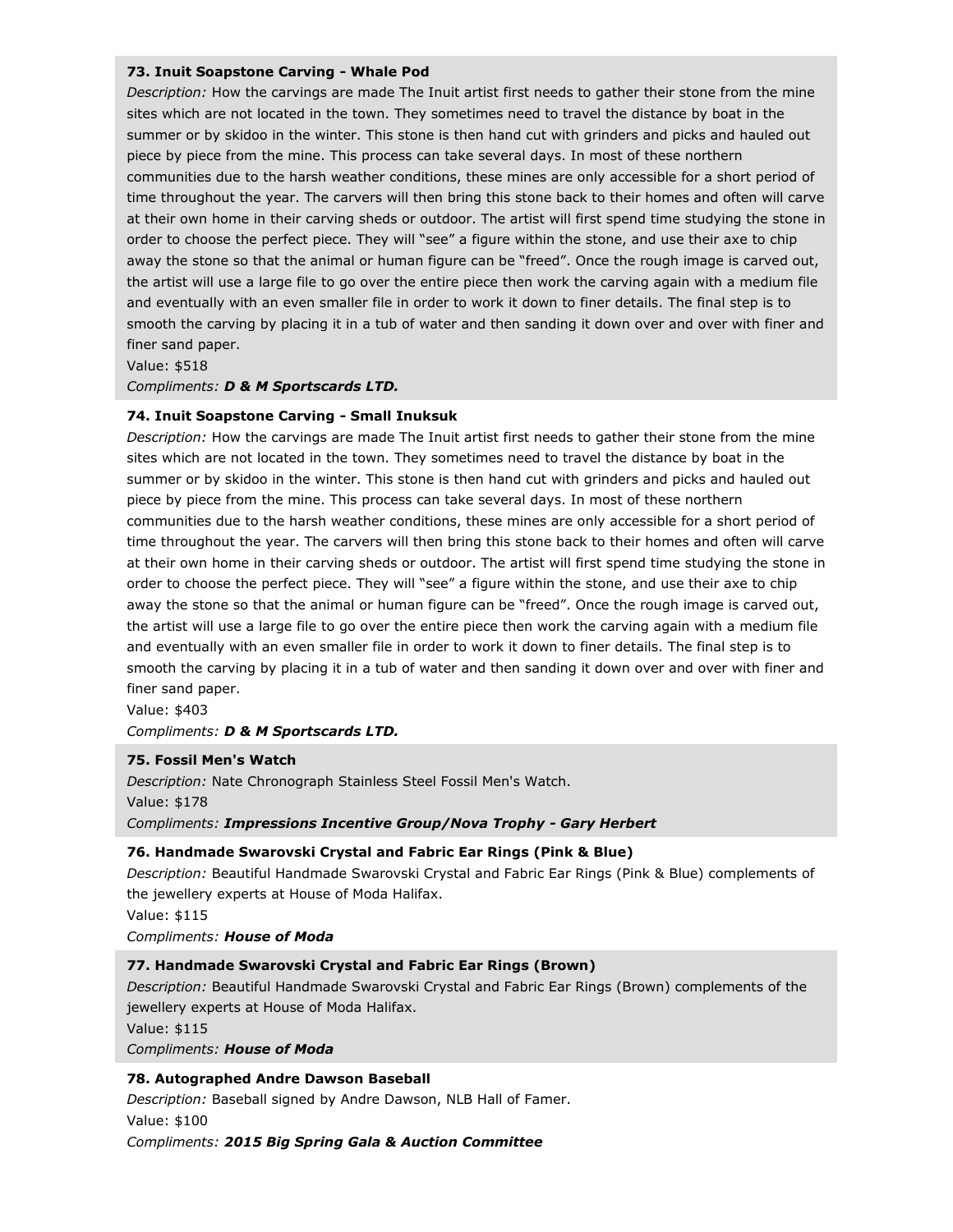### **79. \*\*Sandler Training - Sales Foundations Program**

*Description:* The Sandler Training Foundations program is a complete overview of the Sandler Selling System delivered 2 hours/week for an 8 week period. The program covers the high level concepts of the most comprehensive sales training program in the world, Sandler Training Presidents Club. This program introduces participants to an environment in which they discover and explore new strategies and techniques through a systemized approach for growing their revenues and achieving their goals. Value: \$2,500

#### *Compliments: Sandler Training - Finding Power in Reinforcement*

### **80. Art by Anna Werrun - Embrace Vegas**

*Description:* Anna specializes in wire craft, painting, junk art, crocheting, and sewing. "Love art, express art, see art, create art, be art." - Anne Werrun

Value: \$500

### *Compliments: Anna Werrun*

# **81. \*\*\$275 Summer Camp 2015 Gift Certificates to Atlantic Cirque**

*Description:* - General Summer Camps (no experience necessary) - For ages 5 & 6 (NEW), 7-12 and 13- 17 - The participants will learn everything from trampoline, juggling, stilts, human pyramids, floor acrobatics, hula hoops, aerial apparatus (trapeze, cerceau, rope) and more. We also play fun camp games!

Value: \$275

*Compliments: Atlantic Cirque*

### **82. Autographed Blue Eric Dickerson St. Louis Rams Jersey**

*Description:* Blue Eric Dickerson St. Louis Rams Jersey signed by the NFL Hall of Famer. Value: \$250

*Compliments: 2015 Big Spring Gala & Auction Committee*

# **83. \*\*20 Hours of Private Jiu Jitsu Training for Two**

*Description:* (10) 2 Hour private sessions at RONIN RYU HALIFAX JIU JITSU AND FITNESS TRAINING. Instruction in Bissett Jishin Do Jiu Jitsu. Dojo is located in Purcell's Cove. Instruction is for adults over 18 years of age only. Please email roninryuhalifax@hotmail.com or call 902-830-8225. Sensei Todd Barnard

Value: \$1,380

# *Compliments: RONIN RYU HALIFAX JIU JITSU AND FITNESS TRAINING*

# **84. Singer Magic Steam Press**

*Description:* The SINGER Magic Steam Press gives you professional pressing results right at home. With a large pressing area and adjustable heat and steam settings you can quickly press tablecloths, curtains, dress pants and more. This portable unit is easy to store and includes auto shut-off with an audible alarm for safety.

Value: \$500

#### *Compliments: SVP Canada - Christine Saccary*

# **85. \*\*\$275 Summer Camp 2015 Gift Certificates to Atlantic Cirque**

*Description:* - General Summer Camps (no experience necessary) - For ages 5 & 6 (NEW), 7-12 and 13- 17 - The participants will learn everything from trampoline, juggling, stilts, human pyramids, floor acrobatics, hula hoops, aerial apparatus (trapeze, cerceau, rope) and more. We also play fun camp games!

Value: \$275

*Compliments: Atlantic Cirque*

#### **86. Autographed Blue Pinball Clemons Toronto Argonauts Jersey**

*Description:* Blue Pinball Clemons Toronto Argonauts Jersey Signed by the CFL Hall of Famer. Value: \$300

*Compliments: 2015 Big Spring Gala & Auction Committee*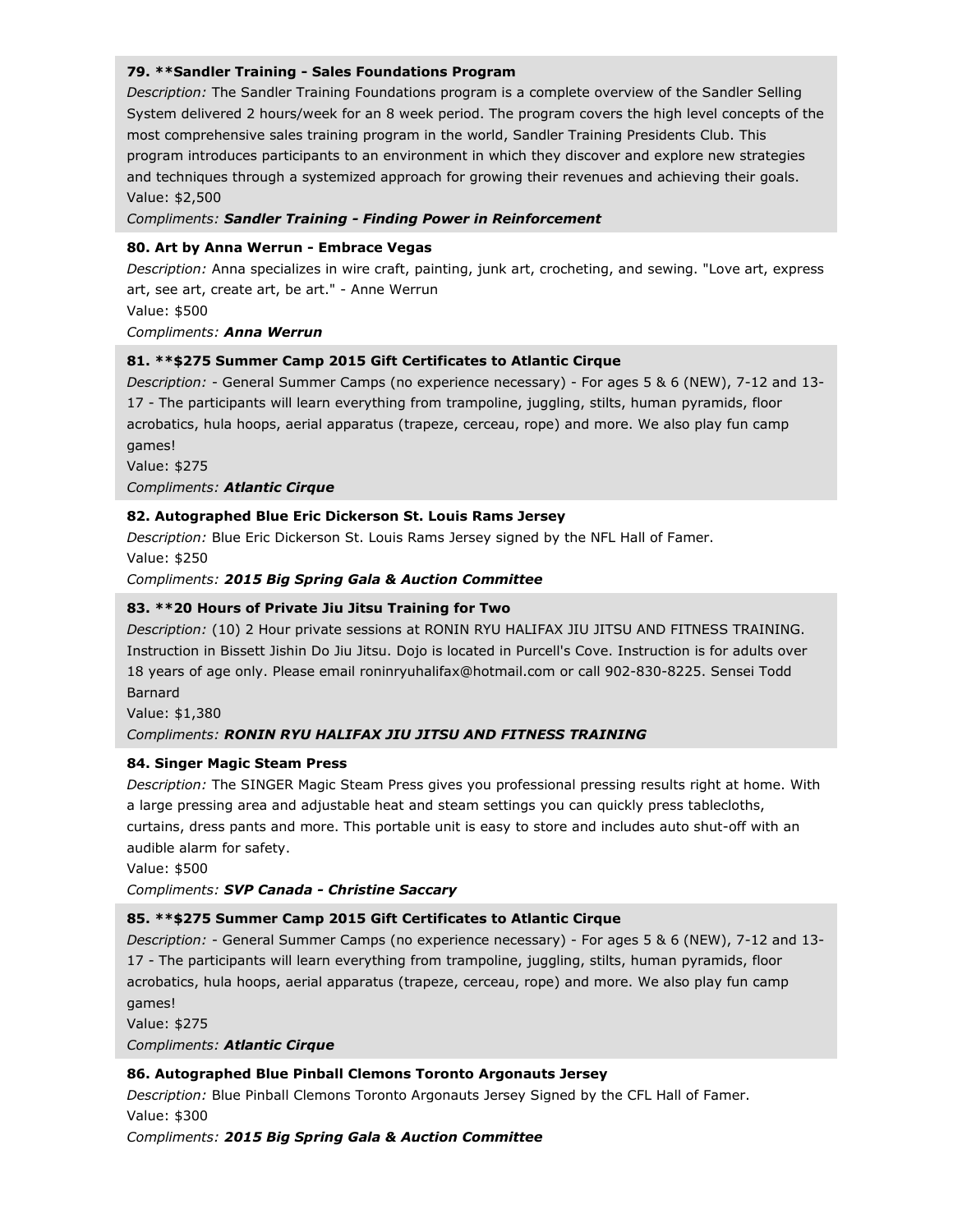# **87. \*\*Concrete from Ocean Contractors**

*Description:* 3 Cubic Meters of Concrete delivered by December 31st 2015 anywhere in Halifax Regional Municipality.

Value: \$600

*Compliments: Ocean Contractors Ltd*

# **88. Red Bull Energy Drink**

*Description:* This prize will definitely give you wings! 5 cases of Red Bull Energy Drink. 5 x 24 = 120 cans of 250 ml product size.

Value: \$425

*Compliments: Karic Sales - Troy MacWilliams*

# **89. \*\*Make it a PizzaDelic night**

*Description:* 1 Free Large PizzaDelic works Pizza from their Clayton Park Location every month for one year.

Value: \$260

*Compliments: PizzaDelic/ Clayton Park*

# **90. Autographed Eric Dickerson NFL Football**

*Description:* Eric Dickerson NFL Football, signed by the NFL Hall of Famer. Value: \$150

*Compliments: 2015 Big Spring Gala & Auction Committee*

# **91. \*\*Safety Services NS - Motorcyle Training Course**

*Description:* Looking to get your motorcycle license. This is your chance! Bearer entitled to one "Safe Rider Training Motorcycle Course" Expires December 31, 2016

Value: \$500

*Compliments: Jackie Norman - Safety Services NS*

# **92. 3 Burner 700" Propane Barbecue - Sterling**

*Description:* 40,000 BTU stainless steel tube burner system 700 sq. in. total cooking surface including chrome coated warming rack 400 sq. in. primary cooking surface Cast iron cooking grids Stainless steel Flav-R-Wave(TM) cooking system Three stainless steel tube burners Linear Flow(TM) valves Sure-Lite(TM) electronic ignition system Accu-Temp(TM) thermometer Therma-Cast(TM) aluminum oven with stainless steel lid insert Black chrome painted drop-down side shelves with integrated tool hooks Heavy duty epoxy painted pedestal with resin base 7" wheels with decorative grey accent and 2.5" locking casters Redi-Bilt(TM) assembly system Quality epoxy paint finish Cool-to-the-touch thermo nylon handle Stainless steel spider guards Rust resistant zinc coated steel components

Value: \$410

*Compliments: Brooklyn Home Hardware*

# **93. \*\*Cleaning Services for Your Home**

*Description:* Gift certificate provided by Clean Simple and is good for three x 2.5hr cleaning services. Able to book online in 90 seconds or less. Certificate Expires April 12, 2016. Terms & Conditions available at www.cleansimple.ca Requires code for prize winner to book cleaning service. Code is on the back of the certificate.

Value: \$259

*Compliments: Clean Simple*

# **94. Autographed Larry Holmes Boxing Glove**

*Description:* Boxing Glove Signed by the Former Heavyweight Champion of the World, Larry Holmes. Value: \$150

*Compliments: 2015 Big Spring Gala & Auction Committee*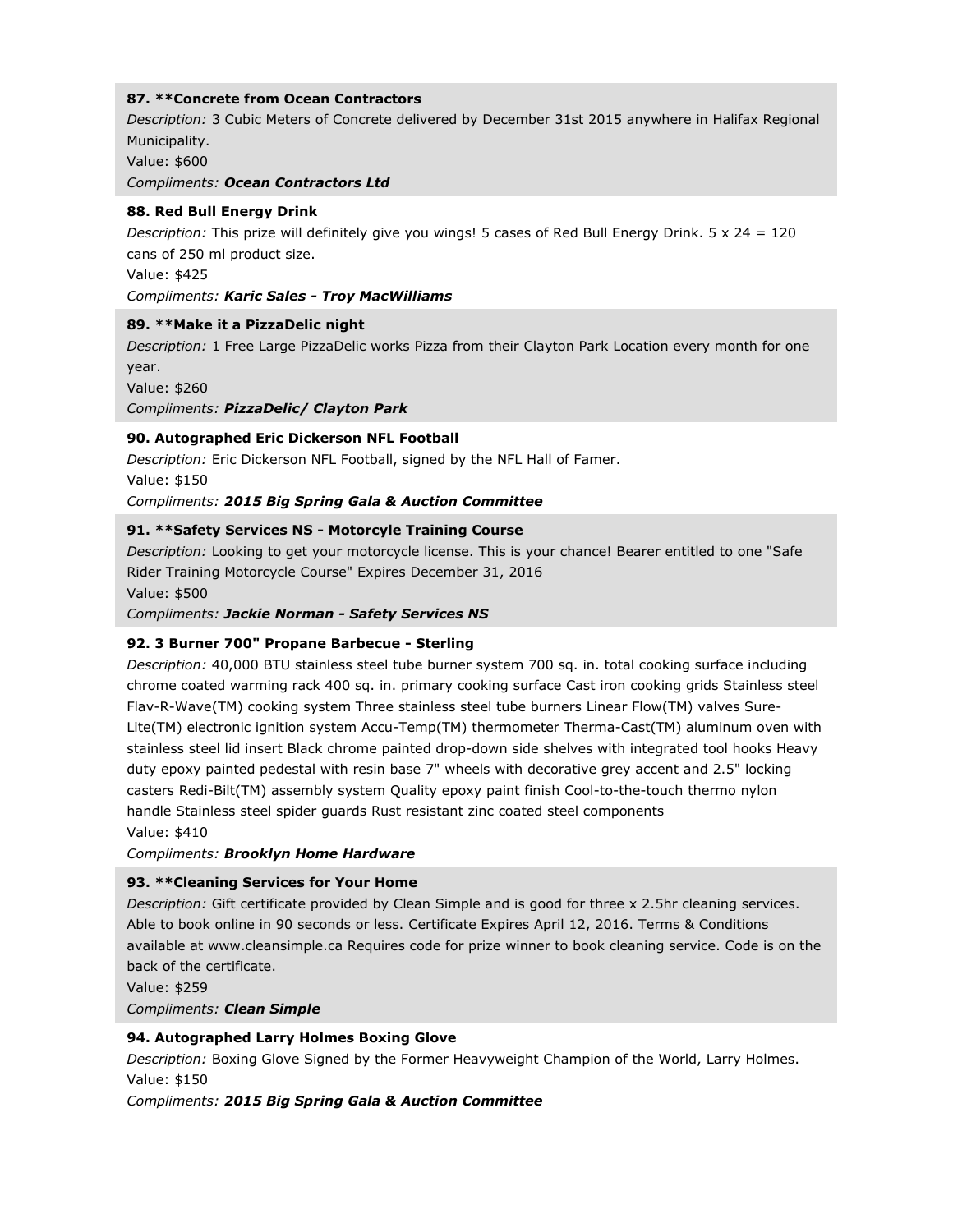### **95. \*\*\$500 Gift Certificate to Shaw Brick**

*Description:* Help your upcoming summer project with a \$500 gift certificate to Shaw Brick. Must be redeemed at Shaw Brick retail store on Ralston Ave in Dartmouth. Expires Dec 31, 2015 Value: \$500

#### *Compliments: Rylan MacDow*

#### **96. Desktop Task Light**

*Description:* The Humanscale Diffrient II Task Light offers a sleek, asymmetrical shade design that features the latest ballast-in-bulb technology; this innovation maximizes the efficiency of compact fluorescent bulbs while providing a long-lasting, pure white light. The double arm model features the longest reach on the market. Perfectly counterbalanced, the Diffrient II adjusts with the touch of a finger.

Value: \$350

#### *Compliments: Atlantic Business Interiors*

#### **97. \*\*Printing Services - Gift Card**

*Description:* A \$250 gift card towards print and design services from One Oh One. Gift card can be used towards the purchase of brochures, business cards, banners, signs, and more. Value: \$250

*Compliments: One Oh One Ltd.*

### **98. Autographed Eric Dickerson St. Louis Rams Mini Helmet**

*Description:* Eric Dickerson St. Louis Rams Mini Helmet, signed by the NFL Hall of Famer. Value: \$150

*Compliments: 2015 Big Spring Gala & Auction Committee*

# **99. \*\*Skybox for 6 with CTV's 'Section Six' Ana Almeida to the Royal NS International Tattoo on Thursday, July 2nd**

*Description:* You and 5 of your guests will enjoy a night out with Ana Almeida from Section Six. Enjoy the Royal NS International Tattoo from the Skybox on Thursday, July 2nd. Call Liz Rigney at 902-221- 6285 to make arrangements.

Value: \$500 *Compliments: CTV*

#### **100. Napoleon Charcoal Grill - 22 inch**

*Description:* The PRO22K Professional Charcoal Kettle Grill is sure to please any appetite and impress the charcoal grilling professional in you. The PRO22K features an innovative ergonomic design with a corner hinged lid for safe and easy use. A charcoal cooking grid, Assembly required. 22.5" Cooking Grid Diameter with 365 square inches of cooking area Cast iron hinged cooking grids with three height adjustments perfect for direct and indirect cooking Offset hinged lid for safe operation over the entire cooking surface and features the ACCU-PROBE temperature gauge with a smoking and searing range for optimum temperature control Heavy gauge steel charcoal grate and stainless steel heat diffuser. Heavy gauge black porcelain lid and bowl. Removable high capacity, heavy steel ash catcher Value: \$350

*Compliments: McInnes Cooper*

#### **101. \*\*3 Day Weekend Car Rental (mid-size car)**

*Description:* 3 Day weekend car rental - up to a mid size car at any Budget Car and Truck Rental in Atlantic Canada. Renter must be 25 years of age with valid drivers license. Renter must present a major credit card at pick up. Certificate valid until April 30, 2016. No cash value and can only be used once to reserve please contact local office. Original certificate must be surrendered at time of rental. Loss damage waiver and RSN are included. Gas is not included.

Value: \$250

*Compliments: Tamara Higgins - Avis Budget Group*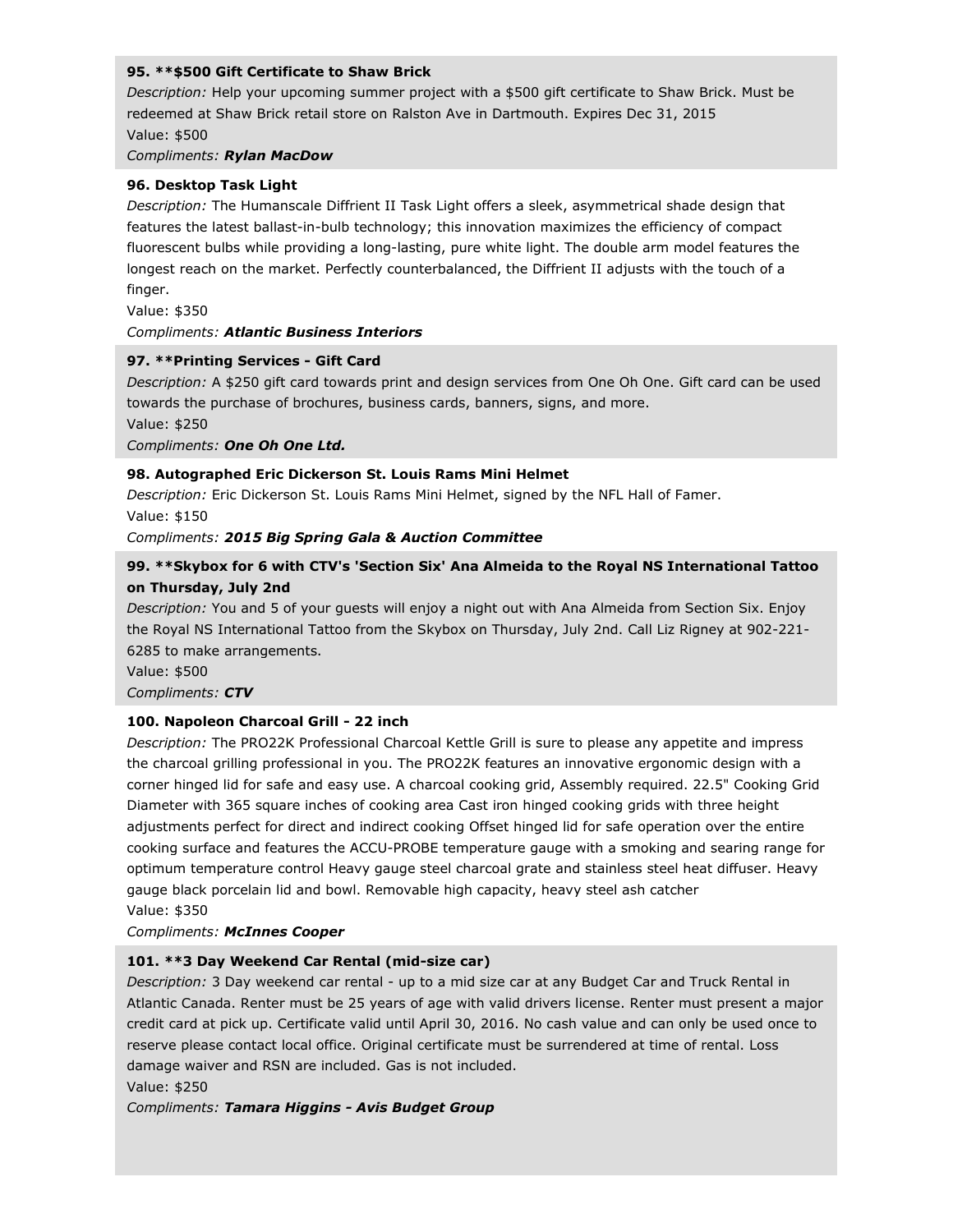### **102. Autographed Mark Messier NY Rangers Puck**

*Description:* Mark Messier NY Rangers Puck, signed by the NHL Hall of Famer. Value: \$100

*Compliments: 2015 Big Spring Gala & Auction Committee*

#### **103. \*\*4 Green fees and power carts at Oakfield Golf Course**

*Description:* This item includes 4 Green Fees and 2 Power Carts Expires October 30, 2015. Not applicable Wednesday or Friday or before 1 PM Weekends or Holidays. Value: \$475

*Compliments: Jessica McNutt*

#### **104. Humanscale Desk Lamp**

*Description:* At Humanscale, we believe the best designs are based on purpose and function. If a design solves a functional problem as simply and elegantly as possible, the resulting form will have a beauty that is honest and timeless.

Value: \$345

*Compliments: Office Interiors - Jim Mills*

#### **105. \*\*Apple Auto Glass - Auto Tint Film #1**

*Description:* Have your windows tinted with tint film professionally installed by the auto glass experts at Apple Auto Glass.

Value: \$250

*Compliments: Apple Auto Glass Kempt Rd*

#### **106. Autographed Pinball Clemons CFL Football**

*Description:* Pinball Clemons CFL Football, signed by the CFL Hall of Famer.

Value: \$150

*Compliments: 2015 Big Spring Gala & Auction Committee*

#### **107. \*\*One Night at White Point Beach with Breakfast For Two**

*Description:* A night's getaway at gorgeous White Point Beach Lodge. Includes breakfast for two (2). Not valid mid June through to mid September & New Years. Not valid on Stat Holidays. Expires March 12, 2016.

Value: \$403

#### *Compliments: White Point Beach*

#### **108. Apple iPad mini 16GB wifi**

*Description:* The iPad mini is perfectly sized for everything you love to do. Web pages, photos and videos look crisp and sharp on the brilliant display with 1024x768 resolution.

Value: \$330

*Compliments: Drew Craswell, RBC Insurance*

#### **109. \*\*Apple Auto Glass - Auto Tint Film #2**

*Description:* Have your windows tinted with tint film professionally installed by the auto glass experts at Apple Auto Glass.

Value: \$250

*Compliments: Apple Auto Glass Kempt Rd*

#### **110. Autographed Red Brett Hull Detroit Red Wings Jersey**

*Description:* Detroit Red Wings jersey autographed by NHL legend and member of the 700 goal club, Brett Hull.

Value: \$250

*Compliments: 2015 Big Spring Gala & Auction Committee*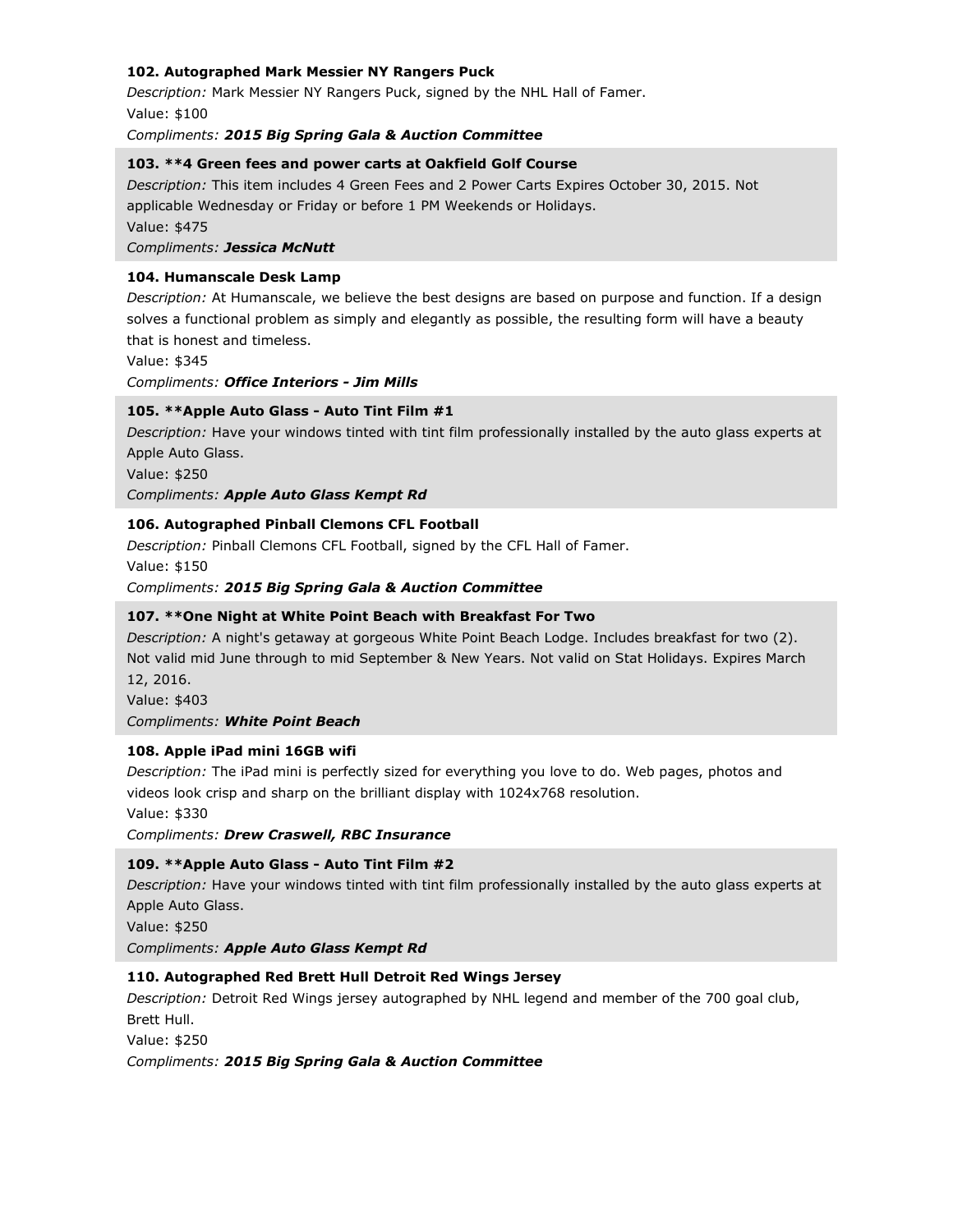### **111. \*\*Dumpster from RE Group**

*Description:* REgroup will provide a one time delivery and removal of a 30 yrd roll off container. This is valid within a 25km radius of Angus L. McDonald Bridge, Halifax. REgroup will provide delivery, removal and rental for the container. The recipient will be responsible for the disposal costs at the disposal site Value: \$403

*Compliments: RE Group*

# **112. Gill Sailing Jacket**

*Description:* The Inshore-Lite Long Jacket is a great lightweight inshore all-rounder. It's made from a 2 Dot fully taped and laminated fabric which provides excellent breathability and durability. Size: Medium, Colour: Yellow

Value: \$288

*Compliments: THE BINNACLE*

#### **113. \*\*Tandem Load of Class "A" Gravel Delivered in HRM**

*Description:* Construction project at home? Levelling out that driveway? How about a fifteen (15) Ton Load of Class "A" Gravel Delivered anywhere in HRM!

Value: \$250

*Compliments: Axeman Landscape & Construction*

### **114. Autographed White Christine Sinclair Team Canada Jersey**

*Description:* Christine Sinclair Team Canada Jersey signed by the International Soccer Superstar. Value: \$250

### *Compliments: 2015 Big Spring Gala & Auction Committee*

#### **115. \*\*Home Appraisal**

*Description:* Looking to sell you home? A home appraisal from AKME Appraisals will go a long way to make sure you are getting the proper value for it. Also helps to make sure you are insured to value! Value: \$403

#### *Compliments: AKME Appraisals/ www.AKMEAppraisals.com*

# **116. Redken Gift Basket**

*Description:* Wow your favuorite lady with a gift basket full of great products from Redken. Value: \$288

*Compliments: Maritime Beauty Supply - Maurice Doucet*

#### **117. \*\*Discount Car - Free Weekend Vehicle Rental #1**

*Description:* A Free Weekend includes any intermediate mid size or full size car as well as 800 free km. Only valid in the Maritimes. Must be redeemed there. Valid from March 1st, 2015 to February 28th, 2016. Original voucher must be surrendered upon redemption.

Value: \$250

*Compliments: Discount Car and Truck Rentals*

# **118. Autographed White Eric Dickerson St. Louis Rams Jersey**

*Description:* White Eric Dickerson St. Louis Rams Jersey, signed by the NFL Hall of Famer. Value: \$250

*Compliments: 2015 Big Spring Gala & Auction Committee*

# **119. \*\*Tandem Load of Topsoil**

*Description:* Topsoil delivered by Schooner Excavation Limited within 50km of Halifax Value: \$403 *Compliments: Schooner Excavation Limited*

# **120. TaylorMade SLDR 10 Degree RH Driver**

*Description:* Get your golf game back on track with a new TaylorMade SLDR right handed Driver with a 10 Degree Loft and a Regular Shaft.

Value: \$288

*Compliments: Sandra Boyd, Quadrus Investment Services*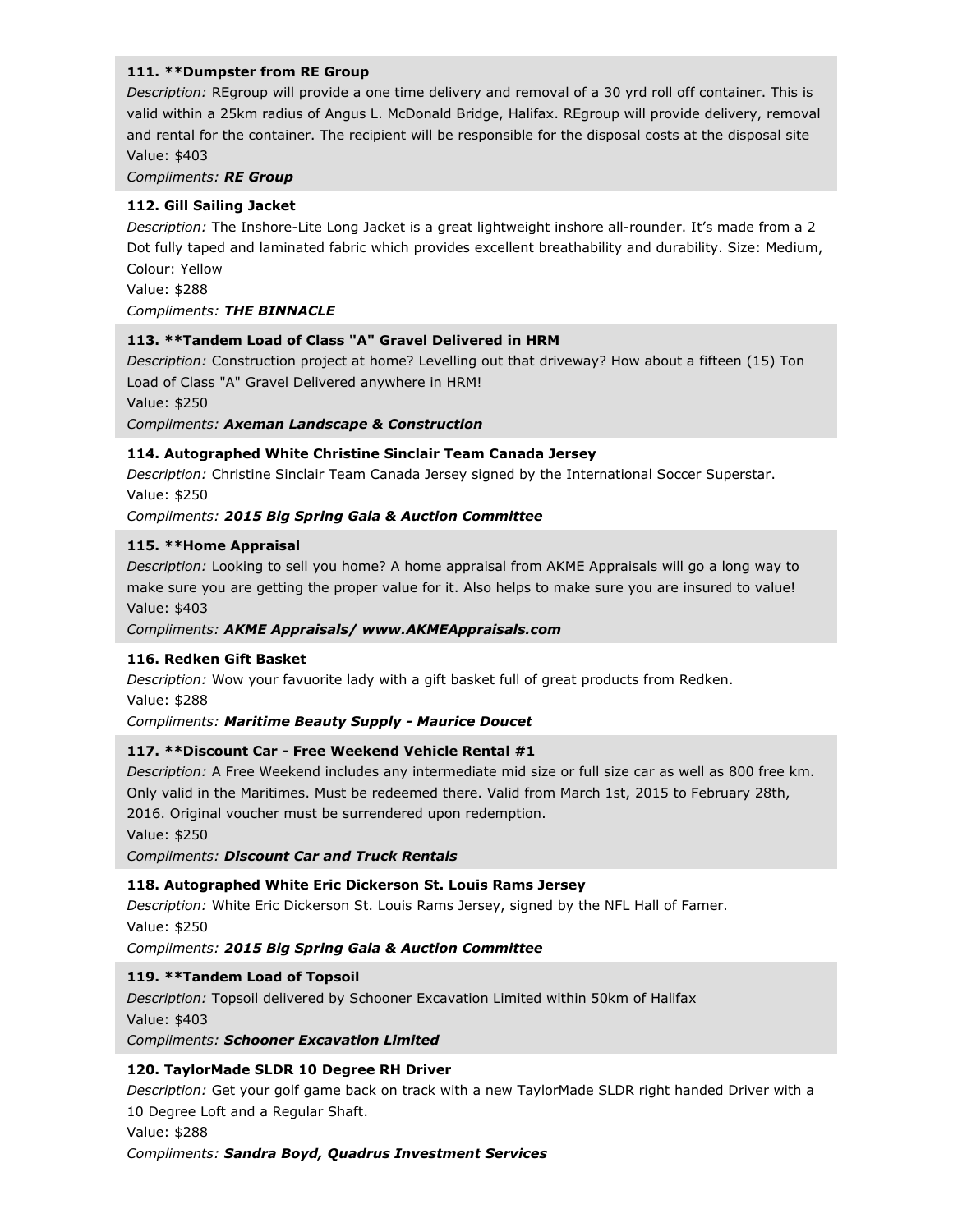### **121. \*\*Discount Car - Free Weekend Vehicle Rental #2**

*Description:* A Free Weekend includes any intermediate mid size or full size car as well as 800 free km. Only valid in the Maritimes. Must be redeemed there. Valid from March 1st, 2015 to February 28th, 2016. Original voucher must be surrendered upon redemption. Value: \$250

*Compliments: Discount Car and Truck Rentals*

# **122. Autographed White Joe Montana Kansas City Chiefs Jersey**

*Description:* White Joe Montana Kansas City Chiefs Jersey, signed by the NFL Hall of Famer Value: \$300

*Compliments: 2015 Big Spring Gala & Auction Committee*

#### **123. \*\*"Weekend Getaway" at Killam Furnished Suites**

*Description:* Enjoy a weekend getaway at Killam Furnished Suites at any of their Halifax, Saint John, Fredericton, or Moncton, furnished suites. Expires April 18th, 2016. Value: \$400

*Compliments: Phil & Siobhan Fraser*

### **124. Nova Scotia Crystal Rum Glasses & El Dorado Special Reserve Rum**

*Description:* Relax any evening with a bottle of El Dorado Special Reserve 15 Year Old Rum - 750ML whilst sipping from 2 locally crafted crystal rum glasses made by Nova Scotia Crystal.

Value: \$285

*Compliments: Andrea Leet, Great West Life*

### **125. \*\*Discount Car - Free Weekend Vehicle Rental #3**

*Description:* A Free Weekend includes any intermediate mid size or full size car as well as 800 free km. Only valid in the Maritimes. Must be redeemed there. Valid from March 1st, 2015 to February 28th, 2016. Original voucher must be surrendered upon redemption.

Value: \$250

#### *Compliments: Discount Car and Truck Rentals*

#### **126. Autographed White Pinball Clemons Toronto Argonauts Jersey**

*Description:* White Pinball Clemons Toronto Argonauts Jersey signed by the CFL Hall of Famer. Value: \$300

#### *Compliments: 2015 Big Spring Gala & Auction Committee*

#### **127. Package of 5 Laser Hair Removal Treatments**

*Description:* This certificate entitles the bearer to a package of 5 laser hair removal treatments courtesy of Aurora Aesthetics. Their goal is to provide you with the finest laser hair removal options available in today's market. They use the state of the art Apogee Elite Laser for permanent hair reduction. It is the leading laser for all skin types and the winner of the Aesthetic Trends & Technologies' Laser Choice Awards.

Value: \$396

*Compliments: Aurora Aesthetics*

# **128. Jost Wine (12 Bottles)**

*Description:* A pioneer of the Nova Scotia wine industry, Jost Vineyards produces distinctive wines and styles, which have won hundreds of national and international awards. Prize includes 6 bottles of Jost Tidal Bay (white) & 6 bottles of Gaspereau Luci Kuhlmann (red)

Value: \$252

*Compliments: Jost Winery*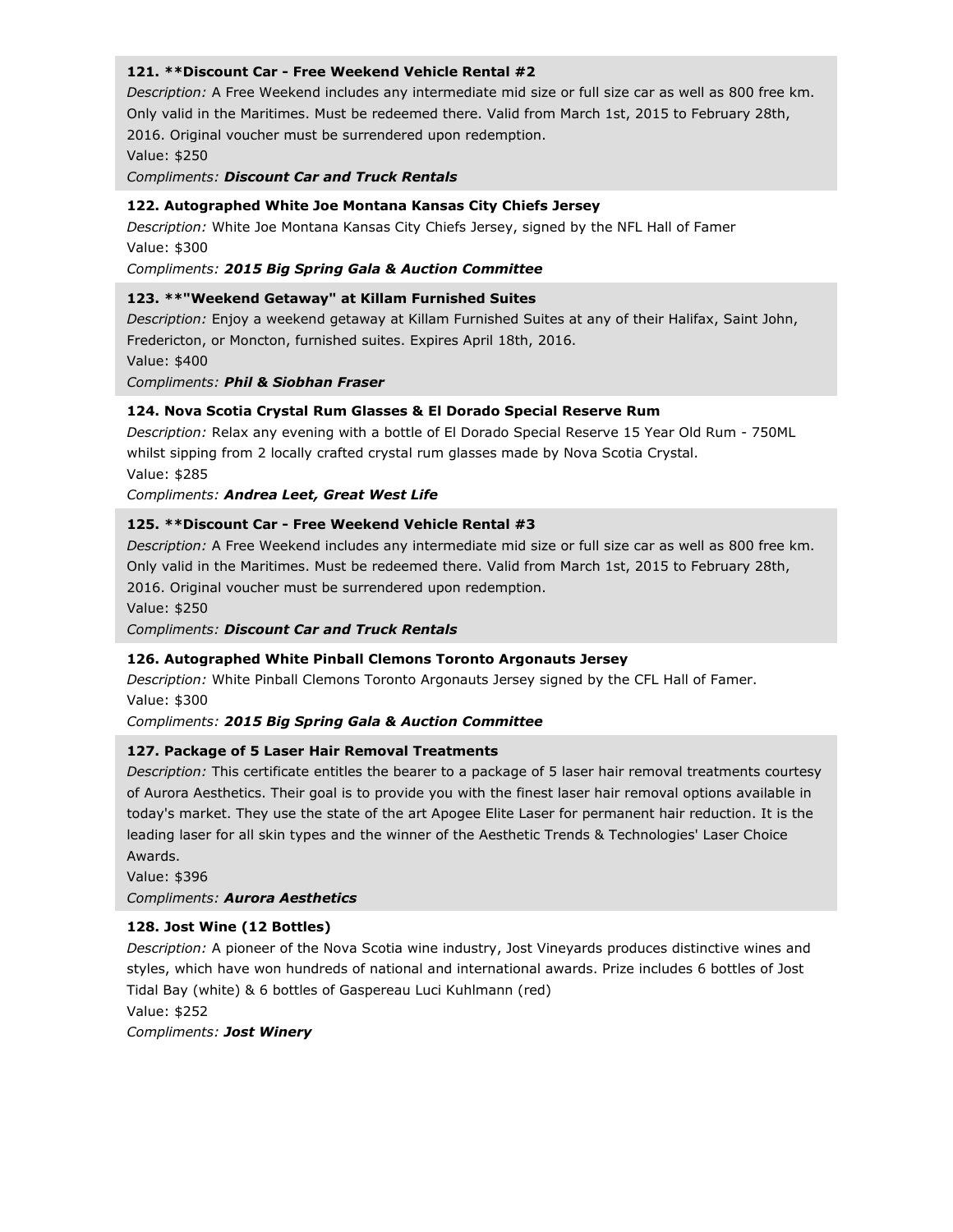# **129. \*\*Spa-dee-da Youth Kindness Spa Package!**

*Description:* From the moment you arrive, you'll feel the excitement. While "traditional spas" are serene in their decor...a relaxing environment to unwind...Spa-dee-da is about ENERGY, FUN & EXCITEMENT! It's a place for kids to relax...the way only kids can! Package includes BFF DIY Facial, BFF Pedicure and 2x5 Pack Yoga Classes. Expiry date: December 31st, 2015 Spa-dee-da is a youth kindness spa for ages 6 to 16. From the moment you arrive, you'll feel the excitement. While "traditional spas" are serene in their decor...a relaxing environment to unwind...Spa-dee-da is about ENERGY, FUN & EXCITEMENT! It's a place for kids to relax...the way only kids can!

Value: \$250

*Compliments: Jody M - Spa-dee-da Fun Raiser/Partner*

# **130. Autographed Yvan Cournoyer Montreal Canadiens Puck**

*Description:* Yvan Cournoyer Montreal Canadiens Puck, signed by the NHL Hall of Famer. Value: \$100

# *Compliments: 2015 Big Spring Gala & Auction Committee*

# **131. \*\*Blue Jays Tickets!!!**

*Description:* 4 lower bowl, directly behind home plate Jays tickets! Saturday, August 15th against the NY Yankees. Section 123, Row 33, Seat 7-10

Value: \$380

# *Compliments: First National Financial LP*

# **132. ATEC KwikStart Rechargeable 12 volt DC Power Supply**

*Description:* Ideal for jump-starting vehicles or to be used as a portable power device which can last up to 50 hours. Comes with booster cable clamps, AC power extension cord, and a dc power extension cord.

Value: \$250

# *Compliments: Mighty Auto – Burnside*

# **133. \*\*Gold Detailing Package by Steele Chevrolet**

*Description:* Gold Detailing Package includes: -Exterior wash, chamois dry, clean wheels and dress tires, wipe all door jambs, interior vacuum, clean windows, clean and dress vinyl, clean trunk compartment, spot clean stains and shampoo carpet mats, hand wax exterior of vehicle.

Value: \$218

# *Compliments: Steele Chevrolet*

# **134. Neil Diamond Autographed Photo**

*Description:* Framed 8x10 Neil Diamond Autographed Photo. Certificate of Authenticity included. Value: Priceless

*Compliments: Charity Fundraising Experts*

# **135. \*\*6 Sky Box Tickets to the Royal Nova Scotia International Tatoo - 7:30PM, Thursday July 2nd**

*Description:* Enjoy one of the greatest shows in Halifax with family and friends. 6 Skybox tickets to the 2015 Royal Nova Scotia International Tattoo on Thursday July 2nd. Show starts at 7:30PM. Value: \$450

*Compliments: J.W. Lindsay Enterprises Limited*

# **136. Humidor Set & Gift Card**

*Description:* Enjoy this premium wooden humidor with built in hygrometer. Don't put your precious cigars at risk when you travel. Use this sturdy X-treme travel case that is water and crush resistant. Enjoy \$25 at Smoke on the Water to start to fill these great humidors.

Value: \$232

# *Compliments: Smoke on the Water*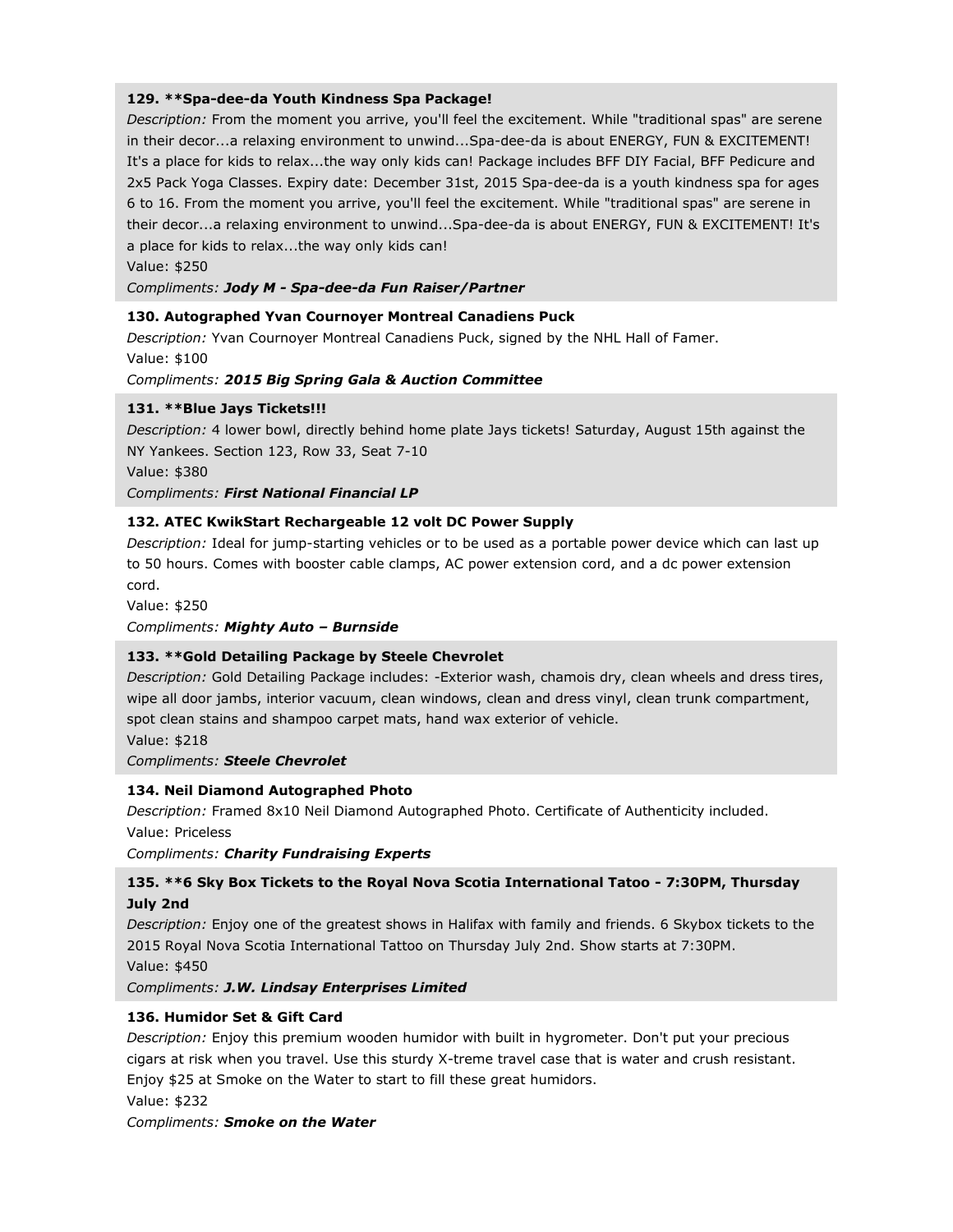### **137. \*\*Huskies Football 2015 'Courtside Lounge' admission for 6**

*Description:* Go cheer on the St. Mary's Huskies at a game of your choice. Fri. Sept. 11 vs MTA, 7 p.m. Sat. Sept. 26 vs Bishops, 2 p.m. Fri. Oct. 9 vs Acadia, 7 p.m. Sat. Oct. 17 vs StfX, 2 p.m. To redeem your tickets, contact Lori Forbes in early August! lori.forbes@smu.ca Value: \$210

*Compliments: SMU Huskies Football*

### **138. Taylor Swift 'Love Story' Autographed Sheet Music**

*Description:* Framed Taylor Swift 'Love Story' Autographed Sheet Music. Certificate of Authenticity included.

Value: Priceless

*Compliments: Canadian Progress Club - Halifax*

### **139. \*\*Standard Two Person Will By Stewart McKelvey Lawyers**

*Description:* The Successful Bidder is entitled to the preparation of "Standard" matching wills for a husband and wife (or domestic partners). The certificate may be redeemed by contacting the named party on the certificate to arrange for an appointment.

Value: \$350

#### *Compliments: Stewart McKelvey Law Firm*

### **140. \*\*Pastel Portraits by Sheena**

*Description:* Artist Sheena McCuish will perform an 8 x 10 size, customized portrait of a person or pet from your personal photos.

Value: \$207

*Compliments: Sheena McCuish - Artist*

### **141. Autographed Christine Sinclair Soccer Ball**

*Description:* Christine Sinclair Soccer Ball, signed by the International Soccer Superstar. Value: \$150

*Compliments: 2015 Big Spring Gala & Auction Committee*

# **142. \*\*Tandem Load of Gravel**

*Description:* Tandem load of gravel from Schooner Excavation Limited with delivered within 50 km of Halifax.

Value: \$345

*Compliments: Schooner Excavation Limited*

# **143. Acadia Athletics vouchers and swag pack**

*Description:* 3 packages of 4 vouchers to any 2015-2016 Acadia sporting event. 1 Grey Acadia Axemen football hoody (medium) 1 Acadia Axemen hockey t shirt (medium)

Value: \$206

*Compliments: Acadia Athletics*

# **144. "Young Wayne" Framed Print**

*Description:* Wayne Gretzky Collector's Photo, Wayne as a Ten Year Old, Framed Value: Priceless

*Compliments: SportsBridge Talent & Promotions*

# **145. \*\*4 Hours of Gym Use at Armbrae Academy**

*Description:* 4 hours of gym rental. Could be used in various combinations (4 X 1 hour, 2 X 2 hours, 1 X 4 hours) and for various sports (basketball, volleyball, badminton, soccer, dodge ball) on their own or in combination as there is a curtain that divides the gym in two. Weekends or evenings.

Value: \$345

*Compliments: ARMBRAE ACADEMY*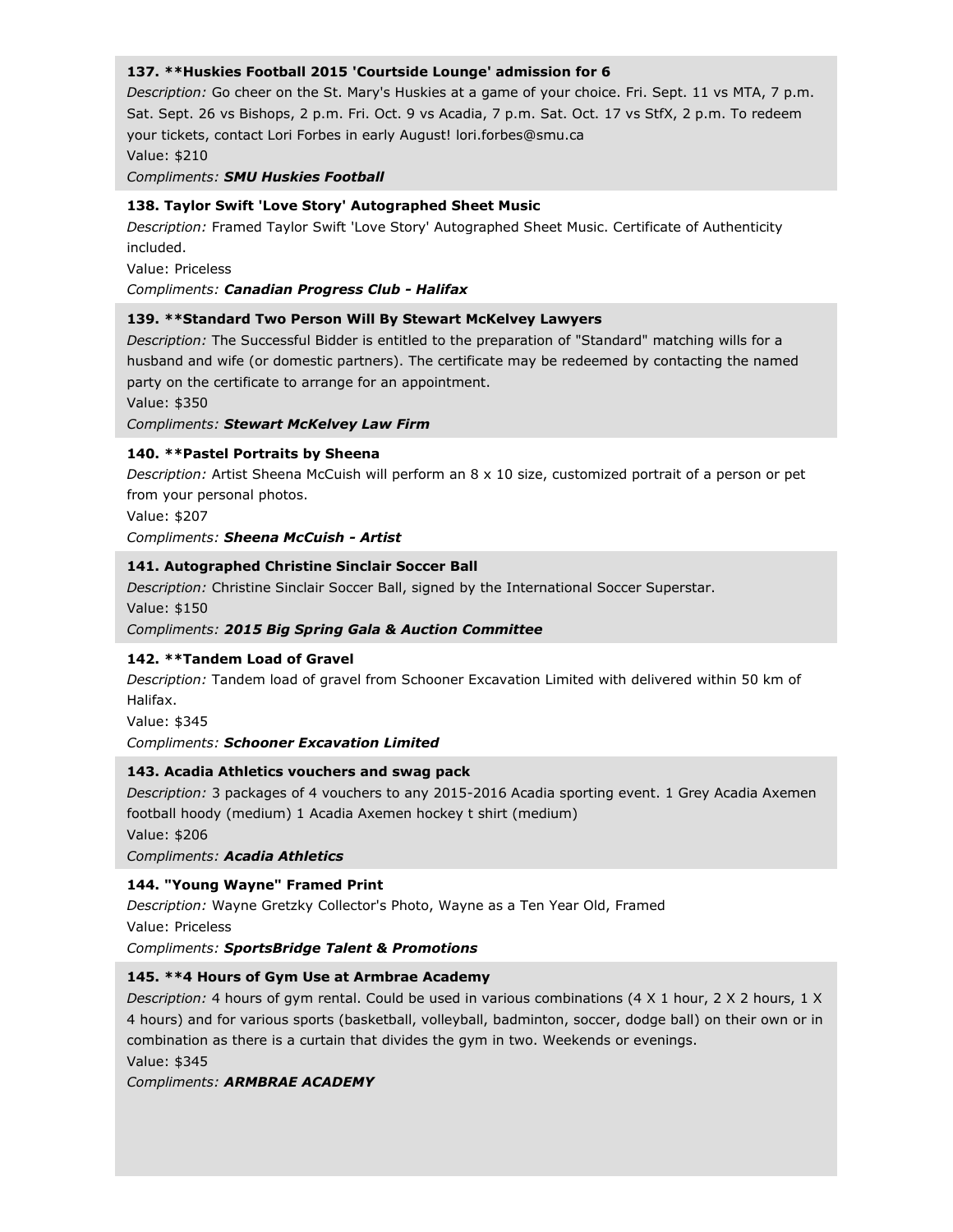# **146. \*\*\$200 Worth of Storage at Storage Inn Halifax**

*Description:* Gift Certificate for \$200 worth of storage at Storage Inn conveniently located just off Robie Street in Halifax. Expires April 18, 2016 Value: \$200

*Compliments: David Greenwood - Storage Inn*

### **147. Autographed Bobby Orr Puck with Limited Edition Card, Framed**

*Description:* Boston Bruins great Bobby Orr Signed Puck and Flying Goal Card of the , Pro-Framed, Authenticated

Value: Priceless

*Compliments: SportsBridge Talent & Promotions*

### **148. \*\*Casino New Brunswick - Marty Stuart concert and Stay**

*Description:* Casino New Brunswick is please to provide 2 tickets to see Marty Stuart and his fabulous superlatives live on May 16, 2015. This prize includes one night stay for the night of the concert or anytime until December 31st. Guestroom reservations are subject to availability. Value: \$345

*Compliments: Craig DeMarta, Casino New Brunswick*

### **149. Truly Nolen- Preventative Pest Control**

*Description:* TRULY NOLEN- Preventative Pest Control Use this certificate toward any services \*Truly Nolen Pest Control offers. Please quote Progress Club Big Spring Gala 2015 "Vegas Nights" \$200 Value Value: \$200

#### *Compliments: TRULY NOLEN PEST CONTROL- Andrew Wheelock*

### **150. Autographed Bernie Parent Philadelphia Flyers 8x10 Print, Framed**

*Description:* Bernie Parent Philadelphia Flyers Signed 8x10 Print, "The Face of Hockey" Pro-Framed (authenticated).

Value: Priceless

*Compliments: SportsBridge Talent & Promotions*

#### **151. \*\*One night at the Westin, Dinner (\$100 max), and Yuk Yuk tickets for two**

*Description:* Enjoy this experience with one night at the Westin, Dinner (\$100 max), and Yuk Yuk tickets for two. Value: \$340

*Compliments: CBCL*

# **152. Sailor Bups Full Monty Prize Pack**

*Description:* 1) Two - 'Full Monty' gift certificates from Sailor Bups Barbershop (The Full Monty includes: haircut, shave, and head and face massage.) 2) One - 60ml bottle of Sailor Bups Pre-shave oil 3) One - 75ml bottle of Edwin Jagger premium shaving cream 4) One - 100ml bottle of Edwin Jagger aftershave lotion

Value: \$200

*Compliments: Sailor Bups Barbershop - http://www.sailorbups.com*

# **153. Autographed Daniel Negreanu 23x19 Poker Card & Chip Display, Framed**

*Description:* 23x19 Poker Card & Chip Display, framed and signed by iconic Canadian poker star Daniel Negreanu.

Value: Priceless

*Compliments: SportsBridge Talent & Promotions*

# **154. \*\*One (1) Ski Wentworth Adult 2015 - 2016 Season Pass**

*Description:* Hit the slopes with a Ski Wentworth Adult 2015 - 2016 Season Pass! Value: \$334 *Compliments: Ski Wentworth*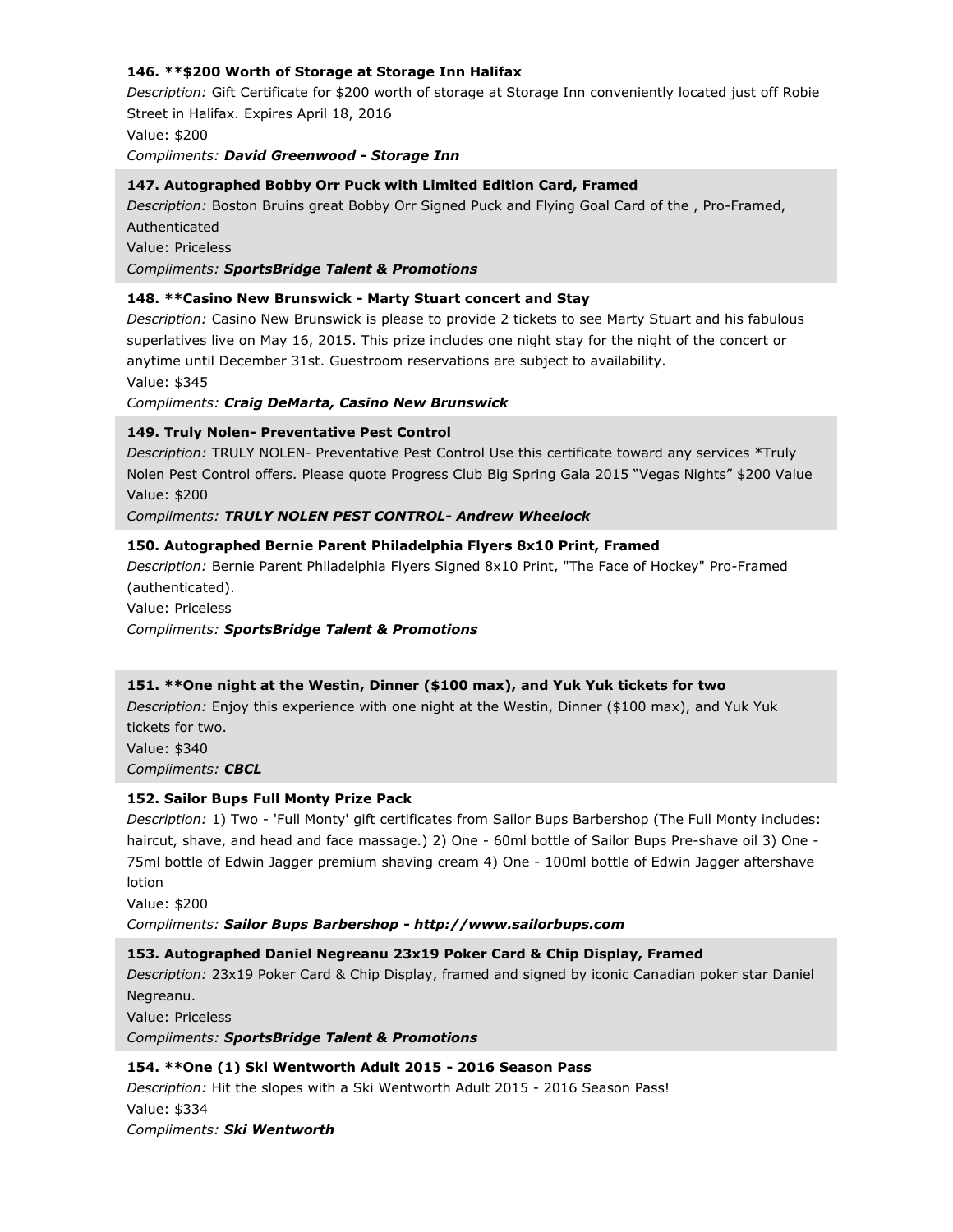### **155. \*\*Stay, "Park and Fly" Package - Hilton Garden Inn Halifax Airport**

*Description:* One night accommodations w/ two weeks parking at the Hilton Garden Inn Halifax Airport. Blackout dates may apply. Reservations booked in advance. Expires April 30, 2016. Valid at Hilton Garden Inn Halifax Airport only.

Value: \$200

*Compliments: Hilton Garden Inn Halifax Airport / Christine Saccary*

### **156. Autographed Dominique Wilkins 8x10 Print, Framed**

*Description:* Dominique Wilkins Atlanta Hawks 8x10 'Dunking" Photo, signed by the former NBA Dunk Contest Champion and NBA Hall of Famer. Framed and Authenticated.

Value: Priceless

### *Compliments: SportsBridge Talent & Promotions*

### **157. \*\*2 Green fee's @ Cabot Links**

*Description:* Set against a picturesque landscape that pits the poetry of a perfect swing, this is golf as it was meant to be. It is a place that speaks to golf's elemental and undeniable truth: that to truly play linksland golf is to experience the game in its most visceral sense. Bold. Majestic. Captivating. Inspiring.

Value: \$330

*Compliments: Cabot Links*

# **158. Autographed Earnie Shavers 8x10 Print wit Extensive Inscription, Pro-Framed and Authenticated**

*Description:* Earnie Shavers 8x10 Print "vs Muhammad Ali", signed with extensive inscription. Pro-Framed and Authenticated

Value: Priceless

*Compliments: SportsBridge Talent & Promotions*

# **159. \*\*Kingswood Golf Package for Two (2)**

*Description:* Kingswood Golf is the most recognized and awarded golf course in N.B. Enjoy 2 Green Fees, 2 power cart seats, and dinner for 2 gift certificate for the onsite oak grille and tavern. (1 appetizer, 2 entrees, & 1 desert, mx value \$60) Expires May 31, 2016 Value: \$320 *Compliments: Brian Johnson - Kingswood Golf*

# **160. Autographed Harry Sinden \*x10 "Coaching Orr" Print, Framed**

*Description:* Bobby Orr Being Coached by Harry Sinden 8x10 Boston Bruins Photo. Signed by Sinden. Framed and Authenticated

Value: Priceless

*Compliments: SportsBridge Talent & Promotions*

# **161. \*\*CrossFit Exertion - 4 Personal Training / 1 month membership**

*Description:* 4 personal training sessions with Coach Alain and 1 month of membership. Contact Alain at 902-223-6073 to set up your sessions.

Value: \$316

*Compliments: CrossFit Exertion*

# **162. Autographed Henri Richard 8x10 "with Dryden" Print, Framed**

*Description:* Henri Richard with Ken Dryden Montreal Canadiens 8x10 Print, signed by Henri "the Pocket Rocket" Richard. Pro-Framed and Placquemounted (authenticated) Value: Priceless *Compliments: SportsBridge Talent & Promotions*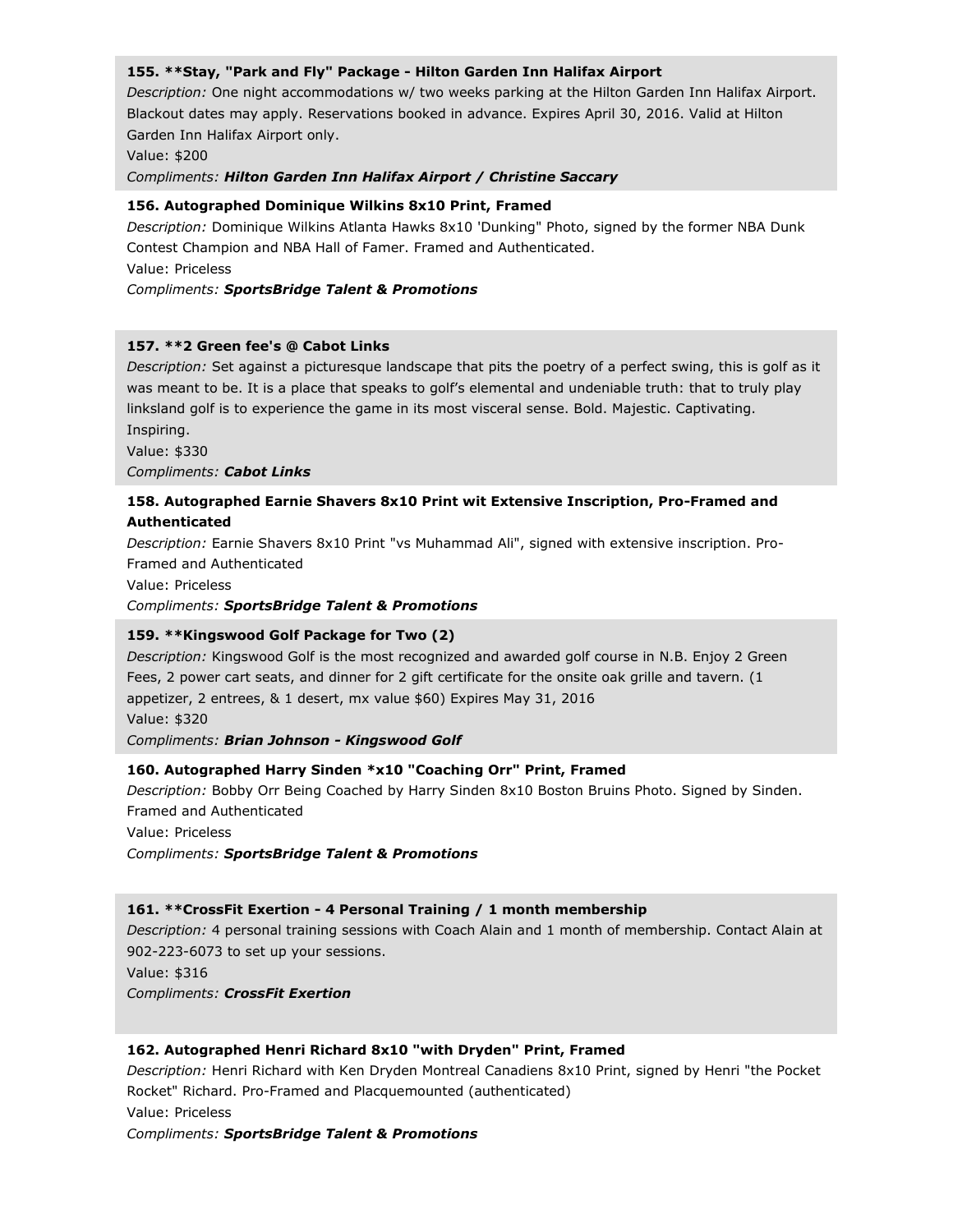### **163. \*\*Bounce Bubble Sports**

*Description:* Use this certificate towards any event of your choice. Two teams of 6 will team up and play against one another for 1hr of fun. Get a group people together and experience something very unique! Value: \$300

*Compliments: Bounce Bubble Sports- Evan Humber*

#### **164. Autographed Isiah Thomas Detroit Pistons, Limited Edition Statistics Jersey**

*Description:* Isiah Thomas Detroit Pistons Signed Statistics Jersey, authenticated Value: Priceless

*Compliments: SportsBridge Talent & Promotions*

### **165. \*\*\$300 Gift certificate for CUT Steakhouse**

*Description:* Enjoy a \$300 gift certificate to CUT Steakhouse, one of Halifax's premier restaurants. Expires April 30, 2016 Value: \$300 *Compliments: RCR Hospitality Group*

# **166. Autographed Zach Fucale "Draft Day" 8x10 Print, Framed**

*Description:* Zach Fucale 8x10 "Draft Day" Photo, signed by the former Halifax Mooseheads superstar, shortly after being selected 36th overall in the 2013 NHL Draft by the Montreal Canadiens. Framed and Authenticated

Value: Priceless

*Compliments: SportsBridge Talent & Promotions*

# **167. \*\*\$300 Gift certificate for ONYX on Argyle**

*Description:* Have an exciting out in downtown Halifax a one of our city's premier restaurant and bar, Onyx! Expires April 30, 2016

Value: \$300

*Compliments: RCR Hospitality Group*

# **168. Autographed Jose Bautista 9x19 Print, Framed**

*Description:* Jose Bautista Toronto Blue Jays 9x19 Player Profile Art signed by 'Joey Bats' himself. Framed and Authenticated.

Value: Priceless

*Compliments: SportsBridge Talent & Promotions*

# **169. \*\*\$300 of Scotia Fuels Home Heating Oil**

*Description:* Stay warm next winter with a Scotia Fuels gift certificate for \$300 of home heating oil. Applies to Scotia Fuels Customer Only in Halifax, Dartmouth and Bedford. Expires April 18, 2016 Value: \$300

*Compliments: SCOTIA FUELS*

# **170. Autographed Larry Bird Collage, Framed**

*Description:* Larry Bird Boston Celtics over-sized Collage signed by Larry Legend himself. Pro-Framed and Authenticated

Value: Priceless

*Compliments: SportsBridge Talent & Promotions*

# **171. Pizza For A Year from Boston Pizza**

*Description:* One Large Gourmet Pizza every Month for a year. Eat In Only. Redeemable at BP Bayers Lake, Portland St and Dartmouth Crossing

Value: \$300

*Compliments: Jeff Keeler, Boston Pizza*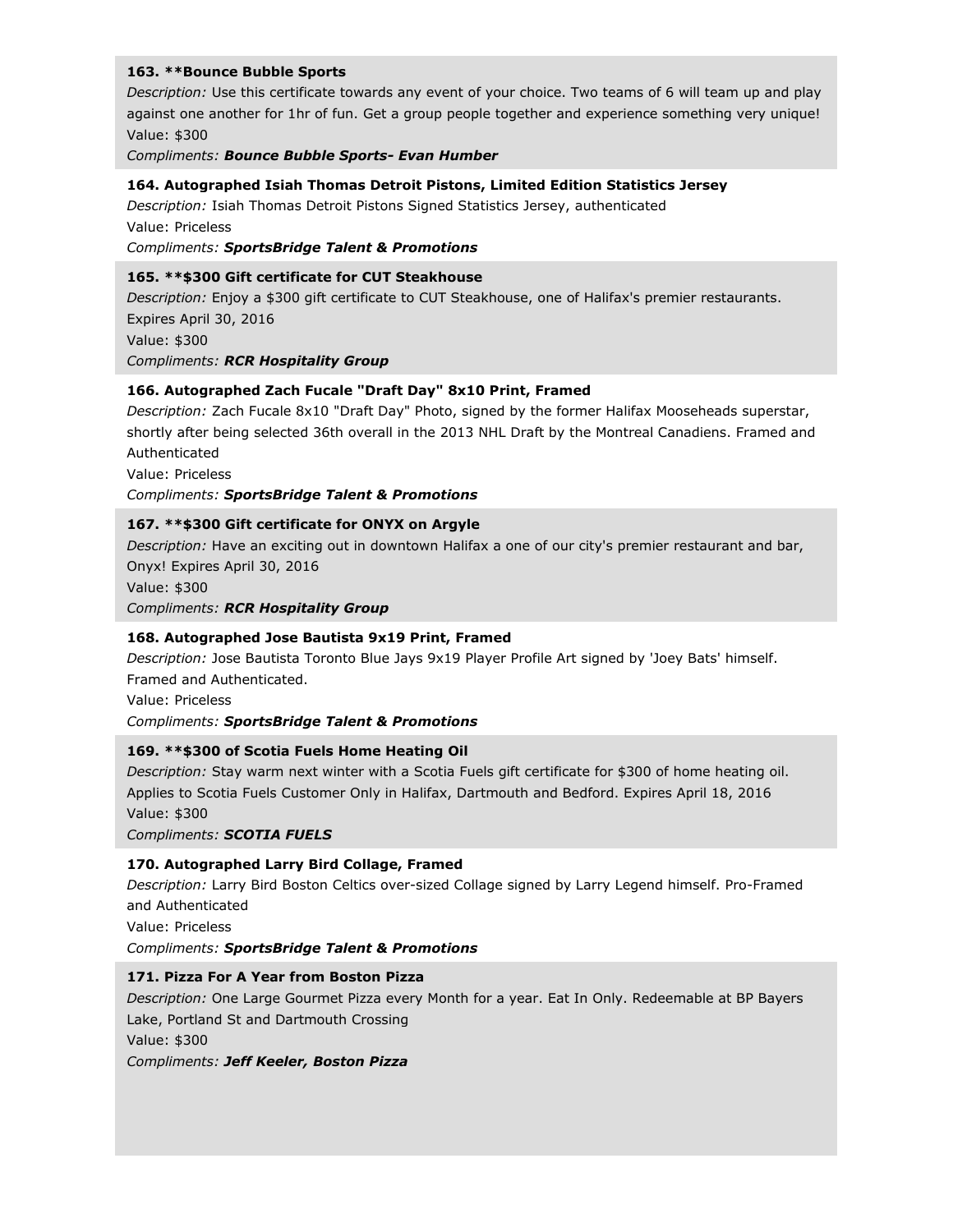# **172. Babe Ruth as a Red Sox, Lithograph, Framed**

*Description:* Babe Ruth Black & White Custom Framed Boston Red Sox Lithograph Display, Pro-Framed. This is "Rare" item.

Value: Priceless

*Compliments: SportsBridge Talent & Promotions*

### **173. Professional Teeth Whitening Consultation and Kit**

*Description:* Have your pearly whites looking, well, pearly white again with a Professional Teeth Whitening Consultation and Kit from Spring Garden Dentistry Value: \$300 *Compliments: Spring Garden Dentistry- Dr. Bill Presse*

### **174. Dual Autographed Ovechkin & Recchi 8x10 Print, Framed**

*Description:* Alexander Ovechkin and Marc Recchi Dual-Signed 8x10 Photo, Pro-Framed and Authenticated Value: Priceless *Compliments: SportsBridge Talent & Promotions*

### **175. \*\*The Lakes golf course, 1 round X 4**

*Description:* Lakes Golf Club, Cape Bretons premier golf destination overlooking the beautiful Bras d'Or Lakes in Ben Eoin Nova Scotia. With rolling hills, crashing streams and dramatic elevation changes The Lakes engages you in unique experiences that far transcends the ordinary.

Value: \$300

*Compliments: The Lakes*

### **176. NHL 500 Goal Club Lithograph, Framed**

*Description:* NHL 500 Goal Club Limited Edition 37x23 Lithograph with Gretzky, Howe, Richard,

Beliveau, Pro-Framed Value: Priceless

# *Compliments: SportsBridge Talent & Promotions*

# **177. \*\*Tony's Pizza for a Year**

*Description:* Family nights just got better! Enjoy 1 pizza a month from Tony's Pizza. Value: \$300

*Compliments:*

# **178. Autographed Picture Twilight**

*Description:* Signed by Robert Pattinson & Krista Stewart Value: \$400 *Compliments: BSGA*

#### **179. \*\*Family Photo Session**

*Description:* 1 - 1.5 hour photo session within a 25 km radius of peninsular Halifax. Expires Sept 30, 2015.

Value: \$293

*Compliments: Alex Macauley Photographers*

# **180. Art by Anna Werrun - Viva Vegas**

*Description:* Anna specializes in wire craft, painting, junk art, crocheting, and sewing. "Love art, express art, see art, create art, be art." - Anne Werrun

Value: \$300

*Compliments: Anna Werrun*

# **181. \*\*Family Photo Session - Alex Macauley Photographers**

*Description:* 1 1/2 hour photo shoot with one of Halifax's top photographers, Alex MacAuley. This item also includes an 8x10.

Value: \$293

*Compliments: Alex Macauley Photographers*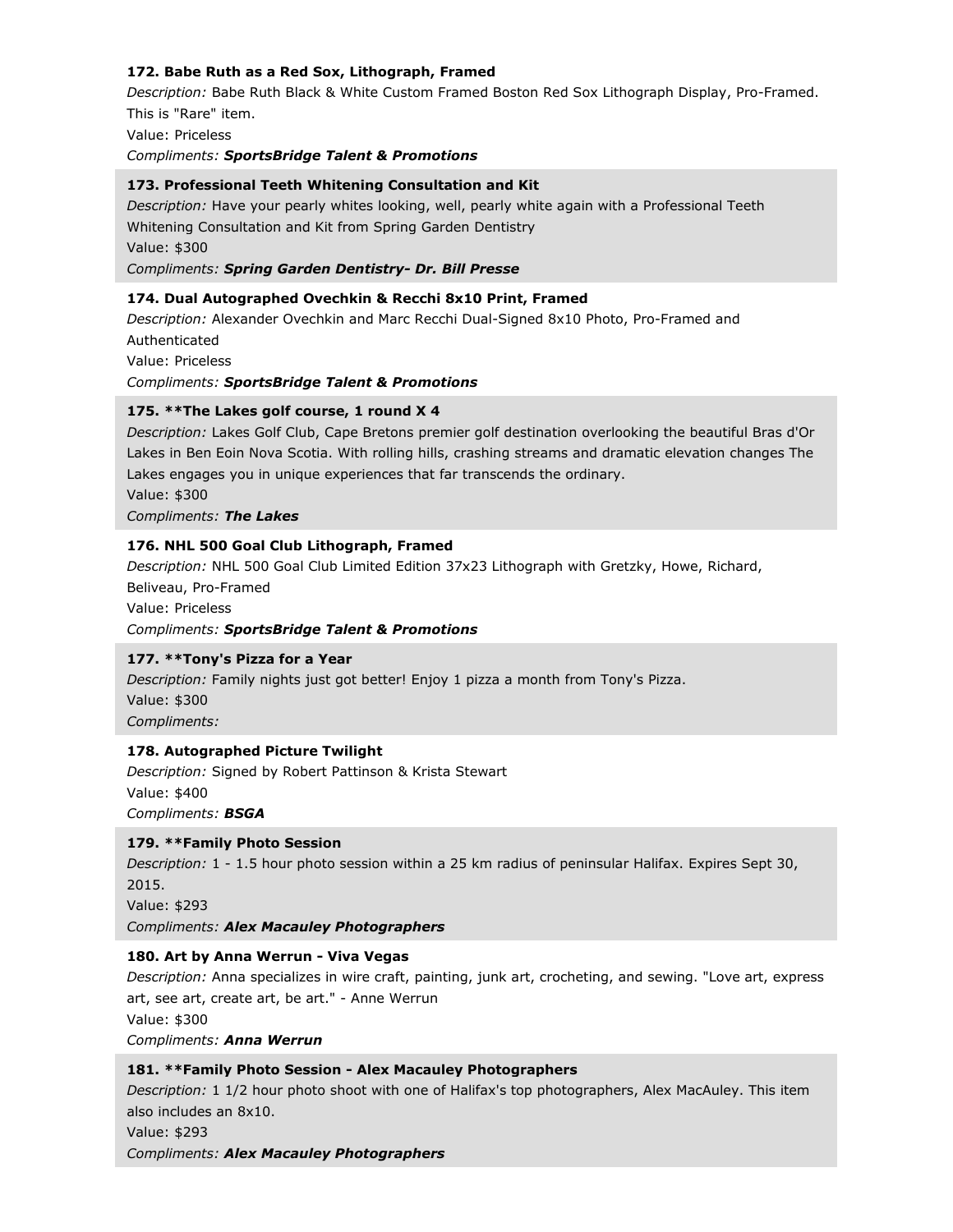### **182. Art by Anna Werrun - The Imperial Geisha**

*Description:* Anna specializes in wire craft, painting, junk art, crocheting, and sewing. "Love art, express art, see art, create art, be art." - Anne Werrun Value: \$250 *Compliments: Anna Werrun*

#### **183. \*\*Truckload of Gravel**

*Description:* Tandem truckload of Class A crusher run delivered within a 30km radius of Dexter's Rocky Lake quarry Value: \$290 *Compliments: Dexter Construction*

#### **184. Champ" by Joe Petruccio - Canvas Print**

*Description:* 18"x18" canvas print of Joe Patruccio's "Champ". 100% authentic iCanvasART merchandise Value: \$230

*Compliments: SCD*

#### **185. Peat Chimney Blended 12 Year Old**

*Description:* The nose exhibits zesty grapefruit citrus merges with salty smoke & malty sweetness. The palate introduces cool menthol flavours of fresh lime that harmonise with peat embers smouldering in the fire. Waves of spice and gentle smoke last long through the finish. PALATE: Cool menthol flavours of fresh lime harmonise smouldering in the fire. Maritime characteristicsof driftwood and seaweed linger on the tongue. Water intensifies the sweet peat on the palate. FINISH: Waves of spice and gentle smoke last long in the finish.

Value: \$73

*Compliments: Danny Hewitt - Innovative Beverages*

#### **186. Smokey Joe Islay Single Malt, 700ml**

*Description:* "Smokey Joe" Islay Malt Scotch Whisky is distilled on the island of Islay, off the south western coast of Scotland. Islay malts take their characteristics both from the local peat used to dry the barley and their closeness to the sea. These factors, typically, imbue the malts with a distinctive seaweedy, phenolic and peaty flavour Smokey Joe is bottled at 46% ABV to enhance impact and flavour. The whiskey that makes up Smokey Joe has been selected for its highly engaging nose , balance of smoke and peppery spice on the plate and a lingering finish. 46% ABV Silver Medal - International Wine & Spirits Competition

Value: \$67

*Compliments: Danny Hewitt - Innovative Beverages*

#### **187. \*\*\$100 Victoria Secret Gift Card**

*Description:* \$100 Victoria Secret Gift Card Value: \$100 *Compliments: Byron Richards*

#### **191. Autographed Max Pacioretty Montreal Canadiens 11x13 Print, Framed**

*Description:* Max Pacioretty Montreal Canadiens SIGNED 11x13 Photo, Pro-Framed and Authenticated "Goal, Goal, Goal"

Value: Priceless

*Compliments: SportsBridge Talent & Promotions*

#### **192. \*\*Power Lunch with HRM Councillor Matt Whitman**

*Description:* Up to 3 people can join the Councillor for District 13 (Hammonds Plains, St. Margarets) for lunch. Talk about how Council works, learn what it takes to be an elected official, or talk about some of the best aspects of District 13. Lunch will be at Edible Matters on Hammonds Plains Road. Exact date to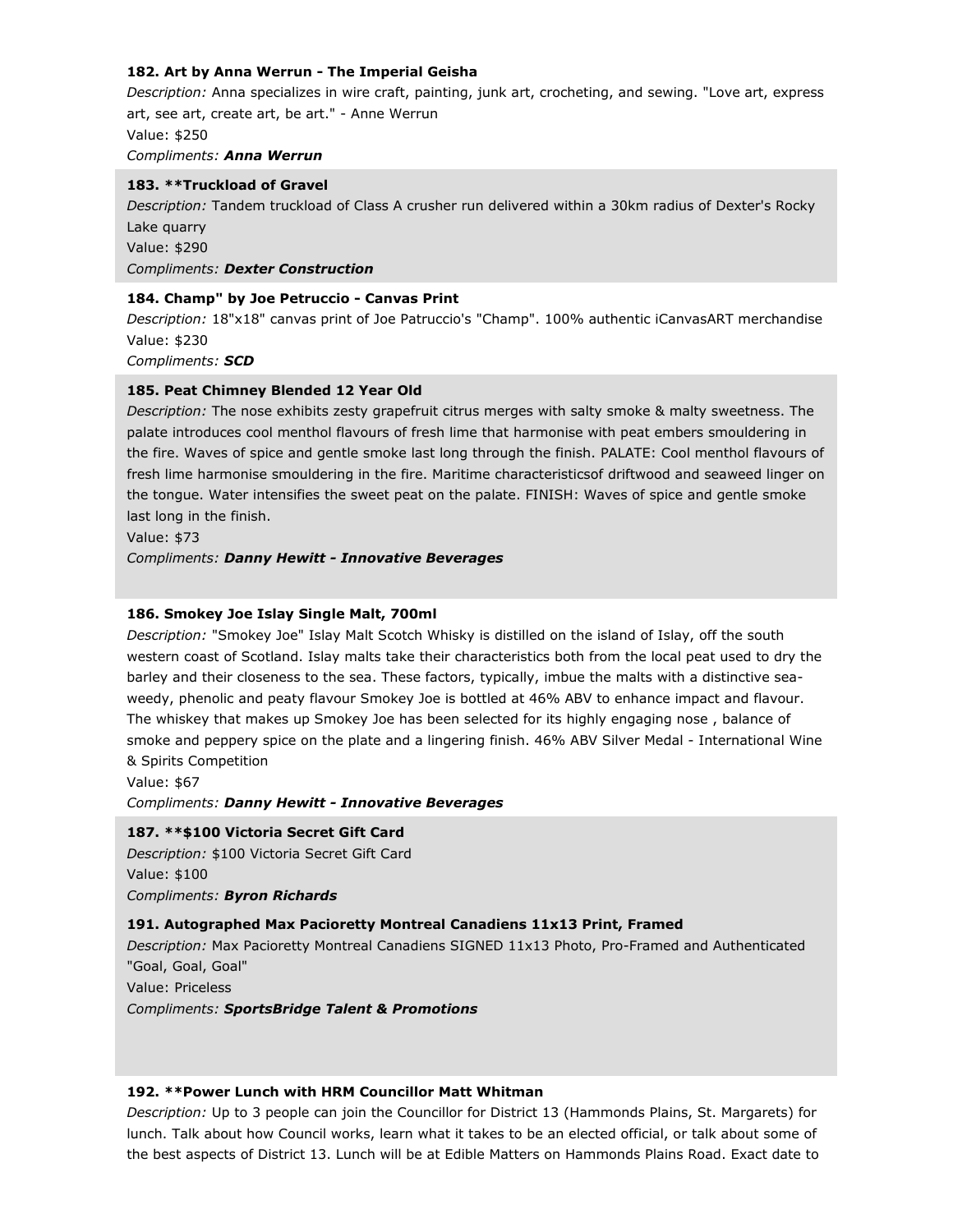be agreed upon based on scheduling availability. Value: Priceless *Compliments: Councillor Matt Whitman*

### **193. \*\*1 Night Stay at Algonquin Resort & Spa**

*Description:* 1 night stay at the Algonquin Resort & Spa in beautiful St. Andrews, NB. Expires December 30, 2015

Value: \$201

*Compliments: Algonquin Resort & Spa*

# **194. Jonathan Bernier and James Reimer Dual Signed 2013 Winter Classic Mini Mask with Luke Schenn SIGNED 8x10 Photo**

*Description:* Jonathan Bernier and James Reimer Dual Signed 2013 Winter Classic Mini Mask with Autographed Luke Schenn 8x10 Photo

Value: Priceless

*Compliments: SportsBridge Talent & Promotions*

# **195. \*\*1 Night Stay at Atlantica Halifax on the Executive Floor**

*Description:* A night's stay for two at the Atlantica Hotel Halifax on the Executive Floor. Includes a full hot breakfast and daily appetizer in Seasons. Expires March 31, 2016 Excludes December 31, 2015 Value: \$201

*Compliments: Atlantica Halifax*

# **196. \*\*1 Night Stay plus dinner and a movie at Hampton Inn & Suites Dartmouth Crossing**

*Description:* Hampton Inn & Suites Dartmouth Crossing. 1 night stay at the Hampton Inn a suite, includes \$50 gift certificate to Jack Astor's and 2 movie passes to Cineplex Theatres Expires April 18, 2016.

Value: \$276

*Compliments: Hampton Inn & Suites Dartmouth Crossing*

# **197. Ronstan Sailing Gear Bag**

*Description:* Features: Roomy interior with double zip top flap for easy access. Two end pockets, one with mesh for drainage and ventilation. Adjustable, heavy duty webbing handles with padded grip. Central strap with buckle for securing a jacket or other gear on top. Internal waterproof compartment for wet gear with independent access from end pocket. Dimensions: (H) 35cm x (W) 65cm x (D) 30cm Value: \$69

*Compliments: Angus Buchanan - yachtshop.ca*

# **198. \*\*1 Night Stay at Liscombe Lodge Resort plus Breakfast for two**

*Description:* One night getaway to Liscombe Lodge Resort and Conference Centre located just off the gorgeous Marine Dr. Highway located just outside of Sheet Harbour N.S. Expires October 2015 Value: \$201

*Compliments: Liscombe Lodge Resort and Conference Centre*

# **199. \*\*1 Night Stay at Residence Inn Moncton Breakfast Included**

*Description:* An evening's stay with breakfast in the morning at the Residence Inn located in Moncton, NB. Not Valid during concert weekends or Santa Clause parade/FIFA

Value: \$201

*Compliments: Residence Inn Moncton NB*

# **200. Husqvarna Trimmer**

*Description:* Husqvarna 122C is a low noise and light weight trimmer for domestic use with easy to use functions such as Smart Start®.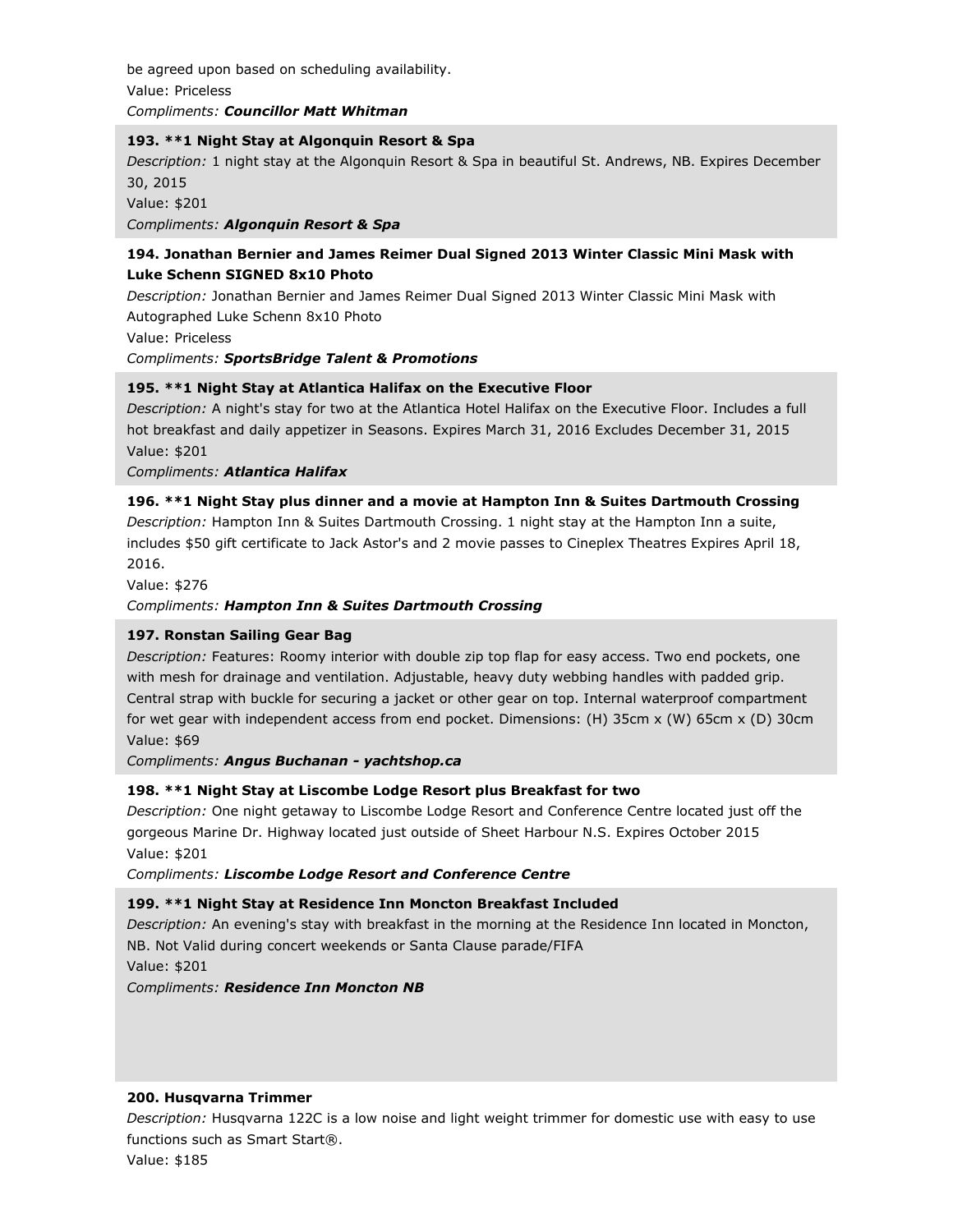#### *Compliments: McFarlands Rentals*

#### **201. \*\*1 Night Stay at Westin Nova Scotian**

*Description:* A night's getaway at the storied Westin Nova Scotian in downtown Halifax. Expires March 11, 2016

Value: \$201

*Compliments: Westin Nova Scotian*

### **202. \*\*1 Night Stay at Keltic Lodge Resort & Spa**

*Description:* 1 Night stay at picturesque Keltic Lodge Resort & Spa for two people with breakfast included. Expires October 17, 2015

Value: \$201

#### *Compliments: Keltic Lodge Resort and Conference Centre*

### **203. Children's Toys - Sticky Mosaics**

*Description:* Happily Ever After Jewelry Box Get Wired Bracelets Sparkling Fairies Pulsar PowerBalls Twinkle Tiaras Wild Horses

Value: \$173

*Compliments: Steve Kay*

### **204. \*\*1 Hour Home Staging Consultation**

*Description:* Looking to add value to your home or even just a new look? Then look no further than the impeccable design of A&E Home Staging and Design's owner, Danielle Klassen. Danielle has been featured on talk shows and numerous articles for her incredible talent and design. This certificate entitles the bearer for a personal, 1-on-1 home staging consultation with Danielle. Expires April 16, 2016

Value: \$200

*Compliments: A&E Home Staging and Design*

### **205. Autographed Ryan Kesler Vancouver Canucks Puck in Shadowbox**

*Description:* Vancouver Canucks Puck signed by Ryan Kesler in Custom Framed Shadowbox, Authenticated "Collector's Edition"

Value: Priceless

*Compliments: SportsBridge Talent & Promotions*

# **206. \*\*Jewellery Appraisal item #1**

*Description:* One certified jewellery appraisal for 2 pieces of jewellery Value: \$175 *Compliments: L.C. Diamonds Inc.*

# **207. Bath or Spa Aromatherapy Epsom Salt Crystals**

*Description:* Relax in you hot tub or bath with inSPAration epsom salts and aromatherapy. (Box of 6) Value: \$173

*Compliments: Arctic Spas Hot Tub*

# **208. \*\*Jewellery Appraisal item #2**

*Description:* One certified jewellery appraisal for 2 pieces of jewellery Value: \$175 *Compliments: L.C. Diamonds Inc.*

#### **209. \*\*1 Hour Dermalogica Facial + Brow + Lash Tinting + Brow Shaping**

*Description:* When it comes to skin care, hair care & those special occasions trust AQC beauty + salon with all you beauty needs. 1 Hour Dermalogica Facial + Brow + Lash Tinting + Brow Shaping at Andrew Quinn Chapman Beauty + Salon Expires April 18, 2016 Value: \$174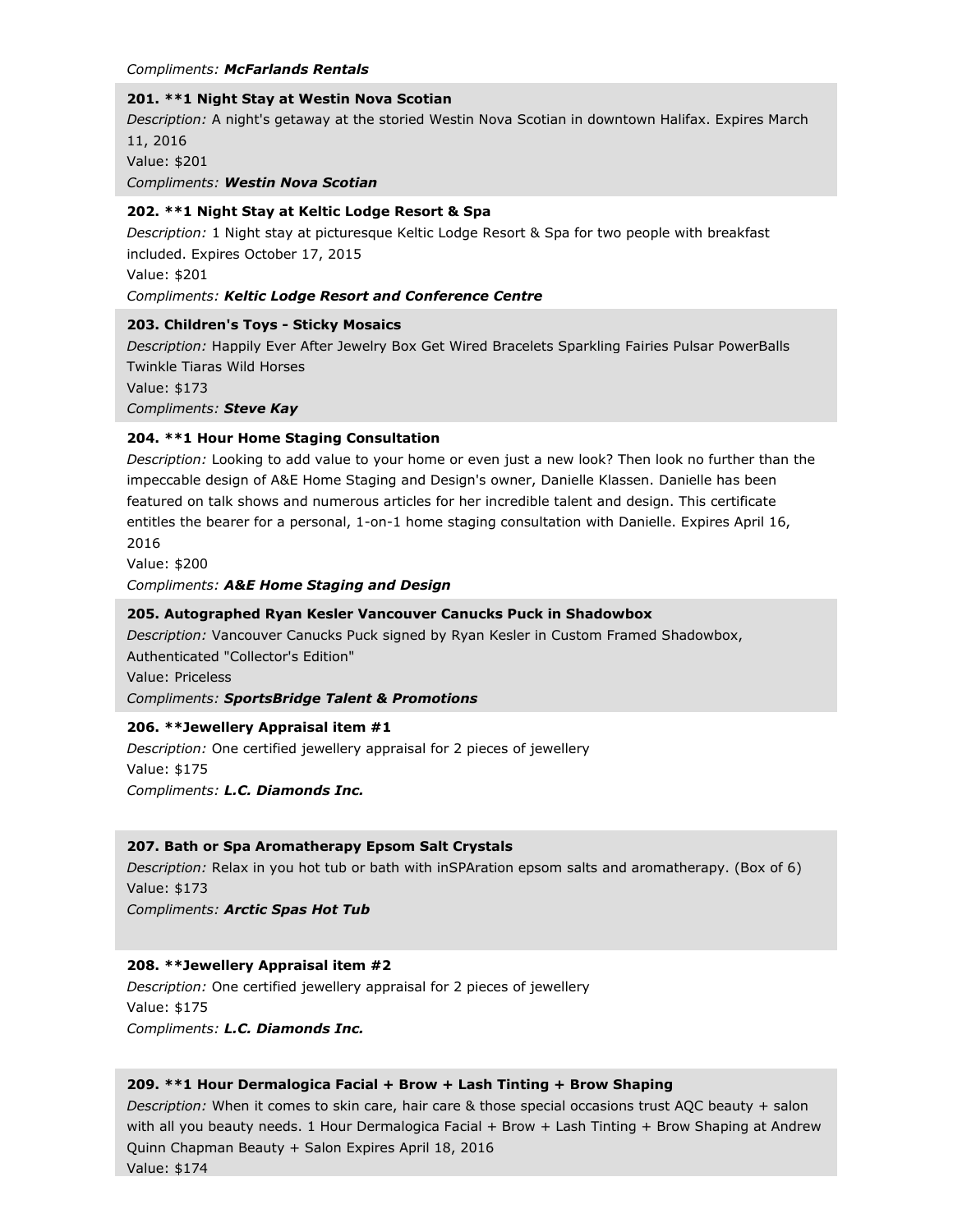#### *Compliments: Andrew Quinn Chapman*

### **210. Klein Tools Brand Knapsack Style Tool Bag - Camo**

*Description:* 39 pockets for tons of tool storage. Orange interior for easy tool visibility. Wide opening fits power drills, meters, flashlights, etc. Tough, durable molded bottom protects from the elements. Large front pocket easily fits fish tapes

Value: \$173

*Compliments: Guillevin International*

### **211. \*\*1 Night Stay at Atlantica Hotel & Marina - Oak Island**

*Description:* A night's getaway at the historic Oak Island Resort located just outside the beautiful community of Mahone Bay, N.S. Not valid on New Year's Eve. Expires March 16, 2016 Value: \$173 *Compliments: Oak Island Resort*

# **212. \*\*1 Night Stay at Fairfield Inn & Suites by Marriott**

*Description:* A night's accommodation at the Fairfield Inn located in lovely Moncton, NB. Expires September 11, 2015

Value: \$173

### *Compliments: Fairfield Inn Moncton NB*

### **213. Salon Essentials Gift Pack**

*Description:* Enjoy a variety of hair care products and other Salon essentials provided by the Head Shoppe in Spryfield.

Value: \$250

*Compliments: Head Shoppe - Spryfield Location*

### **214. \*\*1 Weekend Night Stay at Best Western Dartmouth Hotel**

*Description:* One weekend night's stay in a Jacuzzi room (Subject to availability) Expires Dec 31, 2015 Value: \$173

#### *Compliments: Best Western Dartmouth Hotel*

#### **215. \*\*2 Beerfest Passes & \$50 @ Stubborn Goat Gastropub**

*Description:* On August 7&8, Halifax Seaport is the place to be with over 250 beers and ciders, great east coast food, and local music. Take the opportunity to learn about some of the unique products and meet the brewers that come to this marquee event. You will receive 2 passes to the event. Also, enjoy an incredible meal before you go with a \$50 gift certificate to Stubborn Goat Gastropub.

Value: \$165

*Compliments: Seaport Beerfest*

### **216. Mens Tech Insulated Jacket (L)**

*Description:* Look stylish and keep warm next winter in the North End Sports mens tech insulated jacket.

Value: \$173

*Compliments: Hirtle Promotions*

#### **217. \*\*1 Night Stay at the Cambridge Suites Hotel**

*Description:* 1 Night Stay in a Studio Suite with complimentary continental breakfast at the Cambridge Suites Hotel Halifax. Expires December 30, 2015

Value: \$165

#### *Compliments: Megan Delaney - Cambridge Suites Hotel Halifax*

# **218. \*\*40 x Archive/File Boxes**

*Description:* Planning to move soon? Looking to tidy up the garage or office? Need strong, durable file boxes to put your "clutter"? If so, this package of Two (2) bundles of 20 boxes is exactly what you need. Prize includes delivery within HRM.

Value: \$161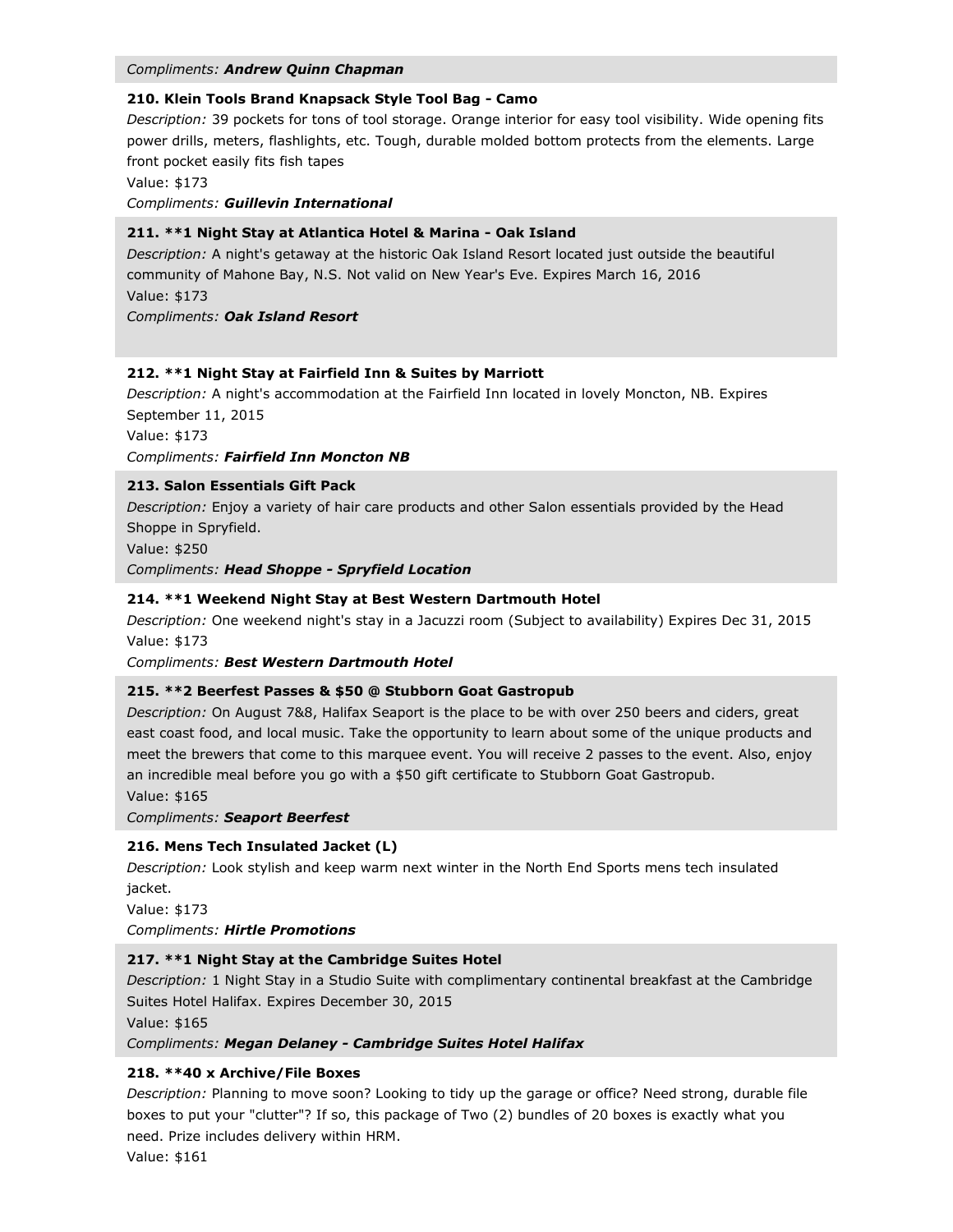#### *Compliments: Premiere Records Centre*

# **219. Oral-B Professional Rechargeable Toothbrush**

*Description:* An electric toothbrush from "The Brand More Dentists Use Themselves Worldwide". The toothbrush has: Indicator Bristles, Floss Action, Brush Head, Hard Brushing Warning Light, Professional timer, and 5 Brushing Modes.

Value: \$160

*Compliments: Fall River Family Dentistry*

### **220. \*\*Executive Gold Detailing - O'Regan's Perma-shine**

*Description:* Detailing package from O'Regan's PermaShine. Value of certificate can be used toward a service of equal or greater value.

Value: \$161

*Compliments: Hillcrest VW - Mike Currie*

# **221. Autographed Tiger Williams Toronto Maple Leafs Puck in Custom Framed Shadowbox**

*Description:* Toronto Maple Leafs signed by one of the NHL's most notorious characters, Dave "Tiger" Williams. Mounted in Custom Framed Shadowbox, Authenticated

Value: Priceless

*Compliments: SportsBridge Talent & Promotions*

# **222. \*\*Discovery Centre - Family Guest Pass x4**

*Description:* Four (4) Family Guest Passes to the Discovery Centre on Barrington St. Not Valid During March Break; Two adults & Two children for the family pass.

Value: \$157

*Compliments: Premiere Van Lines*

### **223. Prize Package from Agricola Street Brasserie**

*Description:* \$100 Gift Certificate, Agricola St Brasserie Tote bag and T - Shirt. 2 Jars of Pickled Condiments

Value: \$158 *Compliments: Rachel Knox*

# **224. \*\*Discovery Centre - Family Guest Pass x4**

*Description:* Four (4) Family Guest Passes to the Discovery Centre. Not Valid During March Break. Family = two adults  $&$  two children

Value: \$157

*Compliments: Premiere Van Lines*

# **225. \*\*\$150 gift certificate for Lily's Lingerie**

*Description:* Once you have a proper bra fitting at Lily's, your undergarment world will change forever. This wonderfully feminine upscale shop offers designer bra and lingerie sets, nightgowns and other silky, sexy bits.

Value: \$150 *Compliments:*

# **226. Cox & Palmer Golf/Scotch Themed Gift Basket**

*Description:* Basket c/w 12 yr. Chivas Scotch Whiskey, \$25 Golf Central Gift Card, Golf Balls, Golf Towel, Tees, Mug, Wallet.

Value: \$150

*Compliments: Cox and Palmer*

# **227. \*\*Family Pass on Deluxe City Tour from Ambassatours Gray Line**

*Description:* Enjoy a deluxe tour of our gorgeous city with your Family. Includes passes for 2 adults and 2 children on Ambassatours Gray Line. This certificate is valid from July 1st 2015 to Oct 15th 2015, is subject to availability, and cannot be used in conjunction with any other discounts. When you wish to make your reservation, please visit our sightseeing kiosk in Halifax Nova Scotia or call 902-423-6242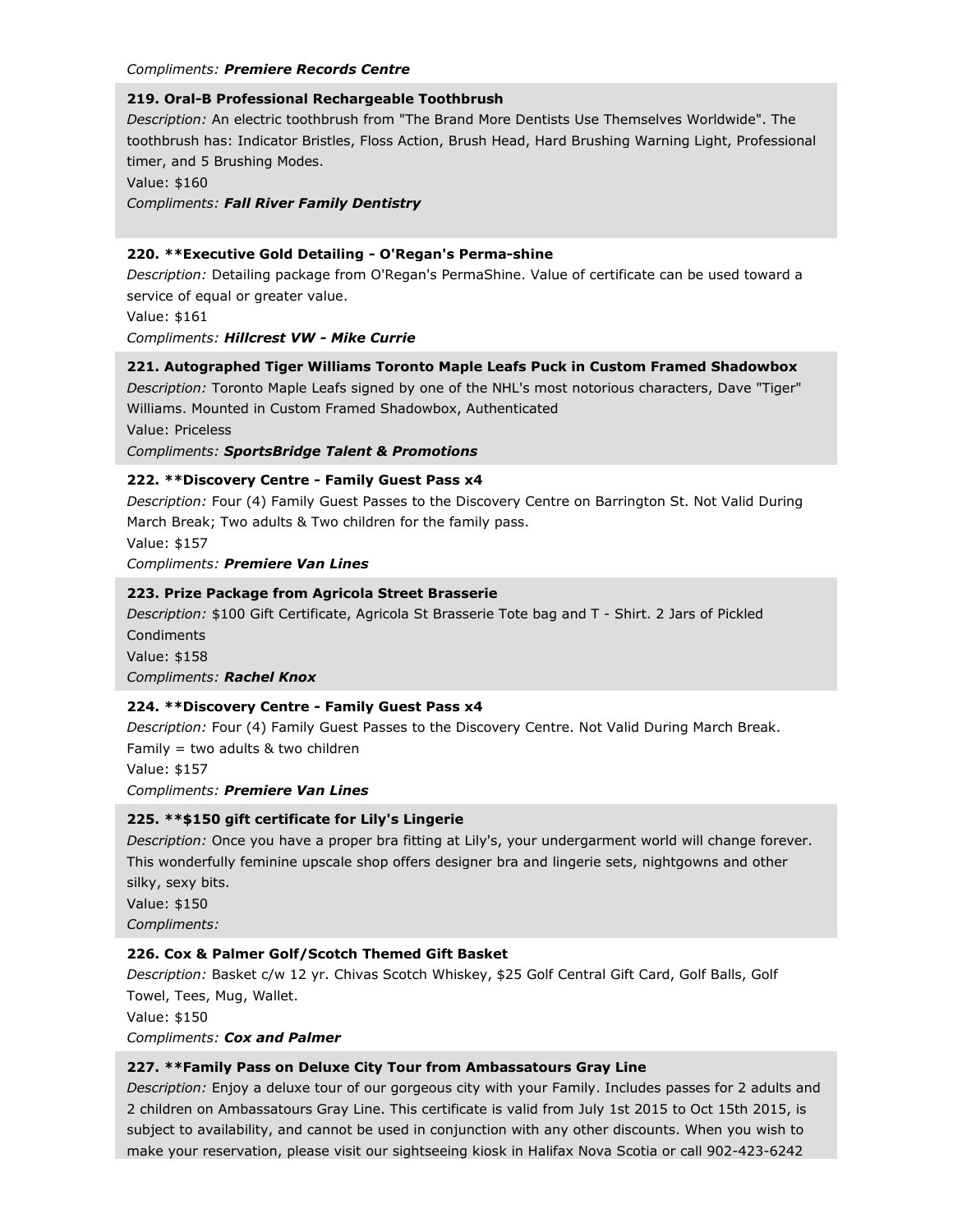and quote this certificate number. This certificate is non-transferable, holds no cash value, and must be presented in original upon making a reservation.

Value: \$150

*Compliments: Murphy's the Cable Wharf and Ambassatours Gray Line*

### **228. Lube, Oil & Filter with Windshield Washer Fluid and Glass Cleaner**

*Description:* Receive a lube, oil and filter change from Steele Chevrolet, with four jugs of windshield washer fluid and a can of window cleaner.

Value: \$150

#### *Compliments: Steele Chevrolet*

### **229. Men's Large Light Weight Jacket - Navy Blue**

*Description:* Keep yourself dry and looking good in this light weight water resistant men's jacket. Value: \$150

*Compliments: Trimar Promotional Products*

# **230. \*\*360fit - One Month of Unlimited Fitness Classes #2**

*Description:* At 360fit you will never be left alone to workout. Every time you come through the door, you'll be coming in for one of our great fitness classes. More than 120 classes per month to choose from. Expires: October 2015

Value: \$144

*Compliments: Devin Sherrington - 360fit*

# **231. \*\*360 Fit - 1 Month of Unlimited Fitness Classes #1**

*Description:* 1 Month of Unlimited Fitness Classes. Offering Personal Training, Boot camp, TRX, Zumba, KettleBell, Zumba, and more!!! Expires Oct. 2015

Value: \$140

*Compliments: 360 Fit*

# **232. Woman's Large Viking Windigo Jacket - Lilac Blue**

*Description:* Brave the Elements with this light weight, comfortable and 100% waterproof jacket from Viking.

Value: \$150

*Compliments: Trimar Promotional Products*

# **233. \*\*Chris Cromwell Hair Design**

*Description:* Your choice of cut or colour with Halifax hair designer Chris Cromwell. (Appointment must be made with Chris Cromwell - Expires April 2016)

Value: \$140

*Compliments: Chris Cromwell*

# **234. \*\*Halifax City Segway Tour for 2**

*Description:* Enjoy a new way to experience Halifax with a 90 Minute guided tour of Halifax for two on a Segway. www.segwayns.com

Value: \$136 *Compliments: Segway Nova Scotia*

# **235. Ladies North End Jacket**

*Description:* Ladies North End Jacket size Small Value: \$138 *Compliments: Hirtle Promotions*

# **236. \*\*Family Membership - The Discovery Centre #1**

*Description:* One-year family membership for The Discovery Centre and includes passes for 2 adults + Children - Max of 5 (Within Household) Value: \$131 *Compliments: discovery centre*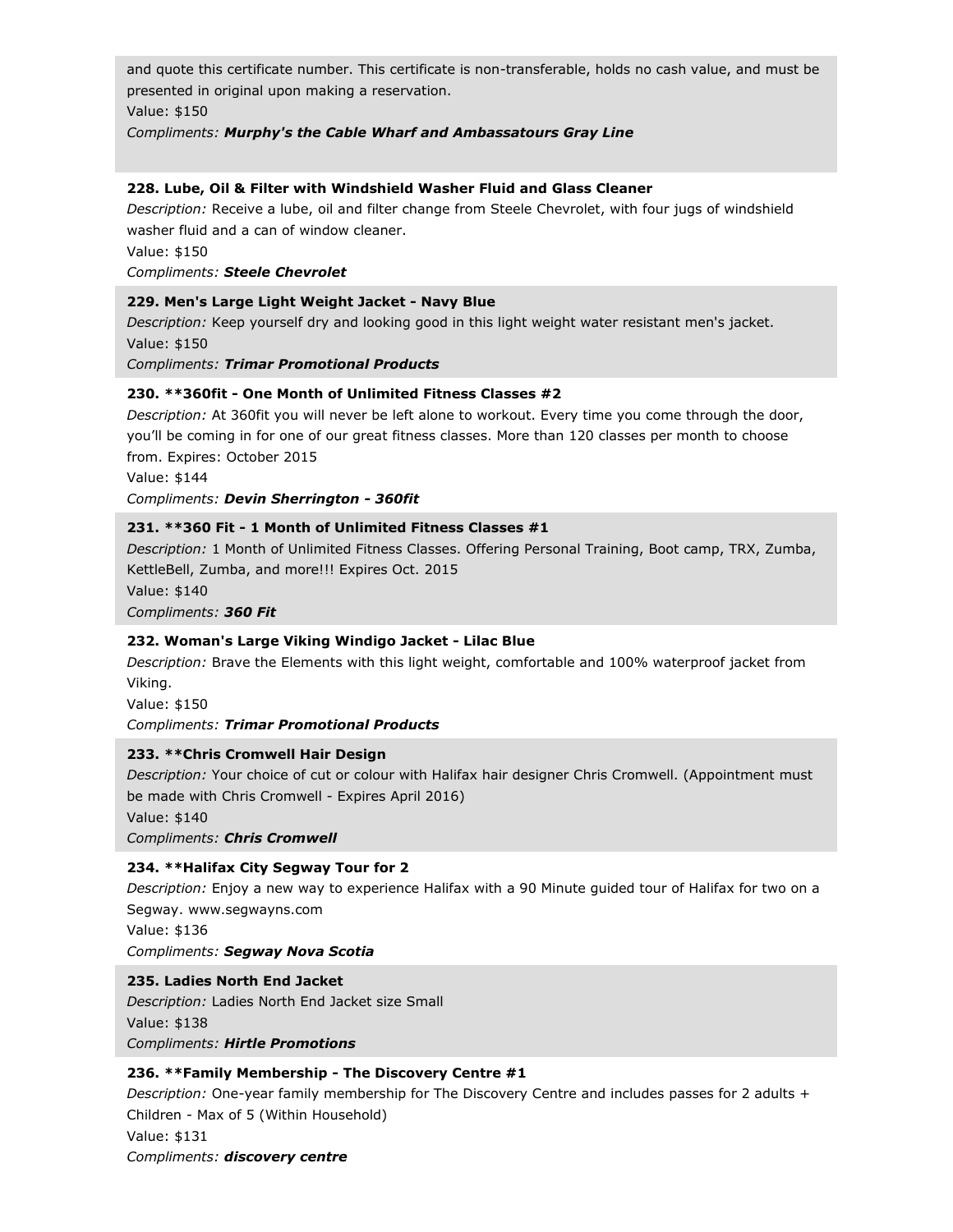# **237. Autogrpahed RGIII Baylor 8x10 Print and Custom Framed Redskin Lithograph**

*Description:* Robert Griffin III Baylor University Signed 8x10 Print, as well as a Custom Framed Redskin Lithograph.

Value: Priceless

*Compliments: SportsBridge Talent & Promotions*

#### **238. Wine Provided by Grant Thornton**

*Description:* Have a glass of wine, or three, of Tawse 2013. The pack includes 1 Chardonnay, 1 Riesling, and 1 Cabernet Merlot. Value: \$130 *Compliments: Grant Thornton*

### **239. 8 Piece Professional Ratcheting Combination Wrench Set**

*Description:* GearWrench 8 Piece Professional Ratcheting Combination Wrench Set Value: \$138 *Compliments: Mighty Auto - Burnside*

### **240. \*\*Port of Wines Festival - 2 Tickets**

*Description:* Two tickets to any one of the four Grand Tastings happening during the NSLC's 2015 Port of Wines Festival, taking place on September 25-26th, 2015. With over 4000 attendees, the Port of Wines Festival is a must attend event for anyone who has an interest in learning more about the nuances found in a glass of wine, and provides and opportunity to sample an buy wines not normally sold in the province.

Value: \$130 *Compliments: NSLC*

### **241. \*\*\$125 Gift Certificate for Moxies Bar & Grill**

*Description:* Enjoy a \$125 gift certificate to Moxie's Grill & Bar one of Canada's leading restaurant chains Value: \$125

*Compliments: Quality Concrete*

# **242. 8 Person Raclette Party Grill**

*Description:* SwissMar 8 Person Raclette Party Grill. 1200W grill for fast cooking, 8 dishes for personalized cooking, easy to use and clean.

Value: \$137

#### *Compliments: Edgecombes Marketing & Promotion*

# **243. \*\*Tennis Lesson and Tennis Court Time**

*Description:* 1 Hour private tennis lesson for 2 and two hours of court time at the Daniel Nestor indoor tennis facility.

Value: \$125

*Compliments: Daniel Nestor Tennis Center*

# **244. \*\*Manicure & Pedicure**

*Description:* When it comes to skin care, hair care & those special occasions trust AQC beauty + salon with all your beauty needs. Manicure & Pedicure at Andrew Quinn Chapman Beauty + Salon. Expires April 18, 2016

Value: \$122

*Compliments: Andrew Quinn Chapman*

#### **245. MyGica ATV 520e Nano powered by Android HDTV Box**

*Description:* The MyGica ATV 520e is design to work with any High Definition Television and turn it into a Smart TV. Your phone is smart, and now your TV will be too with a state of the art media player that allows you to view photos, play games, read that ebook or online newspaper or just sit back and watch a movie right in your living room.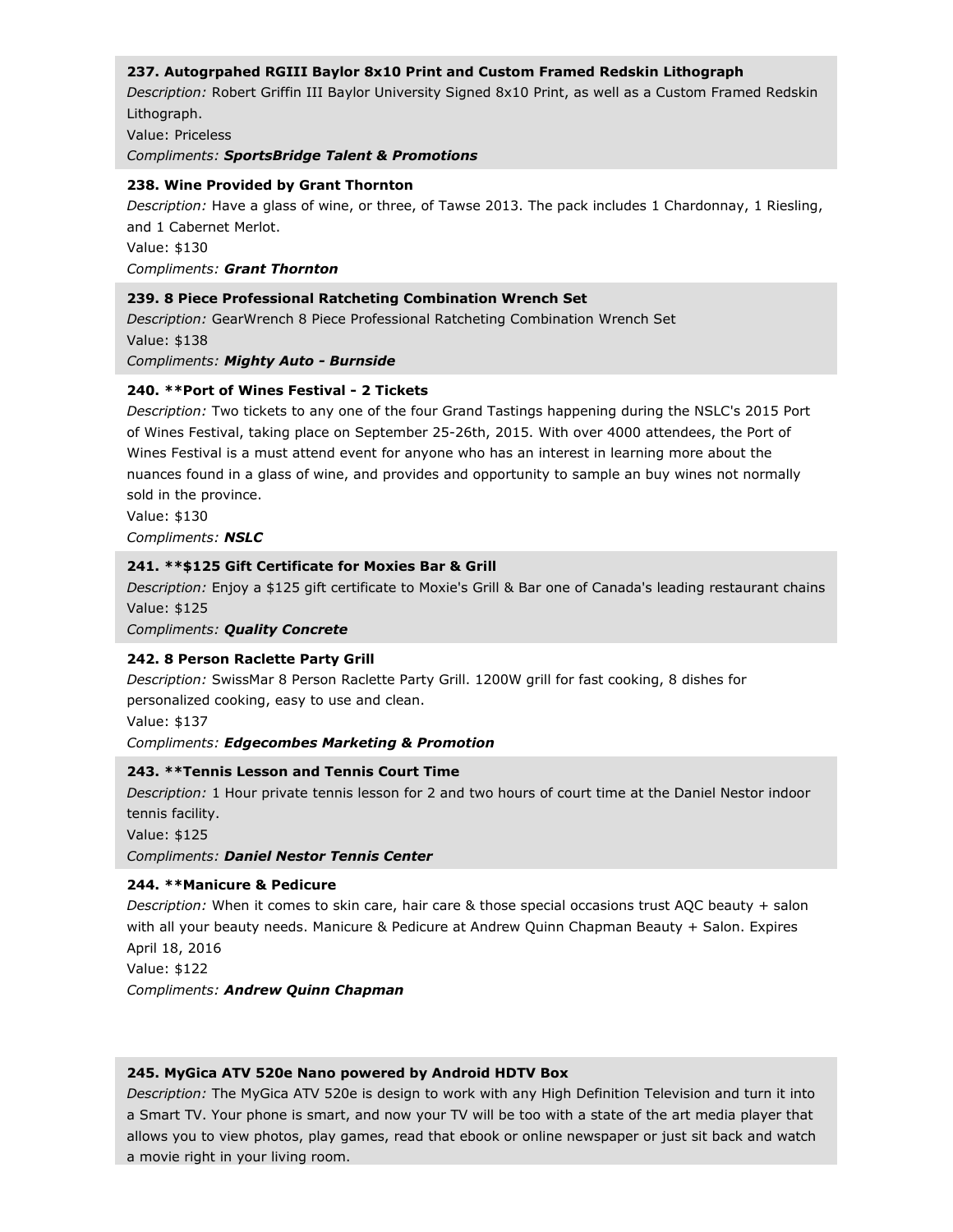#### Value: \$130

#### *Compliments: Quarterback Communications*

#### **246. \*\*Six Months of Green Bin Cleaning - Bin Buddies**

*Description:* Monthly cleaning service for your green bin from Bin Buddies. Applies to 2015 year and runs from May to November.

Value: \$121

*Compliments: Bin Buddies - Michael Brown*

### **247. \*\*Full head Color & Cut - Imagine Salon & Spa**

*Description:* Gorgeous hair happens when communication is thorough. Whether you're looking for an update or a complete makeover, our team is ready to set you up for success. Imagine Salon & Spa, a full service Salon & Spa in Bedford, Nova Scotia. Established in 1986! We offer online booking 24 hours a day 7 days a week. Expiry: August 8, 2015

Value: \$121

*Compliments: Ian Marc - Imagine Salon & Spa*

# **248. Titleist Pro V1 Golf Balls- 2 dozen #2**

*Description:* Kick off the golf season right with the best balls in golf, Titleist PV1. Value: \$120 *Compliments: Price Waterhouse Coopers*

# **249. \*\*Grandview Golf and Country Club - 2 Green Fees and Cart**

*Description:* Two Green fees with Power Cart at Grandview Cold and Country Club. Good for any day after 1pm. Expires Aug 31, 2015

Value: \$120

*Compliments: Grandview Golf and Country Club*

### **250. \*\*Group Paddling Lesson**

*Description:* Private group paddling lesson for up to four people. Lesson takes place on Lake Banook at the Mic Mac Amateur Aquatic Club and is taught by Head Coach Chris Chaisson.

Value: \$115

*Compliments: Mic Mac Amateur Aquatic Club*

# **251. Titleist Pro V1 Golf Balls- 2 dozen #1**

*Description:* Kick off the golf season right with the best balls in golf, Titleist PV1. Value: \$120 *Compliments: Atlantic Funeral Home*

# **252. \*\*\$100 Gift Certificate for Bistro Le Coq - French Restaurant #1**

*Description:* Enjoy a wonderful dinner at one of Halifax's premier restaurants with a \$100 Gift Certificate 10 Bistro Le Coq. Expires April 30, 2016

Value: \$100

*Compliments: RCR Hospitality Group*

# **253. Bruce MacKinnon Editorial Cartoon, framed**

*Description:* Nova Scotia's own award winning editorial cartoonist, Bruce MacKinnon, has achieved the status as one of Canada's finest editorial cartoonists, and is "among the new breed of distinguished artists" in Canadian editorial cartooning.

Value: Priceless

*Compliments: The Herald*

# **254. \*\*\$100 Gift Certificate for Bistro Le Coq - French Restaurant #2**

*Description:* Enjoy a wonderful dinning experience at one of Halifax's premier restaurants wit a \$100 gift certificate to Bistro Le Coq. Expires April 30, 2016 Value: \$100 *Compliments: RCR Hospitality Group*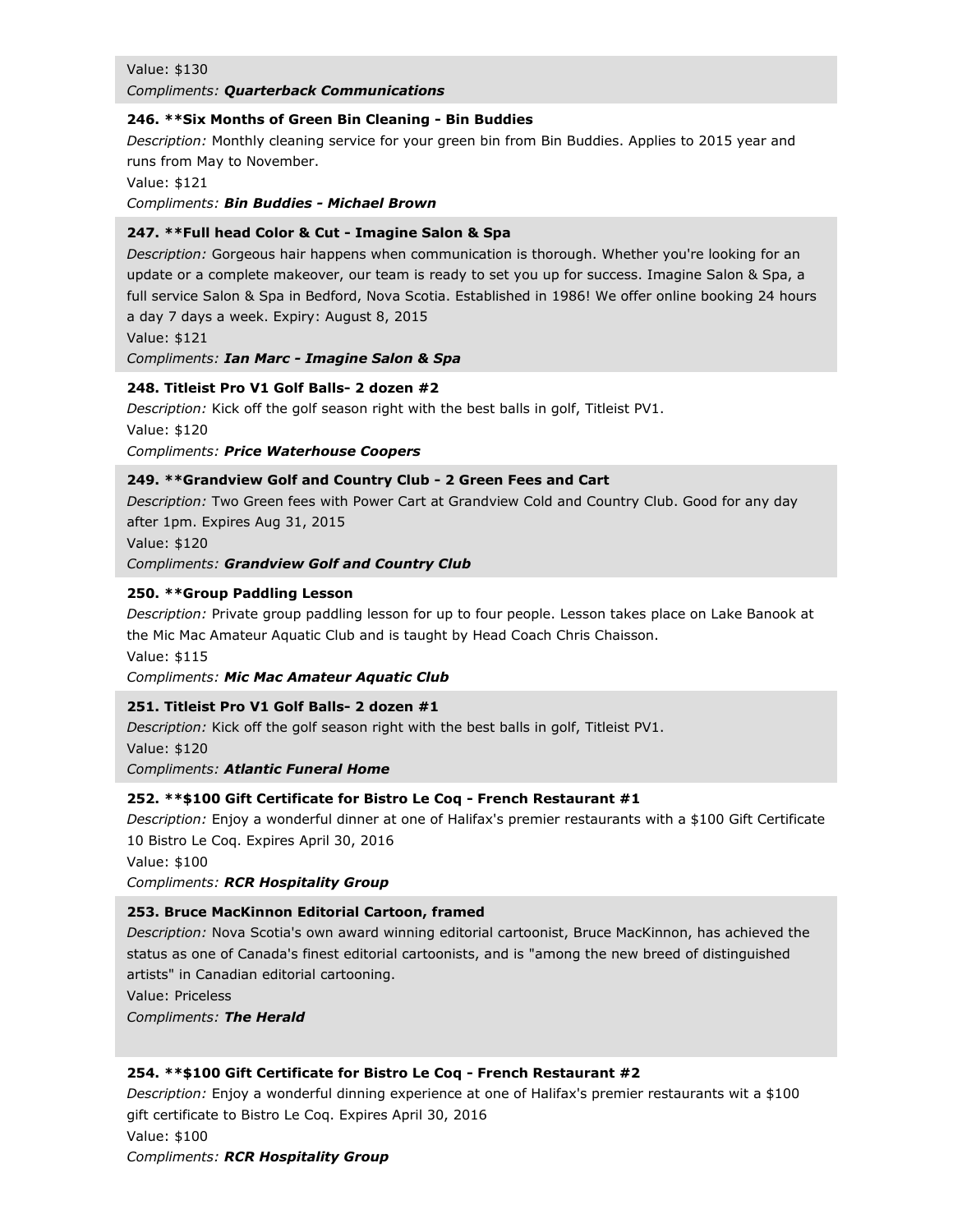### **255. Kidde Escape Ladder (3 Story)**

*Description:* Kidde Escape Ladders offer a quick and easy escape from two- or three-story homes. These life-saving ladders store compactly, deploy quickly, and keep you prepared for the possibility of fire and other emergencies. Kidde Escape Ladders attach quickly to most windows, and they are tangle free, stretching out to form a flame resistant, durable, and sturdy ladder that can support up to 1,000 pounds.

Value: \$115 *Compliments: Neil Chambers*

### **256. \*\*\$100 Gift Certificate from Dinner Envy**

*Description:* Enjoy the meals you really want with a \$100 Gift Certificate from Dinner Envy. Check us out at www.dinnerenvy.com.

Value: \$100 *Compliments: Dinner Envy*

#### **257. \*\*\$100 Gift Certificate Fusion Print**

*Description:* In the market for printing services for you business? Bid on this \$100 gift certificate from Fusion Print. Value: \$100 *Compliments: Fusion Print*

### **258. Safety Gate Latch System for Pools**

*Description:* Magnetic Gate Safety Latch System. Ideal for pools or for child safety in the back yard. Value: \$115

*Compliments: Arctic Spas Hot Tub*

### **259. \*\*Family Whale Watching from Murphy's the Cable Wharf**

*Description:* Enjoy the summer with a family whale watching trip. Prize includes tickets for 2 adults and 2 children on Murphy's nature and whale watching tour. Valid from May 1 2015 to October 15, 2015, subject to availability, and cannot be used in conjunction with any other discounts. When making reservation please visit our gift shop in Halifax or call 902-420-1015 and quote certificate number. Nontransferable, holds no cash value and must be presented in original upon making reservation. www.mtcw.ca

Value: \$100

*Compliments: Murphy's the Cable Wharf and Ambassatours Gray Line*

# **260. \*\*Freeman's All You Can Eat Pizza Party For 4**

*Description:* All you can eat pizza and garlic fingers from a Halifax staple, Freeman's Little New York. Up to \$100.00 before tax. Expires: July 30, 2016 Value: \$100

*Compliments: Freeman's Little New York*

#### **261. Helly Hansen All Season Jacket**

*Description:* Medium Size Helly Hansen Compass All Season Jacket, Navy Colour Product Number = AJ300 Value: \$100 *Compliments: Helly Hansen*

#### **262. \*\*\$100 Gift Certificates to Mexicali Rosa's**

*Description:* Enjoy Margaritas? You enjoy a few with \$100 worth of gift certificates from Mexicali Rosa's. Value: \$100 *Compliments: Mexicali Rosa's*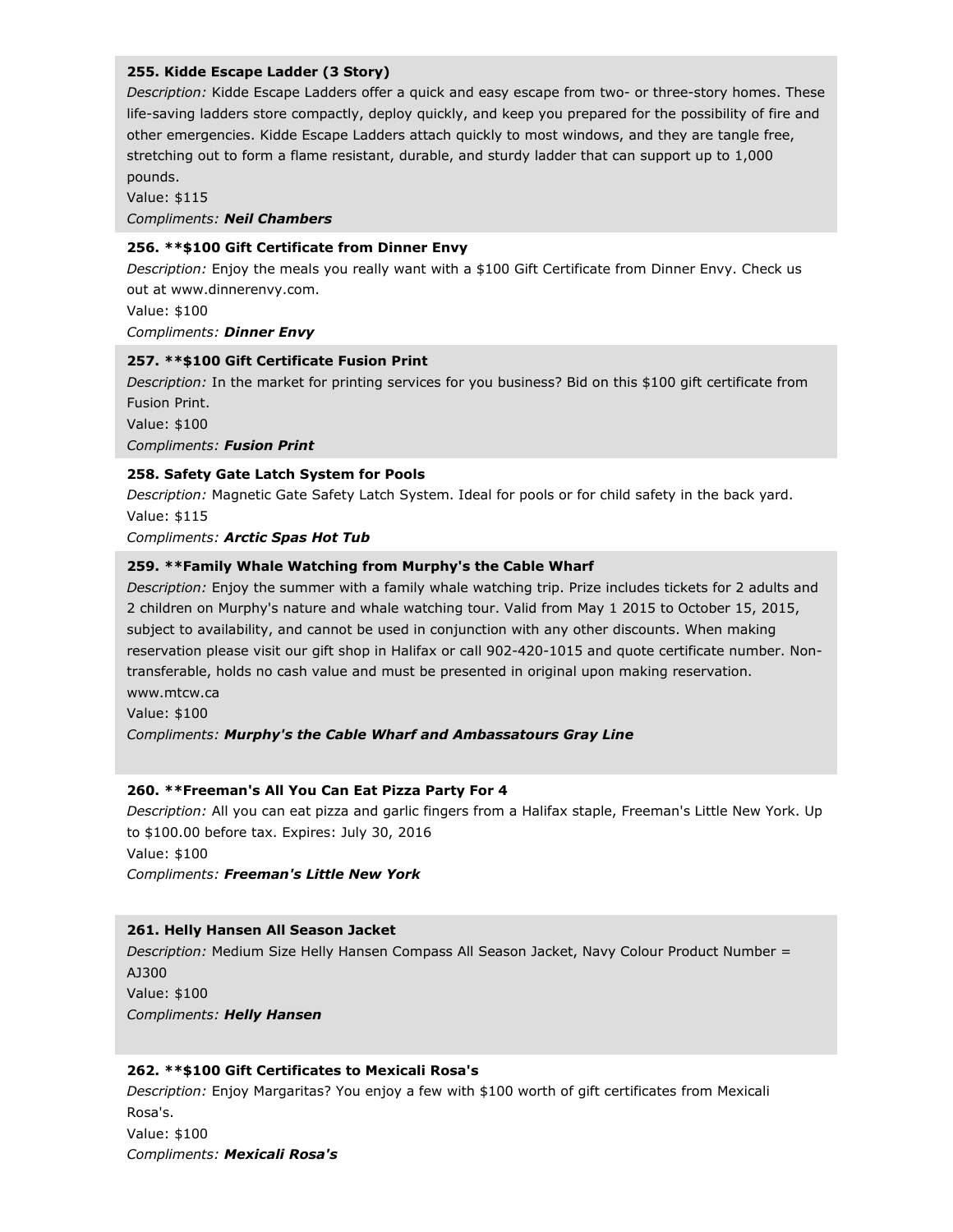# **263. \*\*100 Gift Certificates to Mexicali Rosa's**

*Description:* Enjoy Margaritas? You enjoy a few with \$100 worth of gift certificates from Mexicali Rosa's. Value: \$100

*Compliments: Mexicali Rosa's*

### **264. Hand-made Bath and Body Products**

*Description:* Locally made bath bombs, bath soaps and body products compliments of Soap In Your Mouth.

Value: \$100

*Compliments: Soap In Your Mouth*

### **265. \*\*\$100 Gift Certificate to GIO**

*Description:* \$100 gift certificate to GIO Value: \$100 *Compliments: Bell & Grant*

### **266. Purl Massage Therapy Gift Basket!**

*Description:* This beautiful basket includes a gift card for a one hour massage, soothing epsom salts, stress ball and candle! Purl Massage Therapy offers a variety of services such as; Myofacial Release, Deep Tissue Massage, Parental Massage, Craniosacral Therapy, Tempero-Mandibular Joint Dysfunction (TMJ) Intra-Oral Massage, Pre & Post Event Sports' Massage and Manual Lymphatic Drainage. Value: \$100

*Compliments: Andrea Dennis - Purl Massage Therapy*

### **267. Dartmouth Metals & Bottles Prize Pack**

*Description:* Dartmouth Metals & Bottles Prize Pack: 1 - King Canada - 4 1/2" 12 piece Grinder Set 1 - King Canada - 135 piece variable speed rotary tool kit 1 - King Canada - variable speed orbital jigsaw 2 - authentic Dartmouth Metals & Bottles trucker hats

Value: \$100

*Compliments: Dartmouth Metals & Bottles*

# **268. \*\*Sweet Pea Boutique - ANY DRESS IN THE STORE!**

*Description:* You can pick any dress in the store. That's right ANY dress in the entire store! Happy Hunting!

Value: \$100

*Compliments: Sweet Pea Boutique*

# **269. Joe Frazier Throwing Punch at Muhammad Ali 1975" - Canvas Print**

*Description:* 19"x13" canvas print of iCanvasART's "Joe Frazier Throwing Punch at Muhammad Ali 1975". 100% authentic iCanvasART merchandise

Value: \$200

*Compliments: SCD*

# **270. \*\*Zumba with Laura Irons**

*Description:* Join the ultimate dance party that beats a boring old workout any day. The successful bidder will receive a punch card for 10 classes from Licensed Zumba Instructor Laura Irons, water bottle, Zumba T-Shirt, and headband. Evening classes are taught at Acadia Hall in Lower Sackville on Monday & Thursday and there is a morning class in Bedford on Saturday. The punch card is valid for 3 months. laurairons.zumba.com

Value: \$100

*Compliments: Laura Irons*

# **271. Humanscale Diffrient Technology Light - Uguburo Quality Office Equipment**

*Description:* Ugoburo is the Canadian leader in online sales of office furniture for home and head offices! Our secure, state-of-the-art e-commerce office furniture website offers a wide range of office furniture products most of which are made in Canada. Whether for a large company, small business or home office, you will find the office furniture that suits you:

Value: \$100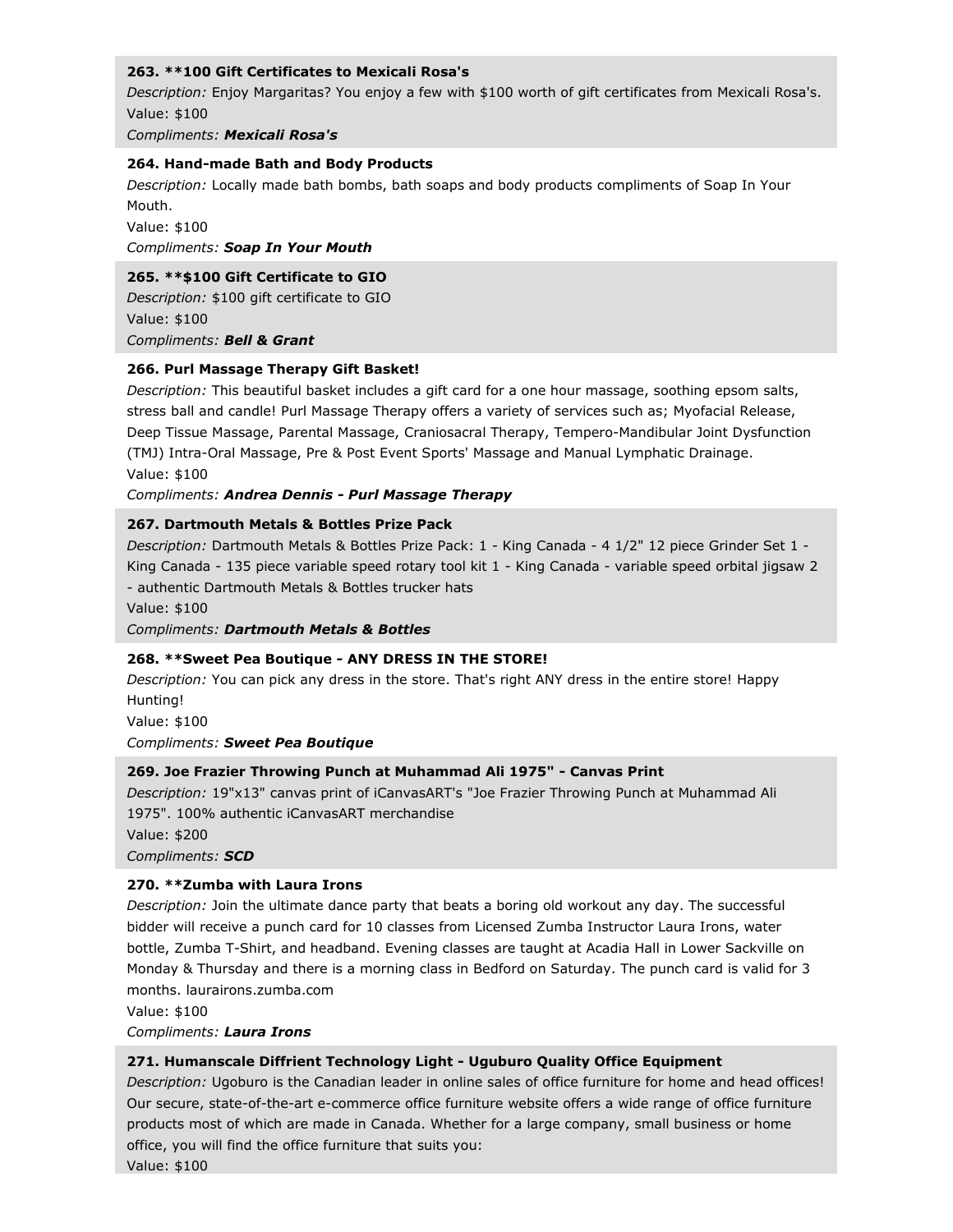#### *Compliments: Office Interiors*

#### **272. \*\*Brunch for 2 at the Prince George Hotel**

*Description:* Brunch for 2 people at The Terrace in the Prince George Hotel Halifax. Value: \$98

*Compliments: Scott Travis - Prince George Hotel*

#### **273. \*\*Interlude Spa 5-Hr Class Pass Gift Card**

*Description:* Use this "class pass" for any of the follow classes. Up to 5 Hours included. Expires March 1, 2016 • Pilates • PhysioPilates • Anti-gravity yoga • TRX • MELT • Body Rolling • Physiotherapy Value: \$90

*Compliments: Jillian Cluett - Interlude Spa*

### **274. Crock Pot**

*Description:* Crock Pot original slow cooker. 7 quart size, oval shape. Value: \$92 *Compliments: Conrad & Shauna Coughlan*

### **275. \*\*Interlude Spa 5-Hr Class Pass Gift Card**

*Description:* Use this "class pass" for any of the follow classes. Up to 5 Hours included. Expires March 1, 2016 • Pilates • PhysioPilates • Anti-gravity yoga • TRX • MELT • Body Rolling • Physiotherapy Value: \$90

*Compliments: Jillian Cluett - Interlude Spa*

# **276. \*\*Interlude Spa 5-Hr Class Pass Gift Card**

*Description:* Use this "class pass" for any of the follow classes. Up to 5 Hours included. March 1, 2016 Expiry • Pilates • PhysioPilates • Anti-gravity yoga • TRX • MELT • Body Rolling • Physiotherapy Value: \$90

*Compliments: Jillian Cluett - Interlude Spa*

#### **277. Golf Wind Breaker**

*Description:* Stone Hill Clubhouse wind breaker 3/4 sleeves, grey, XL, with Gatorade logo. Value: \$92

*Compliments: Gatorade*

#### **278. \*\*1 Premium Auto Interior Detailing Package from Atlantic Acura**

*Description:* - Exterior hand wash and dry - Vacuum interior floor - Clean Windows inside and out - Clean dash and centre console - Shampoo carpet mats and wash rubber mats - Spot stain removal - Expires September 30, 2015

Value: \$90 *Compliments: Atlantic Acura*

#### **279. \*\*1 Premium Auto Interior Detailing Package from Atlantic Acura**

*Description:* - Exterior Hand wash and dry - Vacuum interior floor - Clean Windows inside and out - Clean dash and centre console - Shampoo carpet mats and wash rubber mats - Spot stain removal - Expires September 30, 2015 Value: \$90 *Compliments: Atlantic Acura*

#### **280. Men's Melange Bonded Fleece Jacket**

*Description:* One Large Men's Melange Bonded Fleece Jacket Value: \$92 *Compliments: Hirtle Promotions*

**281. \*\*1-Hour Therapeutic Massage**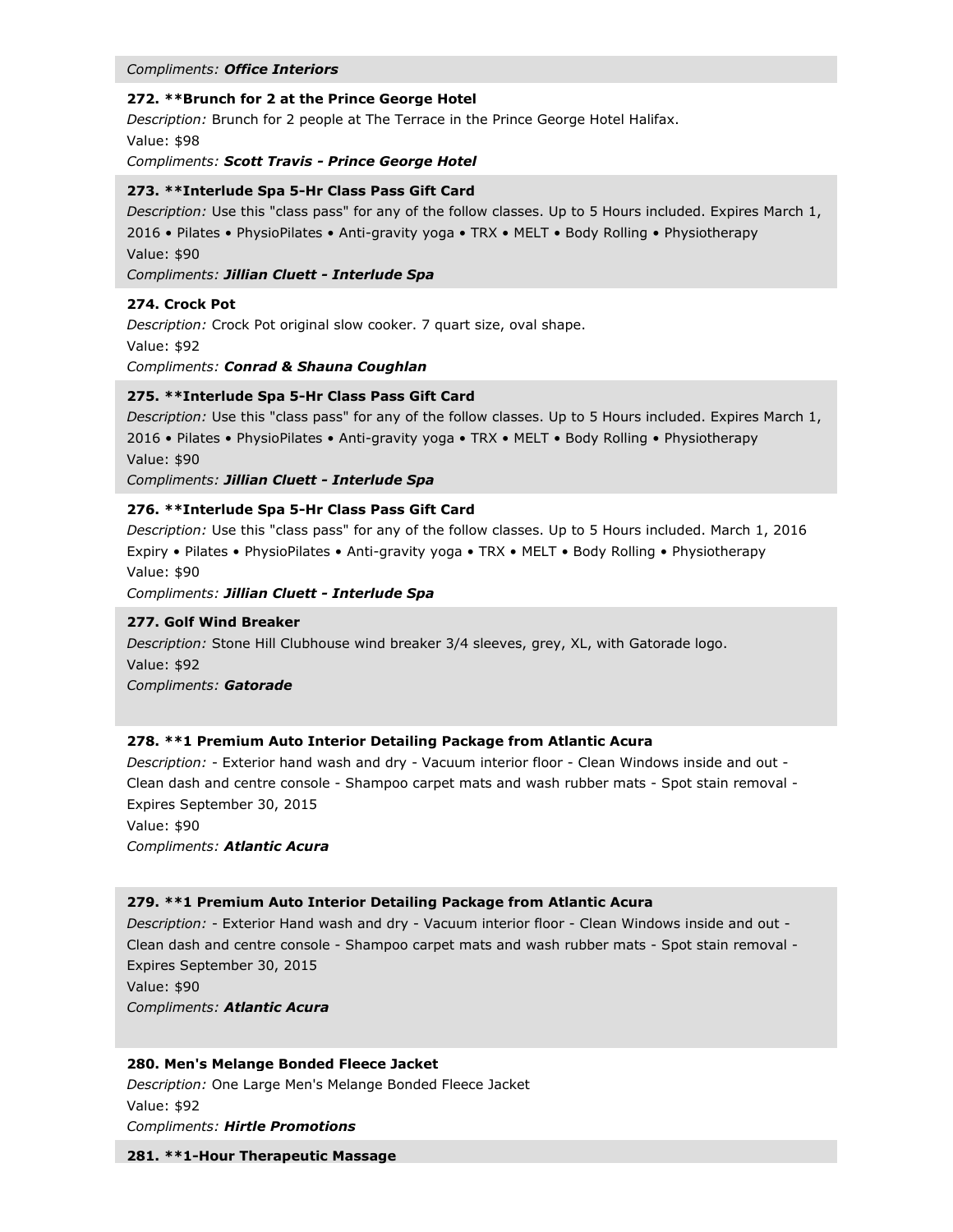*Description:* Receive a 1-Hour Therapeutic Massage from Westwood Therapeutics -- Registered Massage Therapist Patricia West.

Value: \$88

# *Compliments: Westwood Therapeutics - Patricia West*

# **282. \*\*5 class pass - Shanti Hot Yoga**

*Description:* The studio offers a variety of classes, levels, and teachers to families, friends and businesses alike. As a member of the Shanti community, you will experience yoga in its truest sense: a journey of mind, body and spirit, facilitated by a team of owners and teachers who are deeply committed to and passionate about helping you discover the best in yourself. This certificate cannot be redeemed for cash or merchandise. Applicable for Adult or Youth yoga classes at either of our locations-Dartmouth and Larry Uteck. Redemption Date Expiry: October 1, 2015 (must redeem by this point. pass is valid for one year from redemption date)

Value: \$86

# *Compliments: Kyla MacKinnon - Shanti Hot Yoga*

# **283. Safety Gate Latch System Multipurpose**

*Description:* Multipurpose gate safety latch system. Keep intruders out of your back yard with the #1 latch system in the industry.

Value: \$92

*Compliments: Arctic Spas Hot Tub*

# **284. \*\*1 HR Massage Therapy - Kelly Donald Rmt - Yogassage**

*Description:* Good for 1 Hr of Massage Therapy with Registered Massage Therapist Kelly Donald at Moksha Yoga Halifax (Dresden Row). Kelly is the founder of Yogassage - Maximize your Happiness and Health.

Value: \$82

*Compliments: Kelly Donald Rmt - Yogassage*

# **285. Joker Lady Liberty" by Ginger Hoesly - Canvas Print**

*Description:* 18"x18" canvas print of Ginger Hoesly's "Joker Lady Liberty". 100% authentic iCanvasART merchandise Value: \$200

*Compliments: BSGA*

# **286. \*\*First Choice Haircutters - Family Haircuts**

*Description:* Coupons for Four Haircuts at any First Choice Haircutters Location. Perfect for the whole family!

Value: \$74

*Compliments: First Choice Haircutters*

# **287. Heat Gun Kit**

*Description:* Mastercraft heat gun kit. Includes 4 nozzle deflectors, 3 interchangeable scrapers, scraper handle, scraper and aluminum stand, moulded case.

Value: \$81

*Compliments: Conrad & Shauna Coughlan*

# **288. \*\*First Choice Haircutters - Family Haircuts**

*Description:* Four Coupons for Haircuts at any First Choice Haircutters location. Perfect for the whole family.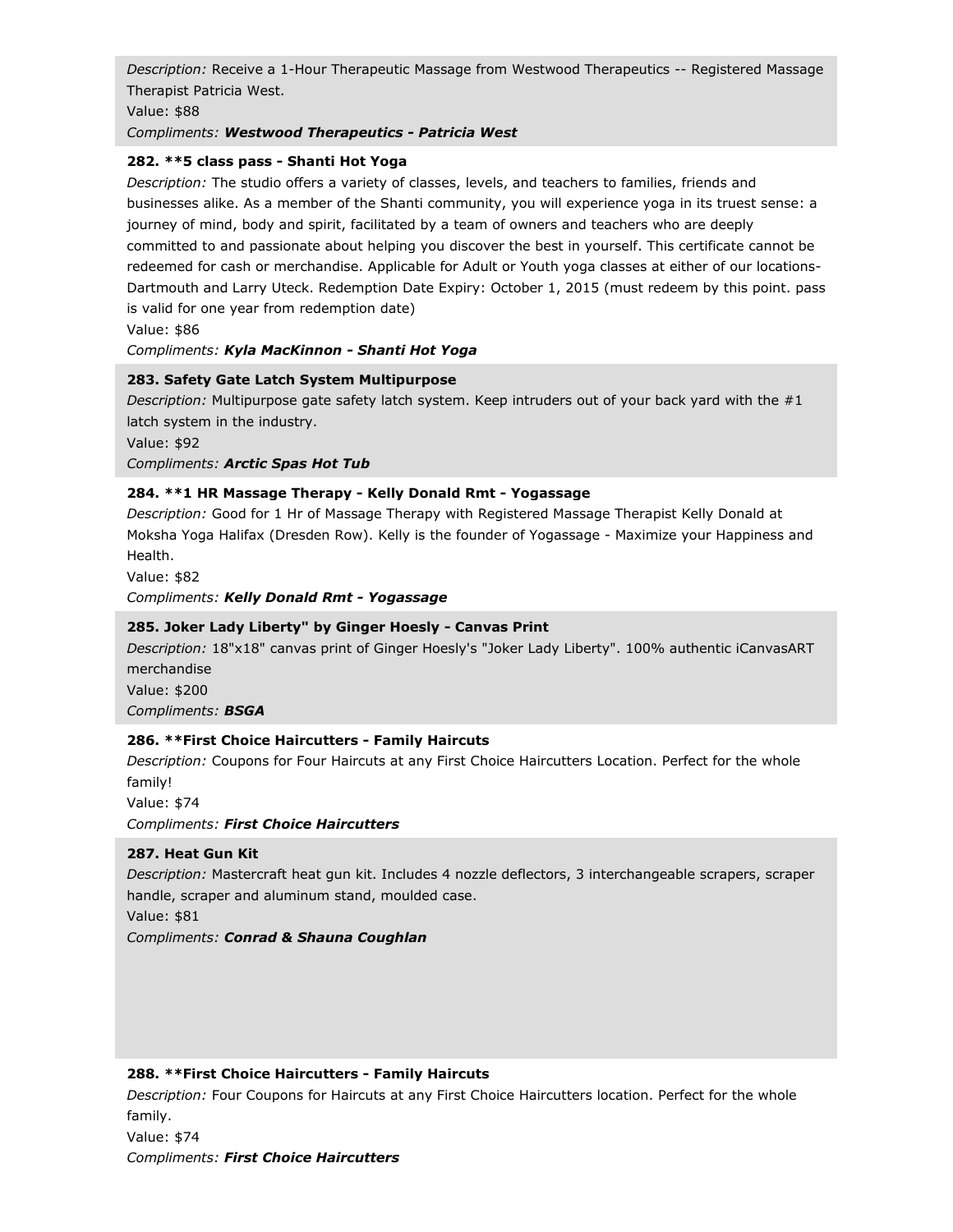#### **289. \*\*Arbonne Spa night for Six #1**

*Description:* You and 5 Friends will be pampered with Arbonne's incredible line of Certified Vegan and Swiss formulated botanically-based skin and wellness products. Perfect for a gift or for a Ladies' Night! Value: \$70

*Compliments: Shannon Beardsmore - Independent Consultant - Arbonne*

#### **290. Golf shirt, Hat, water bottle and Travel bag**

*Description:* Golf shirt, Hat, water bottle and Travel bag Value: \$175 *Compliments: SportsDirect*

### **291. \*\*Arbonne Spa Night for Six #2**

*Description:* You and 5 Friends will be pampered with Arbonne's incredible line of Certified Vegan and Swiss formulated botanically-based skin and wellness products. Perfect for a gift or for a Ladies' Night! Value: \$70

*Compliments: Shannon Beardsmore - Independent Consultant - Arbonne*

#### **292. Van Houtte K-Cups Assorted Coffee**

*Description:* 80 pack of assorted coffee, for use in all Keurig K-Cup brewers. Value: \$69 *Compliments: Conrad & Shauna Coughlan*

### **293. Helly Hansen Softshell Jacket**

*Description:* One Large, Black, Helly Hansen Softshell Jacket Product Code = U500 Value: \$75 *Compliments: Helly Hansen*

# **294. \*\*Kerastase fusio-dose treatment, blowdry and style, courtesy of The Parlour**

*Description:* The Parlour Invites you to enjoy a Kerastase fusio-dose treatment, blowdry and style \* with select stylists, expires July 15th, 2015 Value: \$69

*Compliments: The Parlour*

#### **295. \*\*Wonder Auto - Bronze Maintenance Package**

*Description:* 5L of oil, lube and filter Expires July 31, 2015 Value: \$64 *Compliments: Wonder Auto*

#### **296. Wine Bundle Package**

*Description:* 3 bottles of Tawes Wine from Vineland Ontario. They have won Canada's Winery of the year in 2010,2011 and 2012! Value: \$75 *Compliments: Tawes Wine - First National Financial LP*

**297. \*\*Wonder Auto - Bronze Maintenance Package** *Description:* 5 L of oil, lube & filter Expires July 31, 2015 Value: \$64 *Compliments: Wonder Auto*

#### **298. \*\*One Haircut / Male or Female**

*Description:* When it comes to skin care, hair care & those special occasions trust AQC beauty + salon with all your beauty needs. Expires April 18, 2016 Value: \$61 *Compliments: Andrew Quinn Chapman*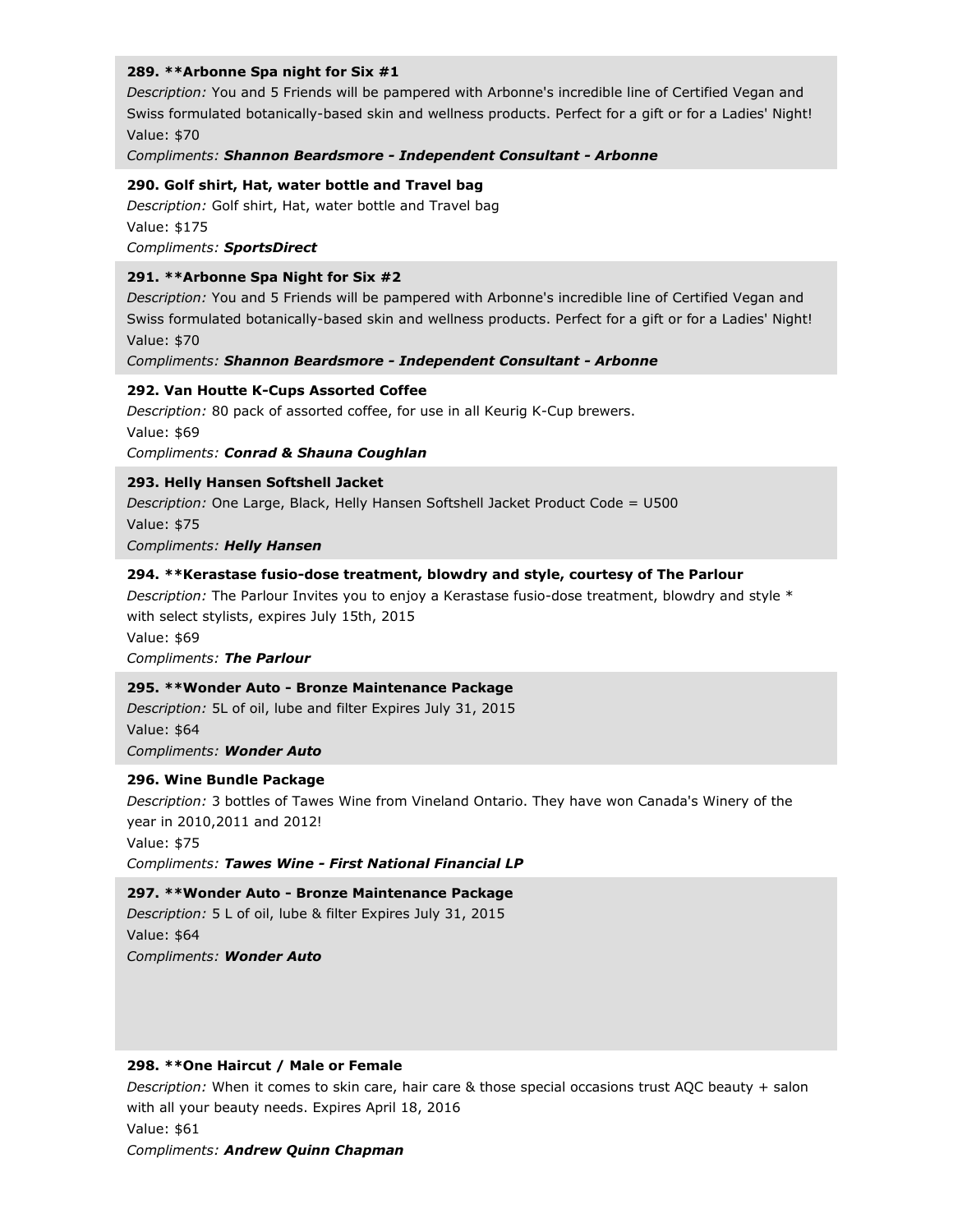#### **299. Wooden Planter and Lily**

*Description:* Spruce up your home with this homemade wooden planter and beautiful tropical peace lily from Daniels Flower Shop in Windsor.

Value: \$70

#### *Compliments: Homer Garrison Woodworks & Daniels Flower Shop*

### **300. \*\*Head2toe Girl's Night Out, Halifax - 5 pack of tickets**

*Description:* Enjoy a girl's night out with 5 friends to Halifax's premier Woman's Show. 60+ Vendors, Fashion Show, Entertainment, Cash Bar, Wine Sampling Date: Friday, April 24th Location: Halifax Multi Purpose Centre Halifax, NS Time: 4:00pm-10:30pm, 19+

Value: \$60

### *Compliments: Head2Toe Inc.*

### **301. Darth 002" by Rock Demarco - Canvas Print**

*Description:* 19"x13" canvas print of Rock Demarco's "Darth 002". 100% authentic iCanvasART merchandise. Value: \$200 *Compliments: BSGA*

### **302. \*\*Head2Toe Girls Night Out, Halifax - 5 pack of tickets**

*Description:* Enjoy a girl's night out with 5 friends to Halifax's premier Woman's Show. 60+ Vendors, Fashion Show, Entertainment, Cash Bar, Wine Sampling Date: Friday, April 24th Location: Halifax Multi Purpose Centre Halifax, NS Time: 4:00pm-10:30pm, 19+ Value: \$60 *Compliments: head2toe Inc.*

#### **303. Autographed Country CD-pack by Brad Paisley and Gord Bamford**

*Description:* - Signed Brad Paisley CD, Moonshine In The Trunk - Signed Gord Bamford CD, COUNTRY Junkie

Value: \$60

*Compliments: Sony Music Entertainment Canada*

# **304. \*\*Massage at Advanced Wellness Center, Halifax**

*Description:* 1/2 hour therapeutic massage with Mary-Anne Arsenault, RMT at the Advanced Wellness Center, Halifax Value: \$60

*Compliments: Mary-Anne Arsenault - Advanced Wellness Center*

#### **305. \*\*Mighty Auto Seasonal Maintenance Package #1**

*Description:* Receive a Seasonal Maintenance Package from one of Mighty Auto's four locations. - Lady Hammond Rd., Halifax - Bedford Hwy., Bedford - Cole Harbour Rd., Cole Harbour - Ilsley Ave., Burnside Park Expires April 18, 2016 Value: \$58 *Compliments: Mighty Auto*

#### **306. Double PINK FLOYD package - The Endless River - Vinyl & CD/Video collection**

*Description:* Includes a Deluxe 2 Disc Set, CD + Blu-ray, plus non-album material (39 minutes approx.), 6 video tracks + 3 audio tracks, 24 page deluxe hardback booklet, 3 collectors postcards PLUS, The 2- LP Set which includes: Heavyweight vinyl, Gatefold jacket, full colour inner sleeves, 16-page booklet with unseen photographs from 1993 sessions, and download card! Value: \$60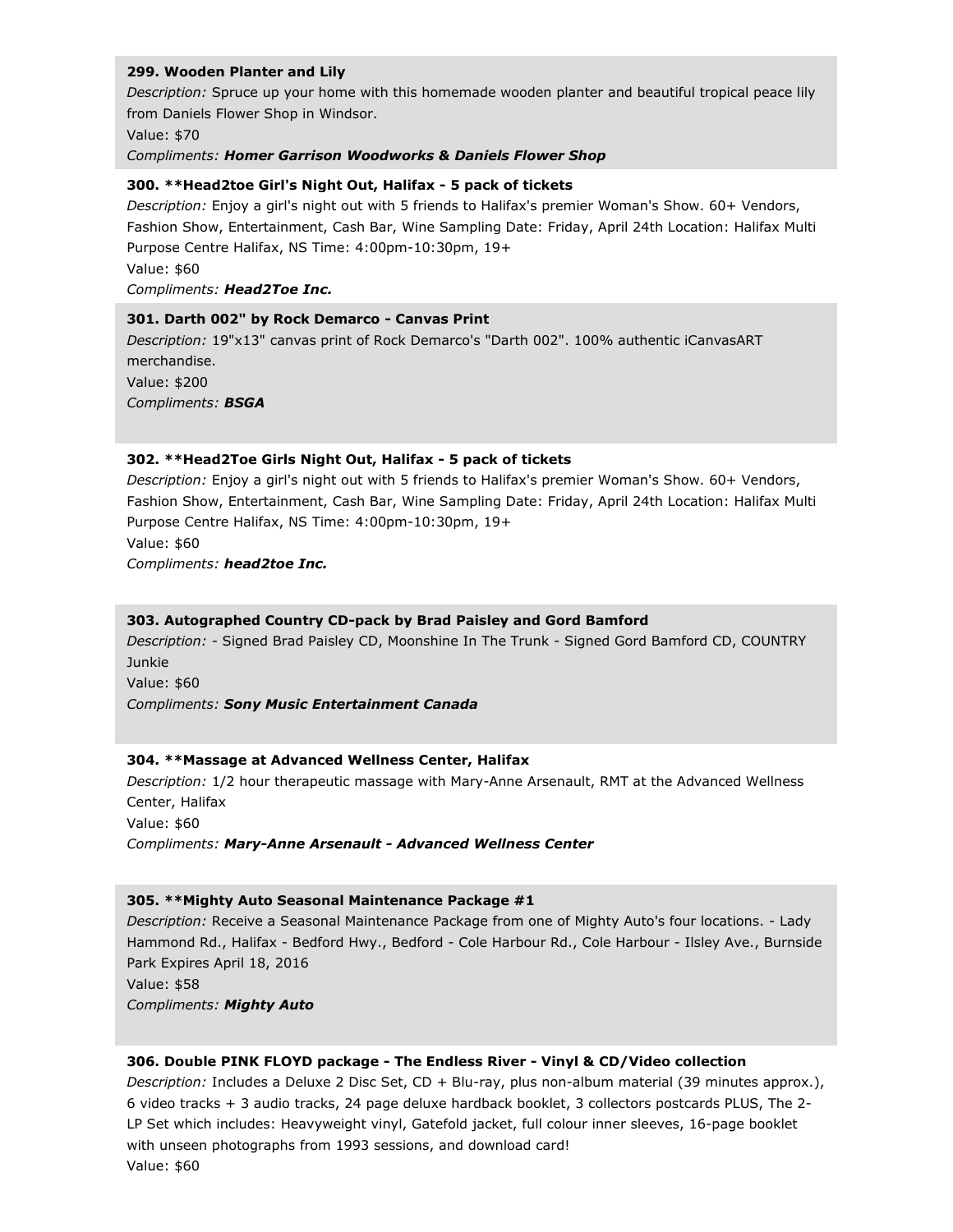#### *Compliments: Sony Music Entertainment Canada*

# **307. \*\*Mighty Auto Seasonal Maintenance Package #2**

*Description:* Receive a Seasonal Maintenance Package from one of Mighty Auto's four locations. - Lady Hammond Rd., Halifax - Bedford Hwy., Bedford - Cole Harbour Rd., Cole Harbour - Ilsley Ave., Burnside Park Expires April 18, 2016

Value: \$58

*Compliments: Mighty Auto*

# **308. \*\*\$50 Gift certificate for the Fireside Restaurant**

*Description:* Enjoy a \$50 gift certificate at Halifax's place for casual dining in a cozy, intimate atmosphere, Fireside Restaurant.

Value: \$50

*Compliments:*

### **309. 12 Piece GearDriver Set**

*Description:* GearWrench 12 Piece GearDriver Set Value: \$52 *Compliments: Mighty Auto - Burnside*

# **310. \*\*\$50 Gift Certificate to a RCR Hospitality Restaurants**

*Description:* Enjoy a \$50 Gift Certificate to one of the following RCR Hospitality Restaurants - Bistro Le Coq - CUT Steakhouse / Grill - ONYX on Argyle - Waterfront Warehouse

Value: \$50

*Compliments: RCR Hospitality Group*

# **311. \*\*\$50 Gift Certificate to a RCR Hospitality Restaurants**

*Description:* Enjoy a \$50 gift certificate to one of the following RCR Hospitality Restaurants - Bistro Le Coq - CUT Steakhouse / Grill - ONYX on Argyle - Waterfront Warehouse Value: \$50

*Compliments: RCR Hospitality Group*

# **312. 12 Handcrafted Salmon Flys**

*Description:* Mix of 12 salmon flies tied by local fishing legend Neil "The Salmon Whisperer" Chambers. Value: \$40

*Compliments: Neil "The Salmon Whisperer" Chambers*

# **313. \*\*\$50 Gift Certificate to Eats Urban Lunch Counter and Take out by Chef Live #1**

*Description:* Eats Urban Lunch Counter and Take out Gift Certificate to be used in exchange for \$50 in goods sold. Eat in or Take out. Any balance forward will be given in store credit. \*Gift Certificate cannot be redeemed for cash.

Value: \$50

*Compliments: Eats by chef live*

# **314. \*\*\$50 Gift Certificate to Eats Urban Lunch Counter and Take out by Chef Live #2**

*Description:* Eats Urban Lunch Counter and Take out Gift Certificate to be used in exchange for \$50 in goods sold. Eat in or Take out. \* Any balance forward will give in store credit. \* Gift Certificate cannot be redeemed for cash.

Value: \$50

*Compliments: Eats Urban Lunch Counter and Take out by chef live*

# **315. Q104 Prize Pack**

*Description:* Prize pack includes two Q104 branded tumbler glasses and two medium Q104 t-shirts. Value: \$35

*Compliments: Q104 - The Home of Rock n Roll*

# **316. \*\*\$50 Gift Certificate to Finbar's Irish Pub**

*Description:* Get in touch with you "Irish Side" and enjoy a \$50 gift certificate to Finbar's Irish Pub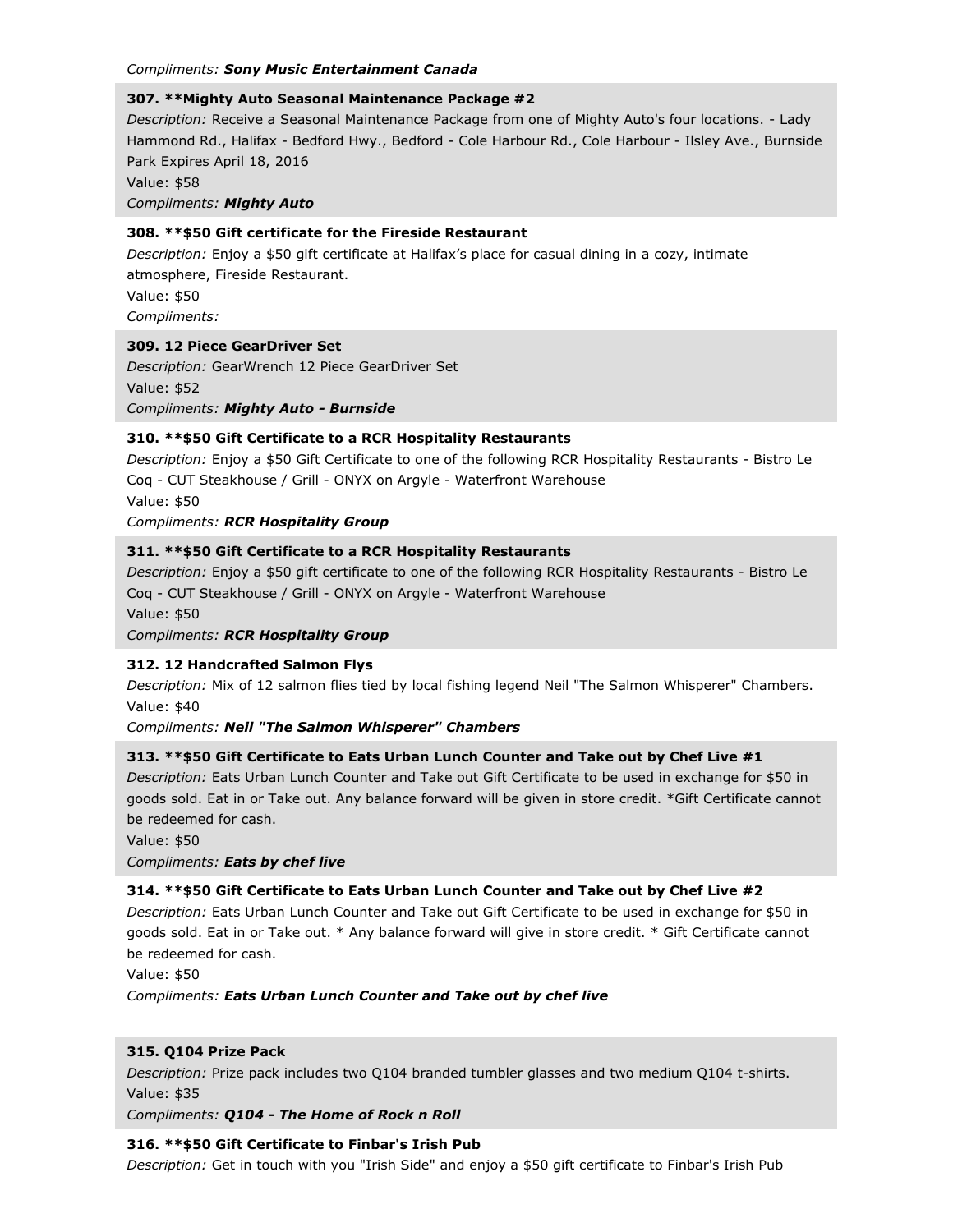Value: \$50 *Compliments: Finbar's Irish Pub*

#### **317. Art by Anna Werrun - Vegas**

*Description:* Anna specializes in wire craft, painting, junk art, crocheting, and sewing. "Love art, express art, see art, create art, be art." - Anne Werrun

Value: \$150

*Compliments: Anna Werrun*

### **318. \*\*\$50 Gift Certificate to Finbar's Irish Pub**

*Description:* Get in touch with your "Inner Irish" and enjoy a \$50 gift Certificate to Finbar's Irish Pub. Value: \$50

*Compliments: Finbar's Irish Pub*

# **319. AC/DC - Dirty Deeds Done Dirt Cheap, vinyl album**

*Description:* Featuring hits such as, Dirty Deeds Done Dirt Cheap and Big Balls. Value: \$30 *Compliments: Sony Music Entertainment Canada*

### **320. \*\*\$50 Gift Certificate to Tom's Little Havana**

*Description:* Enjoy "the best night in town" at Tom's Little Havana Value: \$50 *Compliments: Tom Wile*

# **321. \*\*\$50 Gift Certificate to Vines Pasta Grill**

*Description:* Enjoy a \$50 Gift Certificate to one of Dartmouth's premier restaurants, Vines Pasta Grill. Expires March 2016.

Value: \$50 *Compliments: Vines Pasta Grill*

# **322. Leonard Cohen - OLD IDEAS, vinyl album**

*Description:* The new album featuring: Darkness, Come Healing, Going. 180 gram vinyl - also contains CD of complete album.

Value: \$30

*Compliments: Sony Music Entertainment Canada*

# **323. \*\*2 Tickets to the Addams Family at Neptune Theatre**

*Description:* They're creepy and they're kooky, mysterious and spooky. The weird and wonderful family all love are brought to life in this hilarious smash-hit musical! Featuring all your favorite ghouls - Gomez, Morticia, Uncle Fester, Grandma, Wednesday, Pugsley and, of course, Lurch. A grown-up Wednesday Addams falls in love with a sweet young man from a respectable "warm-blooded" family. Will their relationship survive the ultimate test? Dinner with both families at the same table! A develish delight for all ages, The Addams Family is to die for! Dates: April 7-May 24, 2015 Value: \$50

*Compliments: C100 - Today's Best Music & Neptune Theatre*

# **324. \*\*\$50 Gift Certificate to Willow Esthetics Boutique**

*Description:* \$50 gift for you - present this postcard for pure joy and indulgence for any service at Willow Esthetics Boutique

Value: \$50

*Compliments: Willow Esthetics Boutique*

**325. Lever Corkscrew**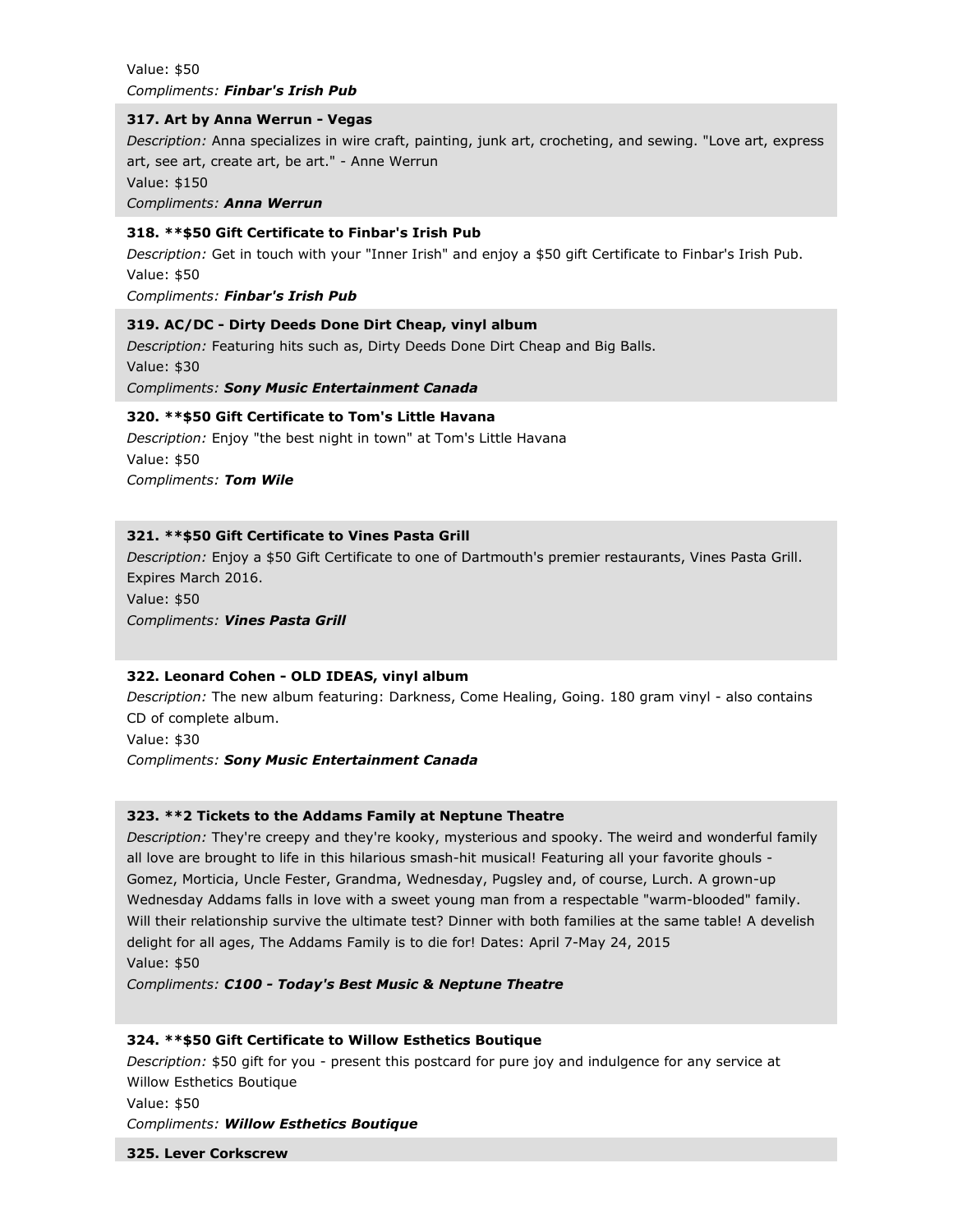*Description:* Get into that bottle of wine with ease by using the Houdini Lever Corkscrew on Adjustable Stand & Weighted Base (Foil Cutter and Extra Spiral Included) Value: \$30

*Compliments: Edgecombes Marketing & Promotion*

### **326. \*\*50 Gift Certificate to The Keg Steakhouse & Bar**

*Description:* Take your loved one out for dinner with a \$50 gift card to The Keg Steakhouse & Bar Value: \$50

*Compliments:*

# **327. \*\*\$50 Lower Deck / Red Stag Gift Certificates**

*Description:* Two - \$25 gift certificates which can be used at their the Lower Deck or Red Stag restaurants.

Value: \$50

*Compliments: Red Stag Restaurant - www.redstag.ca*

# **328. One Direction - 2 CD package from Two Original Albums**

*Description:* Take THESE BOYS home and stay Up All Night listening to hits from two their famous albums Up all Night and Take Me Home.

Value: \$30

### *Compliments: Sony Music Entertainmment Canada*

# **329. \*\*Petite Riviere Vineyards Ultimate Tour for Two (2)**

*Description:* Petite Riviere Vineyards in Crousetown, Lunenburg County. Its winery location is idyllic, serene and located within 5-miles of three of the province's most beautiful beaches. The setting is picturesque; French designed winery with large terrace overlooking the vineyards. You would think you were in Tuscany or Provence.

Value: \$50

*Compliments: Petite Riviere Vinyards*

# **330. \*\*\$50 gift card to Bubba Rays Sports Bar**

*Description:* Enjoy watching the game at Bubba Rays with a \$50 gift card. Value: \$50 *Compliments: Bubba Rays*

# **331. Pharrell Williams - "Girl", vinyl album**

*Description:* Enjoy beats that make everyone "Happy" from one of the hottest artists/producers in today's music industry.

Value: \$30

*Compliments: Sony Music Entertainment Canada*

# **332. \*\*Toothy Moose - \$50 gift card**

*Description:* Sometimes you just wanna dance... this \$50 gift card from the Toothy Moose will help make you the start on the dance floor... if only in your own mind!

Value: \$50

*Compliments: Toothy Moose*

# **333. Autographed Terry O'Reilly Signed Photo**

*Description:* Autographed photo of the host of the CBC Radio One series O'Reilly, Terry O'Reilly! Value: \$100

*Compliments: The Locker Room*

# **334. \*\*Cineplex Movie Passes**

*Description:* 4 individual general admission passes to Cineplex Theatres. Expires May 31, 2016 Value: \$48

*Compliments:*

#### **335. Hand Carved Wooden Whale**

*Description:* Hand made wooden whale - made from aspen and nogal ("Peruvian walnut") Artist Louise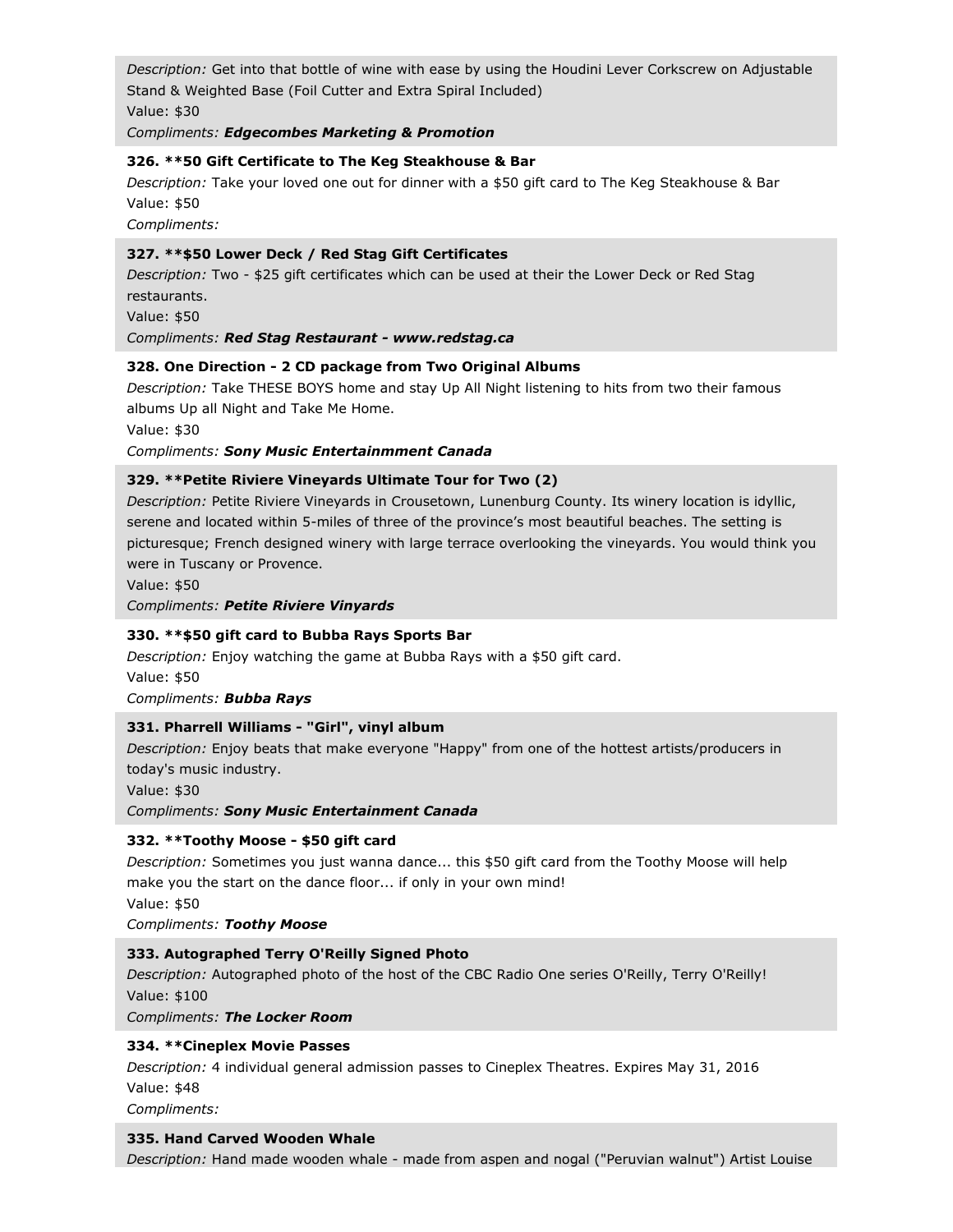Wood from Mount Uniacke specializes in Intarsia Wood Inlay Art. Value: \$30

### *Compliments: Artistry in Wood by Louise*

# **336. \*\*Major Discount, Complete Auto Service - "Major Service Package"**

*Description:* This package includes: - Lube, oil and filter up to 5l of conventional oil (10W30/5W30/5W20) - Computerized battery test - Brake Inspection - Suspension check - Complete exhaust system check - Inspect all filters and belts - Overall maintenance inspection - Top up all fluids (if required) - Tire rotation (if required) To be used at 280 Horseshoe Lake Drive location in Bayer's Lake Expires: Sept 1, 2015

Value: \$46

### *Compliments: Major Discount, Complete AutoService - 280 Horseshoe Lake Dr., Halifax*

### **337. \*\*Jaywells Salon - Complimentary Hair Cut**

*Description:* Jay is ready to welcome you. Enjoy the eclectic surroundings of the historic building he calls home as you are pampered and refreshed with his expert stylings. Whether cozying up to the wood stove, or relaxing in the sunshine of the lush gardens, enjoy and savour the moment.

Value: \$42

*Compliments: Jaywells Salon*

### **338. Bamboo Crumb Catching Board (Cutting Board and Bread Knife)**

*Description:* Wenger Bamboo Crumb Catching Board (Cutting Board and Bread Knife) Value: \$25

*Compliments: Edgecombes Marketing & Promotion*

### **339. \*\*Cineplex Great Escape 3D**

*Description:* 2- 3D general admission passes, 2 regular soft drinks and 1 regular popcorn at Cineplex Theaters. May 31, 2016

Value: \$35

*Compliments:*

# **340. \*\*\$30 Home Hardware Gift Card**

*Description:* Get that summer project started now with a \$30 Home Hardware gift card. Can only be redeemed at the Windsor Home Hardware location.

Value: \$30

*Compliments: Windsor Home Hardware*

# **341. Beyonce - PLATINUM EDITION, DVD**

*Description:* DVD/Video package with 2 New Songs, 4 new remixes, 10 Live performances, & 2015 Calendar

Value: \$25

*Compliments: Sony Music Entertainment Canada*

# **342. \*\*\$25 Ma Belle's Cafe Gift Certificate**

*Description:* A real English tearoom in downtown Dartmouth offering breakfast, a lunch menu with daily specials, more than 30 stash teas and great coffee (fair trade organic Mexican from Java Blend). Quality food at reasonable prices is the order of the day, with one of the customers quoted as saying, "The place is small but the food is mighty!"

Value: \$25

*Compliments: Ma Belle's Cafe*

# **343. \*\*\$15 iTunes Gift Card**

*Description:* \$15 gift card to iTunes Value: \$15 *Compliments: Byron Richards*

#### **344. Hamilton Beach Fresh Grind**

*Description:* Nothing tastes and smells better than freshly ground coffee! Now you can do it from home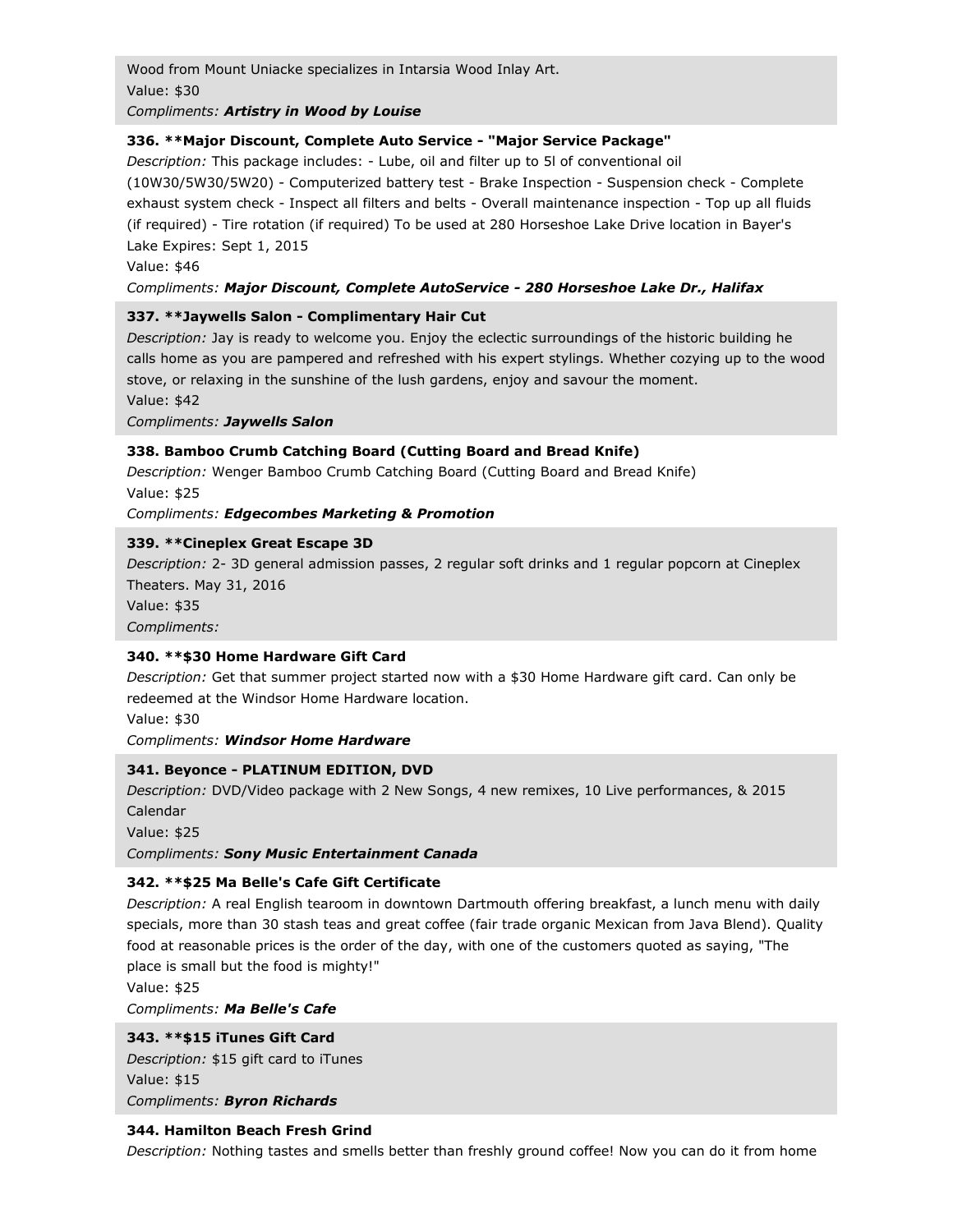instead of paying more at the store with the Hamilton Beach Fresh Grind coffee grinder Value: \$22

*Compliments: BSGA*

#### **345. New Scotland T & Hoodie**

*Description:* Small T and an XL Hoodie by New Scotland Clothing! SHARE YOUR PRIDE. WEAR YOUR ROOTS. We are two brothers who live and breathe our proud Scottish heritage. We value practicality, respect quality and have combined our passion of style, music and curling to create the New Scotland Clothing Company. We believe that the blend of comfort, fashion and sport reflects the active branded society that resonates with both Nova Scotian culture and pride, and we encourage everyone to wear their heritage proudly.

Value: \$87

*Compliments: New Scotland Clothing*

### **346. \*\*\$250 Certificate for Fireworks from Glow**

*Description:* \$250 Certificate for Fireworks from Glow. Expires April 30, 2016 Value: \$250 *Compliments: Glow Parties*

### **347. Sperry Top Sider Deck Shoes, Men's Size 10**

*Description:* Sperry Top-Sider Deck Shoes, Men's Size 10. Color: Billfish Tan Value: \$150 *Compliments: Angus Buchanan - yachtshop.ca*

### **348. WBLI Golf Prize Package**

*Description:* Contains: - Dozen Titliest ProV1 - Two Men's Golf Shirts (M & L) - Tees - Ball Markers - Hand Sanitizer - Two Hats Value: \$60 *Compliments: WBLI*

# **349. \*Little Gym of North Halifax Gift Certificate Pack**

*Description:* Two Introductory Packs. Two Summer Camps Value: \$161 *Compliments: Little Gym of North Halifax*

# **350. --\*\*Platinum\*\* - "The Reno" - Hot Tub**

*Description:* - Seating for 5 - Lounge Seater - Water Capacity : 1136 Litres (300 gallons) - Hydrotherapy Pumps : 2 - Hydrotherapy Jets : 40 - Heater : 4kW - Lighting : 7 LED's - Filters : 500sf - Cabinet Insulation : Perimeter - Stereo System : Standard - Shell Colour : 1 - Cabinet Color : Maroon & Grizzle

Value: \$9,660

*Compliments: Arctic Spas*

# **351. --\*\*Platinum\*\* - \$2,000 Gift Certificate for painting services**

*Description:* \$2,000 Gift Certificate for painting services by Elite Painting Services for your home/business. Gift Card must be presented at time of estimate. Value: \$2,000

*Compliments: Elite Painting Services*

#### **352. --\*\*Platinum\*\* - \$2,000 Saint Mary's Tuition Credit**

*Description:* \$2,000 credit towards tuition for credit or non-credit course(s) of your choice offered by Saint Mary's University.

Value: \$2,000 *Compliments: Saint Mary's University - Colin Dodds*

**353. --\*\*Platinum\*\* - Four (4) Tickets to the 2016 Sports Celebrity Dinner**